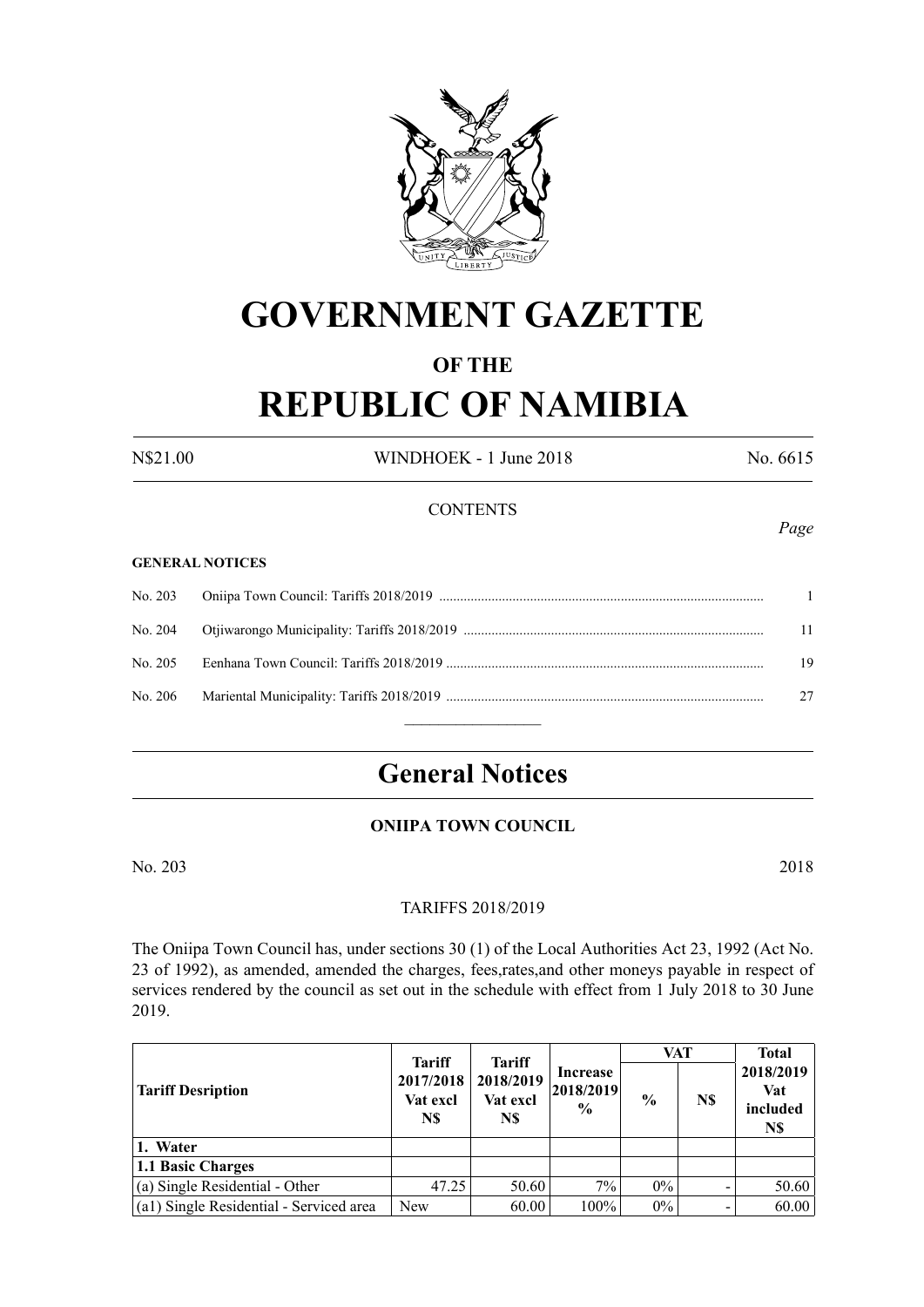| (b) General residential (flats)               | 160.50      | 171.74   | 7%     | 15%                 | 25.76         | 197.50   |
|-----------------------------------------------|-------------|----------|--------|---------------------|---------------|----------|
| (c) General business (Small, medium           |             |          |        |                     |               |          |
| and large)                                    | 160.50      | 171.74   | 7%     | 15%                 | 25.76         | 197.50   |
| (d) Hotels, B & B's and Guest Houses          | 165.00      | 176.55   | $7\%$  | 15%                 | 26.48         | 203.03   |
| (e) Shopping/office Malls and Business        |             |          |        |                     |               |          |
| complexes                                     | 165.00      | 176.55   | 7%     | 15%                 | 26.48         | 203.03   |
| (f) Government Institutions                   | 160.50      | 171.74   | 7%     | 15%                 | 25.76         | 197.50   |
| (g) Private clinics and hospitals             | 165.00      | 176.55   | $7\%$  | 15%                 | 26.48         | 203.03   |
| (h) Churches and non - Profit Organisa-       |             |          |        |                     |               |          |
| tion                                          | 150.00      | 160.50   | 7%     | 15%                 | 24.08         | 184.58   |
| (i) Bulk Meters                               | 163.50      | 204.38   | 25%    | 15%                 | 30.66         | 235.03   |
| 1.2 Unit Charges Per Cubic Meter              |             |          |        |                     |               |          |
| (a) Single Residential-ordinary people        | 16.35       | 20.00    | 23%    | $0\%$               |               | 20.00    |
| (b)Others                                     | 17.83       | 21.96    | 23%    | 15%                 | 3.29          | 25.25    |
| (c) Churches and non - Profit Organisa-       |             |          |        |                     |               |          |
| tion                                          | 17.04       | 18.74    | 10%    | 15%                 | 2.81          | 21.55    |
| (d) Bulk Water Per m <sup>3</sup>             | 27.04       | 25.15    | $-7%$  | 15%                 | 3.77          | 28.92    |
| (e) Effluent water per cubic meter - All      |             |          |        |                     |               |          |
| customers                                     | 7.50        | 7.50     | $0\%$  | $0\%$               |               | 7.50     |
| (f) Stand pipe per cubic                      |             | 25.25    | 100%   | $0\%$               |               | 25.25    |
|                                               | new         |          |        |                     |               |          |
| 1.3 Service Fees                              |             |          |        |                     |               |          |
| (a1) Deposit - Residential-ordinary           | 750.00      | 750.00   |        | $0\%$ Exempt Exempt |               | 750.00   |
| people                                        |             |          |        |                     |               |          |
| (b1) Deposit - Others                         | 900.00      | 900.00   | $0\%$  |                     | Exempt Exempt | 900.00   |
| (c1) Deposit - Contractors (single resi-      | 5,000.00    | 5,000.00 |        | $0\%$ Exempt Exempt |               | 5,000.00 |
| dential sites)                                |             |          |        |                     |               |          |
| (c2) Deposit - Contractors (general           | 5,000.00    | 6,000.00 | 20%    |                     | Exempt Exempt | 6,000.00 |
| residential and commercial sites)             |             |          |        |                     |               |          |
| (d1) Deposit - Metres above 50 mm             | 1,000.00    | 1,000.00 | $0\%$  | Exempt Exempt       |               | 1,000.00 |
| (d2) Prepaid Water meter - Yard con-          | 750.00      | 825.00   | 10%    | 15%                 | 123.75        | 948.75   |
| nection                                       |             |          |        |                     |               |          |
| (d3) Prepaid water token                      | 156.52      | 203.48   | 30%    | 15%                 | 30.52         | 234.00   |
| (e1) Connection fees - water pipe 20mm        | 750.00      | 997.50   | 33%    | 15%                 | 149.63        | 1,147.13 |
| (e2) Connection fees - water pipe             | $cost+15%$  | 1,200.00 | 33%    | 15%                 | 180.00        | 1,380.00 |
| $25mm+$                                       |             |          |        |                     |               |          |
| (f) Disconnection on customer's request       | 115.00      | 120.00   | $2\%$  | 15%                 | 17.95         | 137.95   |
| (Reconnection included)                       |             |          |        |                     |               |          |
| g) Reconnection fee on customer's pay-        | 300.00      | 300.00   | $0\%$  | 15%                 | 44.95         | 344.95   |
| ment default                                  |             |          |        |                     |               |          |
| (h) Penalty fee on arrears per month          | 1.66%       | 1.25%    | $-25%$ |                     | Exempt Exempt | 1.25%    |
| (i) Fine for illegal connection or water      |             |          |        |                     |               |          |
| meter bypass per case - 1st & Second          | 2,000.00    | 2,000.00 | $0\%$  |                     | Exempt Exempt | 2,000.00 |
| offence                                       |             |          |        |                     |               |          |
| plus estimated consumption                    |             |          |        |                     |               |          |
| (j) Fine for illegal connection or water      | Legal       | Legal    |        |                     |               | Legal    |
| meter bypass per case - 3rd offence           | action      | action   |        |                     |               | action   |
| 1.4 Call out Fees                             |             |          |        |                     |               |          |
| (a1) Reparing water reticulation -            |             |          |        |                     |               |          |
| customer fault (material + labour)            | $Cost+15\%$ | 800.00   | $0\%$  | 15%                 | 119.95        | 919.95   |
| (b) Testing water meter on customer           |             |          |        |                     |               |          |
| relocation                                    | 70.00       | 70.00    | $0\%$  | 15%                 | 10.50         | 80.50    |
| $\overline{(c)}$ Relocation of water meter on |             |          |        |                     |               |          |
| customer's request                            | 250.00      | 250.00   | $0\%$  | 15%                 | 37.50         | 287.50   |
| (d) Relocation of water meter Council         |             |          |        |                     |               |          |
| initiation                                    | new         | 130.43   | 100%   | 15%                 | 19.57         | 150.00   |
| 2.1 Basic charges                             |             |          |        |                     |               |          |
| (a) Domestic - refuse once a week per         |             |          |        |                     |               |          |
| bin monthly                                   | 45.00       | 49.50    | 10%    | $0\%$               |               | 49.50    |
|                                               |             |          |        |                     |               |          |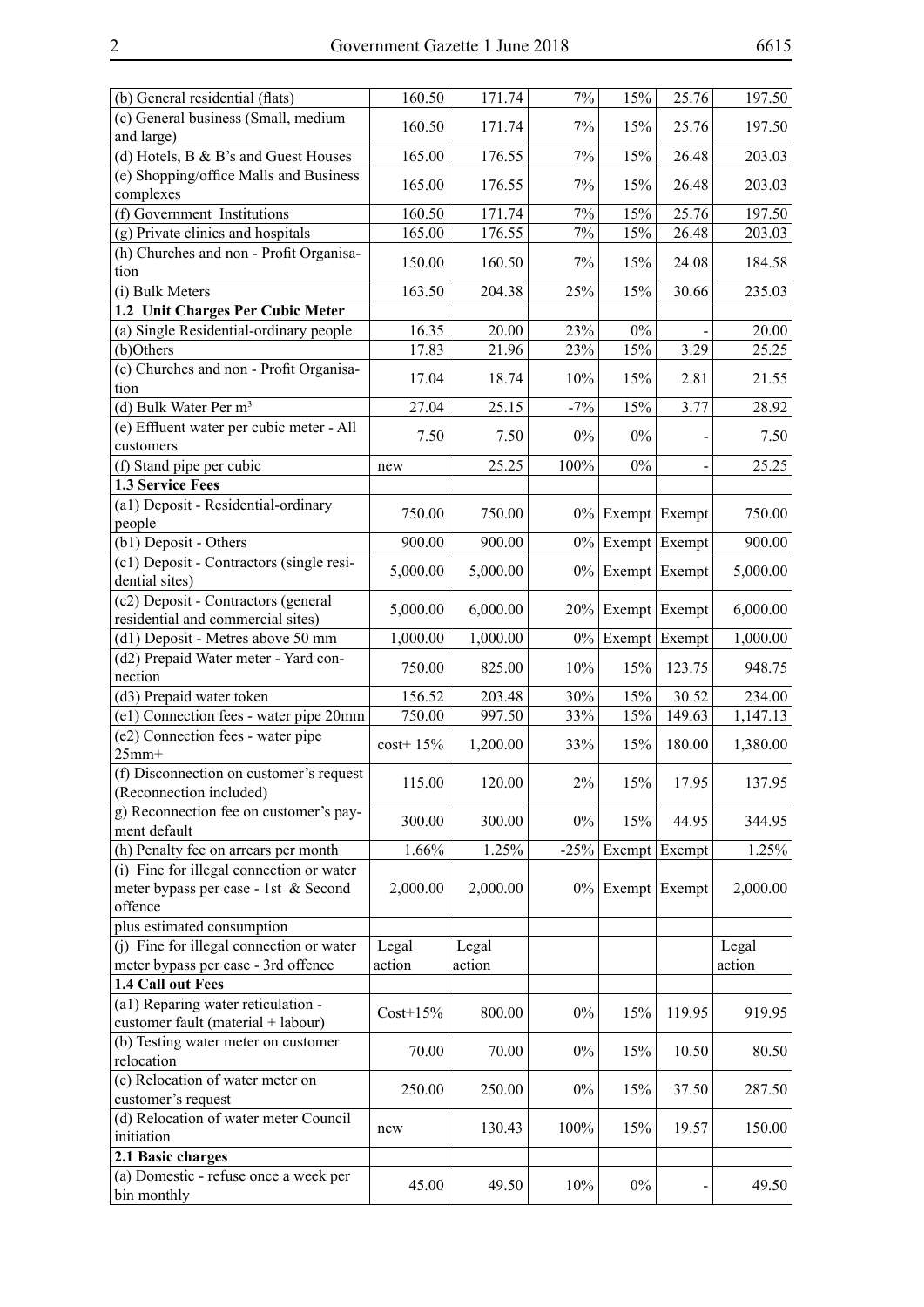| (b) Business (SMME/ flats) - refuse at                                            | 65.40      | 71.29       | 9%     | 15%                 | 10.69           | 81.98           |
|-----------------------------------------------------------------------------------|------------|-------------|--------|---------------------|-----------------|-----------------|
| least once a week per bin monthly                                                 |            |             |        |                     |                 |                 |
| $(b1)$ Business (Large & Others) - refuse                                         | 69.00      | 79.35       | 15%    | 15%                 | 11.90           | 91.25           |
| at least once a week per bin monthly                                              |            |             |        |                     |                 |                 |
| (b8) Churches and non - Profit Organ-                                             | 65.40      | 75.21       | 15%    | 15%                 | 11.28           | 86.49           |
| isation                                                                           |            |             |        |                     |                 |                 |
| (c1) Building rubbles per truck load                                              | 500.00     | 825.00      | 65%    | 15%                 | 123.75          | 948.75          |
| (c2) Removal Srcap metals                                                         | 300.00     | 495.00      | 65%    | 15%                 | 74.25           | 569.25          |
| (d) Garden refuse - Domestic                                                      | 10.00      | 5.00        | $-50%$ | 15%                 | 0.75            | 5.75            |
| (e) Garden refuse - Business (Others)                                             | 11.00      | 8.80        | $-20%$ | 15%                 | 1.32            | 10.12           |
| (f) Skip container (open) Rental and<br>Emptying                                  | 434.78     | 521.74      | 20%    | 15%                 | 78.26           | 600.00          |
| (f) Skip container (closed) Rental and<br>Emptying                                | 478.26     | 573.91      | 20%    | 15%                 | 86.09           | 660.00          |
| (g) Fine for illegal dumping of refuse                                            | 540.00     | 540.00      |        | $0\%$ Exempt Exempt |                 | 540.00          |
| and related waste - first offence                                                 |            |             |        |                     |                 |                 |
| (h) Fine for illegal dumping of refuse<br>and related waste - second offence      | 1,200.00   | 1,200.00    |        | $0\%$ Exempt Exempt |                 | 1,200.00        |
| (i) Fine for illegal dumping of refuse                                            | Legal ac-  | Legal ac-   |        |                     |                 | Legal ac-       |
| and related waste - third offence                                                 | tion       | tion        |        |                     |                 | tion            |
| 2.2 Sale of refuse bins                                                           |            |             |        |                     |                 |                 |
| (a) Ordinary refuse bins                                                          | 200.00     | 218.00      | 9%     | 15%                 | 32.70           | 250.70          |
| (a) Wheely bins (all colours)                                                     | 650.00     | 741.00      | 14%    | 15%                 | 111.15          | 852.15          |
| 3. Cutting and removing of trees                                                  |            |             |        |                     |                 |                 |
| (a) Small trees or bushes (with girth not                                         |            |             |        |                     |                 |                 |
| exceeding 1m)                                                                     | 150.00     | 150.00      | $0\%$  | 15%                 | 22.50           | 172.50          |
| (b) Big trees (with girth exceeding                                               |            |             |        |                     |                 |                 |
| 1m)                                                                               | 170.00     | 170.00      | $0\%$  | 15%                 | 25.50           | 195.50          |
| (c) Removal of small or bushes (with                                              |            |             |        |                     |                 |                 |
| girth not exceeding 1m)                                                           | 100.00     | 100.00      | $0\%$  | 15%                 | 15.00           | 115.00          |
| (d) Removal of big trees (with girth                                              |            |             |        |                     |                 |                 |
| exceeding 1m)                                                                     | 180.00     | 180.00      | $0\%$  | 15%                 | 27.00           | 207.00          |
| 4. Sewerage                                                                       |            |             |        |                     |                 |                 |
| <b>4.1 Basic Charges</b>                                                          |            |             |        |                     |                 |                 |
| (a1) Sewerage Residential (single) per                                            |            |             |        |                     |                 |                 |
| month                                                                             | 49.50      | 64.35       | 30%    | $0\%$               |                 | 64.35           |
| (a2) Sewerage Residential (flats) per                                             |            |             |        |                     |                 |                 |
| month - per flat                                                                  | 34.65      | 76.23       | 120%   | 15%                 | 11.43           | 87.66           |
| (b) Sewerage Residential per toilet in                                            |            |             |        |                     |                 |                 |
| excess of one toilet per month                                                    | 18.00      | 18.00       | $0\%$  | $0\%$               |                 | 18.00           |
| (c1) Sewerage Business (SMMEs,                                                    |            |             |        |                     |                 |                 |
| Churches & NGOs) per month                                                        | 80.85      | 84.89       | 5%     | 15%                 | 12.73           | 97.63           |
| (c2) Sewerage Business (Large) per                                                |            |             |        |                     |                 |                 |
| month                                                                             | 154.00     | 177.10      | 15%    | 15%                 | 26.57           | 203.67          |
| (c3) Sewerage Business (Restaurants,                                              |            |             |        |                     |                 |                 |
| Hospitals, Hotels and Guesthouse) per                                             | 180.00     | 207.00      | 15%    | 15%                 | 31.05           | 238.05          |
| month                                                                             |            |             |        |                     |                 |                 |
| (c4) Sewerage Business (Other Govern-                                             |            |             |        |                     |                 |                 |
| ment) per month                                                                   | 154.00     | 207.90      | 35%    | 15%                 | 31.19           | 239.09          |
| (d1) Sewerage Business (Others) per                                               |            |             |        |                     |                 |                 |
| toilet in excess of one toilet per month                                          | 18.90      | 19.85       | 5%     | 15%                 | 2.98            | 22.82           |
| <b>4.2 Service Fees</b>                                                           |            |             |        |                     |                 |                 |
| (a1) Sewerage Connection-110mm                                                    | 608.70     | 639.14      | 5%     | 15%                 | 95.87           | 735.01          |
| (a2) Sewerage Connection-160mm                                                    | 600.00     | 720.00      | 20%    | 15%                 | 108.00          | 828.00          |
| (b) Sewerage Connection where new                                                 |            |             |        |                     | $(Cost +$       | $(Cost +$       |
| service is needed                                                                 | $Cost+15%$ | $Cost+15\%$ | $0\%$  | 15%                 | $15\%$ ) x 0.15 | $15\%$ ) x 1.15 |
| (c1) Fine for illegal disposal of sewer-<br>age (hazordous) waste - first offence | 2,000.00   | 2,000.00    | $0\%$  | Exempt              |                 | 2,000.00        |
|                                                                                   |            |             |        |                     |                 |                 |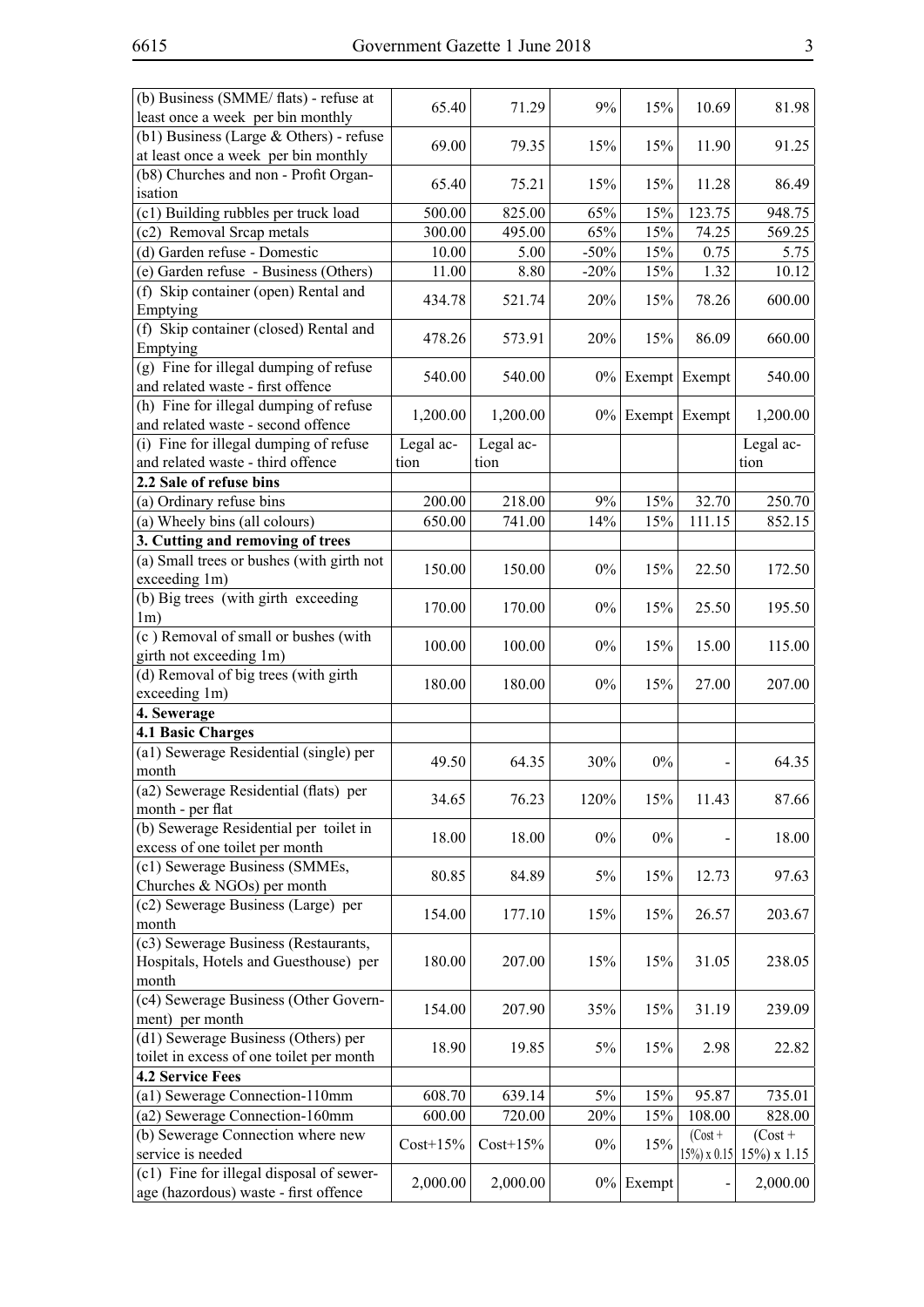| (c2) Fine for illegal disposal of (hazor-                                       | Legal ac- | Legal ac- |       |               |               | Legal ac- |
|---------------------------------------------------------------------------------|-----------|-----------|-------|---------------|---------------|-----------|
| dous) sewerage waste - second offence                                           | tion      | tion      |       |               |               | tion      |
| (d) Call out for sewerage drain block-                                          |           |           |       |               |               |           |
| age resulting from customer fault N\$                                           | 210.00    | 231.00    | 10%   | 15%           | 34.65         | 265.65    |
| 200.00 p/h                                                                      |           |           |       |               |               |           |
| 4.3 Removal & Disposal of sewerage<br>water                                     |           |           |       |               |               |           |
| (a) Within Oniipa town boundaries and<br>Townlands per load                     | 400.00    | 400.00    | $0\%$ | 15%           | 60.00         | 460.00    |
| (b) Ondangwa town and Townlands per<br>load+N\$9.00 per km                      | 500.00    | 500.00    | $0\%$ | 15%           | 75.00         | 575.00    |
| (c) Peri - urban plus N\$ 9.00 per km                                           | 500.00    | 500.00    | $0\%$ | 15%           | 75.00         | 575.00    |
| (d) Hiring of Chemical Toilet-per day                                           | 150.00    | 150.00    | $0\%$ | 15%           | 22.50         | 172.50    |
| (f) Private discharge to municipal ponds                                        |           |           |       |               |               |           |
| per load                                                                        | 50.00     | 50.00     | 0%    | 15%           | 7.50          | 57.50     |
| 5. Abbatoir Inspection fees                                                     |           |           |       |               |               |           |
| (a) Cattle, horses, donkeys or mules per<br>head                                | 6.00      | 6.00      | $0\%$ | 15%           | 0.90          | 6.90      |
| (b) Per Calf                                                                    | 4.00      | 4.00      | $0\%$ | 15%           | 0.60          | 4.60      |
| (c) Per Sheep                                                                   | 4.00      | 4.00      | $0\%$ | 15%           | 0.60          | 4.60      |
| (d) Per Goat                                                                    | 4.00      | 4.00      | $0\%$ | 15%           | 0.60          | 4.60      |
| (e) Per Pig                                                                     | 4.00      | 4.00      | $0\%$ | 15%           | 0.60          | 4.60      |
| (f) Illegal slaughtering animal                                                 | 434.78    | 434.78    | $0\%$ | 15%           | 65.22         | 500.00    |
| (g) Slaughtering at designated areas                                            | 43.48     | 43.48     | $0\%$ | 15%           | 6.52          | 50.00     |
| 6. Business Fitness Certificate &                                               |           |           |       |               |               |           |
| Registration                                                                    |           |           |       |               |               |           |
| (a1) Business Registration fee All Busi-                                        | 150.00    | 150.00    | 0%    | 15%           | 22.50         | 172.50    |
| nesses except Hawkers and peddlerss                                             |           |           |       |               |               |           |
| (a2) Inspection fees                                                            | 43.48     | 43.48     | $0\%$ | 15%           | 6.52          | 50.00     |
| (a) Food Business, eg. Markets, Hotel,                                          |           |           |       |               |               |           |
| Lodge/Restraunt, Kindergarten/crench-<br>es & driving schools(New Registration) | 400.00    | 400.00    | $0\%$ |               | Exempt Exempt | 400.00    |
| (b) Sheebeen, Shops and other busi-                                             |           |           |       |               |               |           |
| nesses (New registration)                                                       | 300.00    | 300.00    | $0\%$ |               | Exempt Exempt | 300.00    |
| (d) Sheebeen, Shops and other busi-                                             |           |           |       |               |               |           |
| nesses (Registration renewal)                                                   | 200.00    | 200.00    | $0\%$ | Exempt        | Exempt        | 200.00    |
| (d1) Consulting rooms/clinics/phar-                                             |           |           |       |               |               |           |
| macy/construction/ Elect( New registra-                                         | 650.00    | 650.00    | $0\%$ | Exempt Exempt |               | 650.00    |
| tion)                                                                           |           |           |       |               |               |           |
| (d1) Consulting rooms/clinics/pharma-<br>cy/constuction/elect (Renewal)         | 500.00    | 500.00    | $0\%$ | Exempt Exempt |               | 500.00    |
| (d2) Private Hospitals /Schools(New<br>Registration)                            | 800.00    | 800.00    | $0\%$ |               | Exempt Exempt | 800.00    |
| (d2) Private Hospitals/ Schools<br>(Renewal)                                    | 650.00    | 650.00    | $0\%$ |               | Exempt Exempt | 650.00    |
| (d3) Frail Care (New Registration)                                              | 600.00    | 600.00    | $0\%$ |               | Exempt Exempt | 600.00    |
| (d3) Frail Care (Renewal)                                                       | 450.00    | 450.00    | $0\%$ |               | Exempt Exempt | 450.00    |
| (d5) Bed and Breakfast (New                                                     |           |           |       |               |               |           |
| registration)                                                                   | 550.00    | 550.00    | $0\%$ |               | Exempt Exempt | 550.00    |
| (d5) Bed and Breakfast (Renewal)                                                | 400.00    | 400.00    | $0\%$ |               | Exempt Exempt | 400.00    |
| (d6) Garages (New Registration)                                                 | 700.00    | 700.00    | $0\%$ |               | Exempt Exempt | 700.00    |
| (d6) Garages (Renewal)                                                          | 550.00    | 550.00    | $0\%$ |               | Exempt Exempt | 550.00    |
| (d7) Hardwares (New Registration)                                               | 950.00    | 950.00    | $0\%$ |               | Exempt Exempt | 950.00    |
| (d7) Hardwares (Renewal)                                                        | 800.00    | 800.00    | $0\%$ | Exempt Exempt |               | 800.00    |
| (d9) Driving Schools, Cash loans/nurs-                                          | 250.00    | 250.00    | $0\%$ |               | Exempt Exempt | 250.00    |
| ery & kindergarten/chreches(Renewal)                                            |           |           |       |               |               |           |
| (d10) Cash loans/Nursery (New Reg-<br>istration)                                | 450.00    | 450.00    | $0\%$ | Exempt Exempt |               | 450.00    |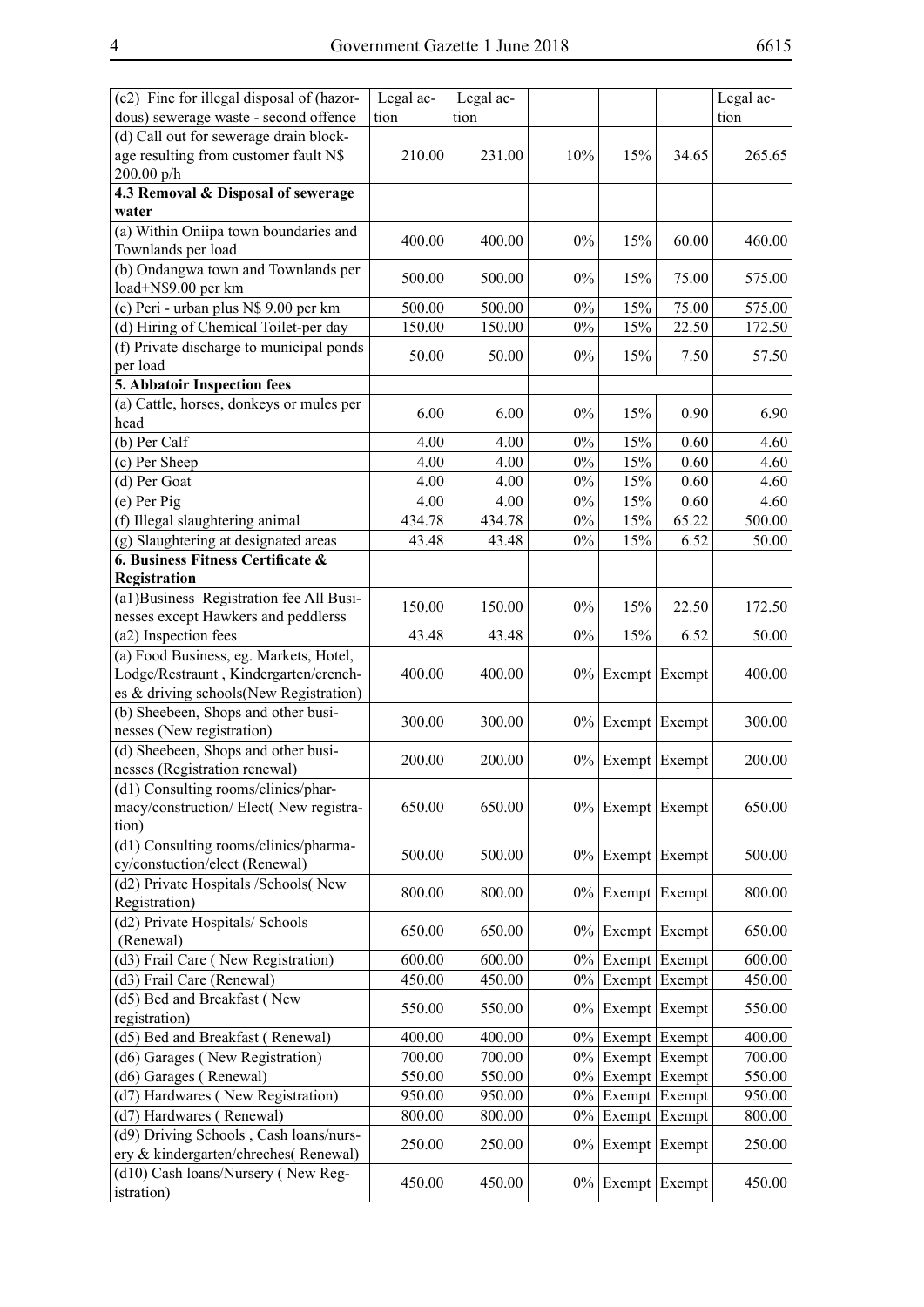| (d11) Pest Control (New Registration)      | 250.00 | 250.00 |         | $0\%$ Exempt Exempt |                  | 250.00 |
|--------------------------------------------|--------|--------|---------|---------------------|------------------|--------|
| (d11) Pest Control (Renewal)               | 100.00 | 100.00 |         | $0\%$ Exempt Exempt |                  | 100.00 |
| (c) Hawkers (New registration)             | 50.00  | 50.00  |         | $0\%$ Exempt Exempt |                  | 50.00  |
| (c) Hawkers (Registration renewal)         | 20.00  | 20.00  | $0\%$   |                     | Exempt Exempt    | 20.00  |
| (d) Factories - manufacturing $&$ car      |        |        |         |                     |                  |        |
| Washes(New registration)                   | 350.00 | 350.00 |         | $0\%$ Exempt Exempt |                  | 350.00 |
| (e) Factories - manufacturing & Car        |        |        |         |                     |                  |        |
| washes (renewal)                           | 230.00 | 230.00 |         | $0\%$ Exempt Exempt |                  | 230.00 |
| (f) Peddlers (New registration)            | 100.00 | 100.00 |         | $0\%$ Exempt Exempt |                  | 100.00 |
| (g) Peddlers (Registration renewal)        | 40.00  | 40.00  | $0\%$   |                     | Exempt Exempt    | 40.00  |
| (j) Fine for late renewal of Fitness Cer-  |        |        |         |                     |                  |        |
| tificate (all types of businesses) - pm    | 20.00  | 20.00  | $0\%$   |                     | Exempt Exempt    | 20.00  |
| (k) Operating without original Fitness     |        |        |         |                     |                  |        |
| Certificate (for all types of businesses   | 300.00 | 300.00 | $0\%$   | Exempt              | Exempt           | 300.00 |
| other than hawkers)                        |        |        |         |                     |                  |        |
| (l) Operating without original Fitness     |        |        |         |                     |                  |        |
| Certificate (hawkers)                      | 150.00 | 150.00 |         | $0\%$ Exempt Exempt |                  | 150.00 |
| 7. Dentention fees                         |        |        |         |                     |                  |        |
| (a) In respect of all animals except       |        |        |         |                     |                  |        |
| sheep $\&$ goat per animal per day or part | 5.00   | 5.00   | $0\%$   | 15%                 | 0.75             | 5.75   |
| thereof                                    |        |        |         |                     |                  |        |
| (b) Per sheep or goat per day or part      |        |        |         |                     |                  |        |
| thereof                                    | 3.00   | 3.00   | $0\%$   | 15%                 | 0.45             | 3.45   |
| (b) Per dog per day or part thereof        | 6.00   | 6.00   | $0\%$   | 15%                 | 0.90             | 6.90   |
| 8. Grazing fees                            |        |        |         |                     |                  |        |
| (a) In respect of all animals except       |        |        |         |                     |                  |        |
| sheep $\&$ goat per animal per day or part | 5.00   | 5.00   | $0\%$   | 15%                 | 0.75             | 5.75   |
| thereof                                    |        |        |         |                     |                  |        |
| (b) Per sheep or goat per day or part      |        |        |         |                     |                  |        |
| thereof                                    | 3.00   | 3.00   | $0\%$   | 15%                 | 0.45             | 3.45   |
| 9. Feeding fees                            |        |        |         |                     |                  |        |
| (a) In respect of all animals except       |        |        |         |                     |                  |        |
| sheep $\&$ goat per animal per day or part | 9.00   | 9.00   | $0\%$   | 15%                 | 1.35             | 10.35  |
| thereof                                    |        |        |         |                     |                  |        |
| (b) Per sheep or goat per day or part      | 8.00   | 8.00   | $0\%$   | 15%                 | 1.20             | 9.20   |
| thereof                                    |        |        |         |                     |                  |        |
| 10. Kraal Leasing fees                     |        |        |         |                     |                  |        |
| (a) For auction purpose - per event        | 200.00 | 200.00 | $0\%$   | 15%                 | 30.00            | 230.00 |
| (b) For any other purpose - per event      | 85.00  | 85.00  | $0\%$   | 15%                 | 12.75            | 97.75  |
| 11. Animals Branding fees                  |        |        |         |                     |                  |        |
| (a) Fees for branding in terms of          | 8.00   | 8.00   | $0\%$   | 15%                 | 1.20             | 9.20   |
| regulation - per animal                    |        |        |         |                     |                  |        |
| 12. Rates & Taxes/Assessment Rates         |        |        |         |                     |                  |        |
| on all erven in Town                       |        |        |         |                     |                  |        |
| (a1) Land-Residential                      | 0.0411 | 0.0082 |         | $-80\%$ Exempt      | $\boldsymbol{0}$ | 0.0082 |
| (a2) Land-Business, NGOs & Hospital        | 0.0711 | 0.0142 | $-80%$  | Exempt              | $\boldsymbol{0}$ | 0.0142 |
| (a3) Land-GRN Institutions                 | 0.0725 | 0.0145 | $-80%$  | Exempt              | $\boldsymbol{0}$ | 0.0145 |
| (b1)Improvements-Residential               | 0.0080 | 0.0040 | $-50%$  | Exempt              | $\mathbf{0}$     | 0.0040 |
| (b2)Improvements-Business, NGOs &          | 0.0085 | 0.0068 | $-20\%$ | Exempt              | $\boldsymbol{0}$ | 0.0068 |
| Hospital                                   |        |        |         |                     |                  |        |
| (b3) Improvements-GRN Institutions         | 0.0090 | 0.0070 | $-22%$  | Exempt              | $\mathbf{0}$     | 0.0070 |
|                                            |        |        |         |                     |                  |        |
| (c1)Unimprovements-Residential             | 0.0055 | 0.0055 | $0\%$   | Exempt              | $\mathbf{0}$     | 0.0055 |
| (c2)Unimprovements-Business, NGOs          | 0.0110 | 0.0110 |         | $0\%$ Exempt        | $\overline{0}$   | 0.0110 |
| & Hospital                                 |        |        |         |                     |                  |        |
| (c3) Unimprovements-GRN Institutions       | 0.0110 | 0.0110 |         | $0\%$ Exempt        | $\boldsymbol{0}$ | 0.0110 |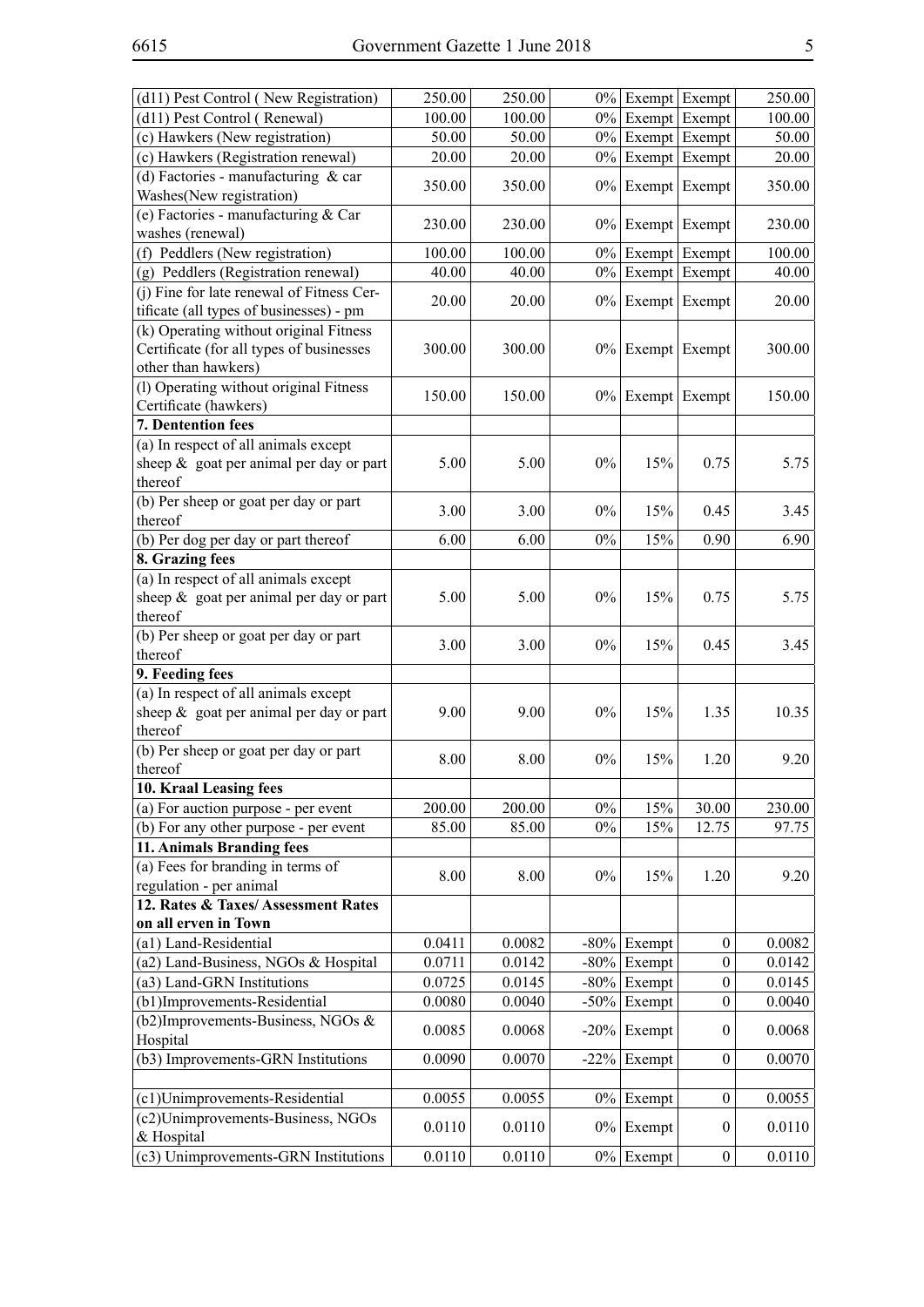| 13. Building Plans                                                              |                      |            |                  |     |            |          |
|---------------------------------------------------------------------------------|----------------------|------------|------------------|-----|------------|----------|
| 13.1 Approval of building plans &                                               |                      |            |                  |     |            |          |
| related                                                                         |                      |            |                  |     |            |          |
| (a) Submission of building plan basic<br>charges                                | 170.00               | 170.00     | $0\%$            | 15% | 25.50      | 195.50   |
| (b1) Building plan per m <sup>2</sup> (Social hous-                             | 2.00                 | 2.04       | 2%               | 15% | 0.31       | 2.35     |
| ing and pensioners)                                                             |                      |            |                  |     |            |          |
| (b2) Building plan per m <sup>2</sup> (Ordinary<br>housing)                     | 2.17                 | 2.21       | 2%               | 15% | 0.33       | 2.55     |
| (b3) Building plan per m <sup>2</sup> (Flats/sec-                               | 3.00                 | 3.06       | 2%               | 15% | 0.46       | 3.52     |
| tional titles)<br>(b4) Building plan perm <sup>2</sup> (All non                 | 3.50                 | 3.57       | $2\%$            | 15% | 0.54       | 4.11     |
| residential buildings)                                                          |                      |            |                  |     |            |          |
| (c) Boundary wall per meter                                                     | 1.30                 | 1.33       | 2%               | 15% | 0.20       | 1.52     |
| (c1) Building permit renewal                                                    | 350.00               | 350.00     | $0\%$            | 15% | 52.50      | 402.50   |
| (d1) Pegs identification per peg - by<br>council                                | 50.00                | 80.00      | 60%              | 15% | 12.00      | 92.00    |
| (d2) Beacon replace per peg - by private                                        | Surveyor             | Surveyor   |                  |     | Surveyor   |          |
| professional land surveyor                                                      | $Cost+5\%$           | $Cost+5\%$ |                  |     | $Cost+5\%$ |          |
| (e) Construction without approval plan-<br>per case                             | 4,347.83             | 4,347.83   | $0\%$            | 15% | 652.17     | 5,000.00 |
| (f) Excavation on Municipal land with-                                          | 2,608.70             | 4,347.83   | 67%              | 15% | 652.17     | 5,000.00 |
| out permission - per case                                                       |                      |            |                  |     |            |          |
| 13.2 Drawing & printing                                                         |                      |            |                  |     |            |          |
| (a) Plan drawing only (to be saved in                                           |                      |            |                  |     |            |          |
| pdf for printing elsewhere) - Ordinary<br>Residential-per m <sup>2</sup> of TFA | 21.74                | 21.74      | $0\%$            | 15% | 3.26       | 25.00    |
| (b) Plan drawing only (to be saved in                                           |                      |            |                  |     |            |          |
| pdf for printing elsewhere) - Social                                            | 17.39                | 17.39      | $0\%$            | 15% | 2.61       | 20.00    |
| housing-per m <sup>2</sup> of TFA                                               |                      |            |                  |     |            |          |
| (c) Plan drawing only (to be saved in                                           |                      |            |                  |     |            |          |
| pdf for printing elsewhere) - Flats/                                            | 26.09                | 26.09      | $0\%$            | 15% | 3.91       | 30.00    |
| comercial-per m <sup>2</sup> of TFA                                             |                      |            |                  |     |            |          |
| (d) Extra over for boundary wall (all                                           | 1.74                 | 1.74       | $0\%$            | 15% | 0.26       | 2.00     |
| plans) per linear m                                                             |                      |            |                  |     |            |          |
| (e1) Printing of Plan -AO                                                       | 73.91                | 88.69      | 20%              | 15% | 13.30      | 102.00   |
| $\overline{(e2)}$ Printing of Plan -A1                                          | 60.87                | 73.04      | $\frac{1}{20\%}$ | 15% | 10.96      | 84.00    |
| (e3) Printing of Plan -A2                                                       | 39.13                | 46.96      | 20%              | 15% | 7.04       | 54.00    |
| (e4) Printing of Plan -A3                                                       | 13.04                | 16.30      | 25%              | 15% | 2.45       | 18.75    |
| (e5) Printing of Plan -A4                                                       | 3.48                 | 8.70       | 150%             | 15% | 1.31       | 10.01    |
| 13.3 Copies                                                                     |                      |            |                  |     |            |          |
| (a) Per copy - AO                                                               | 69.57                | 69.57      | $0\%$            | 15% | 10.44      | 80.01    |
| (a) Per copy $-A1$                                                              | 65.22                | 65.22      | $0\%$            | 15% | 9.78       | 75.00    |
| (a) Per copy $-A2$                                                              | 34.78                | 34.78      | $0\%$            | 15% | 5.22       | 40.00    |
| (a) Per copy $-A3$                                                              | 8.70                 | 8.70       | $0\%$            | 15% | 1.31       | 10.01    |
| (a) Per copy -A4                                                                | 1.30                 | 1.74       | 34%              | 15% | 0.26       | 2.00     |
| a1)Receive/send Fax -Namibian                                                   | 4.35                 | 4.35       | $0\%$            | 15% | 0.65       | 5.00     |
| (b) Printing per page                                                           | 4.35                 | 4.35       | $0\%$            | 15% | 0.65       | 5.00     |
| $(b1)$ Binding                                                                  | actual cost<br>$+5%$ | 30.00      | $0\%$            | 15% | 4.50       | 34.50    |
| (c)Nored Form & Inspection                                                      | 8.70                 | 74.00      | 200%             | 15% | 11.10      | 85.10    |
| (d) All other forms printed in original -                                       |                      |            |                  |     |            |          |
| colour                                                                          | 4.35                 | 7.40       | 70%              | 15% | 1.11       | 8.50     |
| (d1) All other forms 1 page                                                     | 2.00                 | 1.80       | $0\%$            | 15% | 0.27       | 2.07     |
| (d2) All other forms 2-3 pages                                                  | 6.00                 | 5.22       | $0\%$            | 15% | 0.78       | 6.00     |
| $(d3)$ All other forms 3.- 5 pages                                              | 8.00                 | 6.96       | $0\%$            | 15% | 1.04       | 8.00     |
| $(d4)$ All other forms $5 - 8$ pages                                            | 10.00                | 8.70       | $0\%$            | 15% | 1.31       | 10.01    |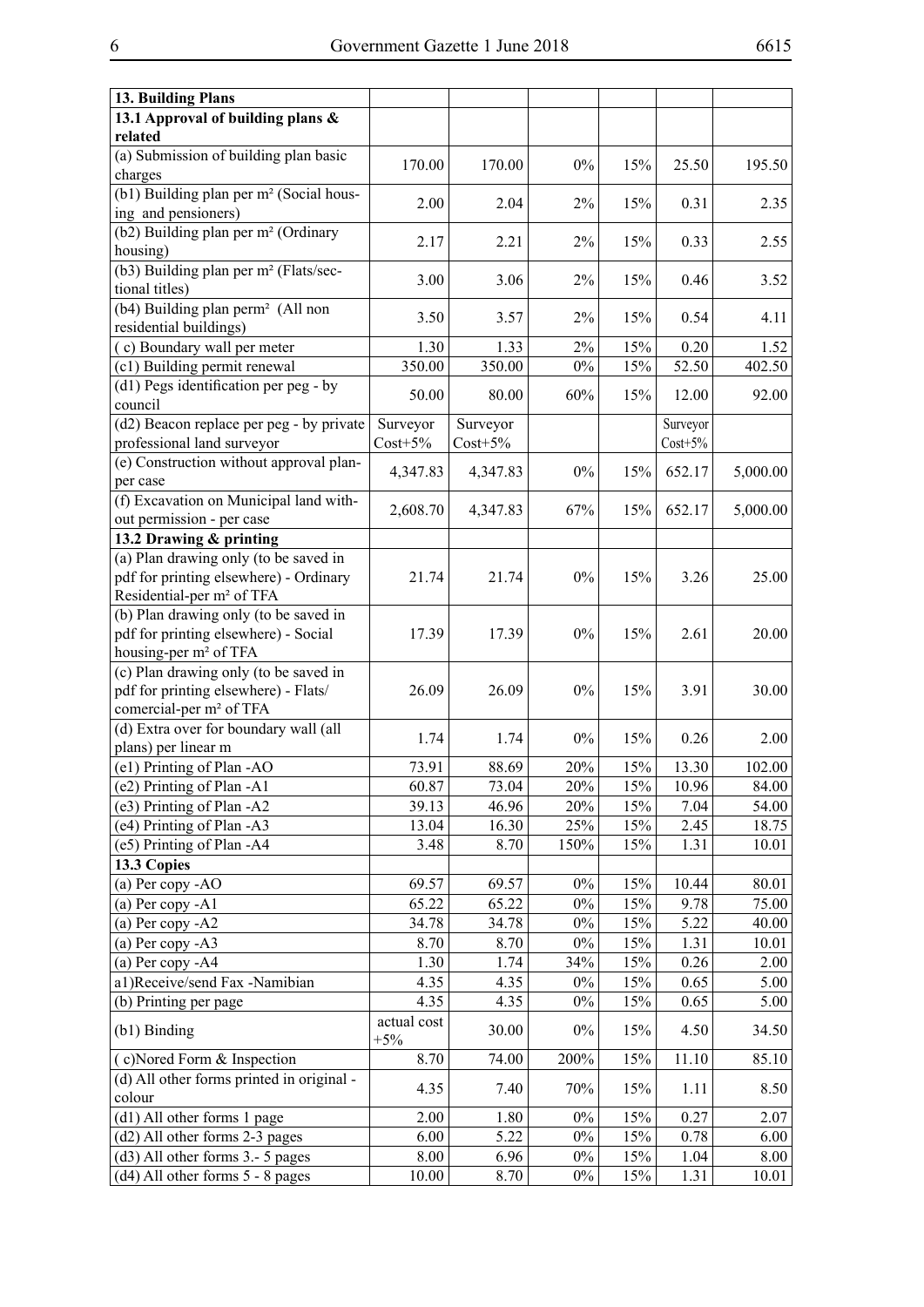| 14. Sales of properties                 |                |                |        |                     |        |          |
|-----------------------------------------|----------------|----------------|--------|---------------------|--------|----------|
| (a) Administration and advertisement    |                |                |        |                     |        |          |
| cost per plot                           | 217.39         | 326.09         | 50%    | 15%                 | 48.91  | 375.00   |
| (b) Application for Clearance / Valua-  |                |                |        |                     |        |          |
| tion certificates per request           | 70.00          | 84.00          |        | $20\%$ Exempt       | Exempt | 84.00    |
| (c) Dishonest (Refer to Drawer) cheque  |                |                |        |                     |        |          |
| & Administration fee ( $10\%$ of the    | 10%            | 10%            |        | $0\%$ Exempt Exempt |        | 10%      |
| amount)                                 |                |                |        |                     |        |          |
| 15. Copies (general)                    |                |                |        |                     |        |          |
| (a) A4 ordinary Photo copy related to   |                |                |        |                     |        |          |
| OTC document only per page              | 1.74           | 1.74           | $0\%$  | 15%                 | 0.26   | 2.00     |
| (b) A4 account screen printout per page | 1.74           | 1.74           | $0\%$  | 15%                 | 0.26   | 2.00     |
| (c) A4 Tax Invoice duplicate per dupli- |                |                |        |                     |        |          |
| cate - black and white                  | 1.74           | 1.74           | $0\%$  | 15%                 | 0.26   | 2.00     |
| (c1) Duplicate Tax Invoice per invoice  |                |                |        |                     |        |          |
| - Original                              | 8.70           | 13.05          | 50%    | 15%                 | 1.96   | 15.01    |
|                                         |                |                |        |                     |        |          |
| (d) A3 ordinary Photo copy related to   |                |                |        |                     |        |          |
| OTC document only per page              | 8.70           | 8.70           | 12%    | 15%                 | 1.31   | 10.01    |
|                                         | Actual         | Actual         |        |                     |        |          |
| (e) Promotional items                   | $\cos t + 5\%$ | $\cos t + 5\%$ |        |                     |        |          |
| 16. Town Maps                           |                |                |        |                     |        |          |
| 16.1 Black and white                    |                |                |        |                     |        |          |
| $(a)$ A0                                | 73.91          | 81.30          | 10%    | 15%                 | 12.20  | 93.50    |
| $(b)$ Al                                | 60.87          | 66.96          | 10%    | 15%                 | 10.04  | 77.00    |
| $(c)$ A2                                | 39.13          | 46.96          | 20%    | 15%                 | 7.04   | 54.00    |
|                                         |                |                | 60%    |                     |        |          |
| $(d)$ A3                                | 13.01          | 17.40          |        | 15%                 | 2.61   | 20.01    |
| $e)$ A4<br>16.2 Colour                  | new            | 13.04          | 100%   | 15%                 | 1.96   | 15.00    |
|                                         |                |                |        |                     |        |          |
| $(a)$ A $0$                             | 86.96          | 91.31          | 5%     | 15%                 | 13.70  | 105.00   |
| $(b)$ A1                                | 65.22          | 84.79          | 30%    | 15%                 | 12.72  | 97.50    |
| $(c)$ A2                                | 104.35         | 73.05          | $-30%$ | 15%                 | 10.96  | 84.00    |
| $(d)$ A3                                | 56.52          | 59.35          | $5\%$  | 15%                 | 8.90   | 68.25    |
| $e)$ A4                                 | new            | 40.00          | 100%   | 15%                 | 6.00   | 46.00    |
| 17. Grave Space                         |                |                |        |                     |        |          |
| 17.1 Namibian Oniipa Residents (own     |                |                |        |                     |        |          |
| digging)                                |                |                |        |                     |        |          |
| (a) Child                               | 26.09          | 26.09          | $0\%$  | 15%                 | 3.91   | 30.00    |
| (b) Adult                               | 43.48          | 43.48          | $0\%$  | 15%                 | 6.52   | 50.00    |
| (c) Stillborn                           | 17.39          | 17.39          | $0\%$  | 15%                 | 2.61   | 20.00    |
| 17.2 Namibian Oniipa Non-Residents      |                |                |        |                     |        |          |
| (own digging)                           |                |                |        |                     |        |          |
| (a) Child                               | 69.57          | 69.57          | $0\%$  | 15%                 | 10.43  | 80.00    |
| (b) Adult                               | 130.43         | 130.43         | $0\%$  | 15%                 | 19.57  | 150.00   |
| (c) Stillborn                           | 43.48          | 43.48          | $0\%$  | 15%                 | 6.52   | 50.00    |
| 17.3 Non-Namibians (own digging)        |                |                |        |                     |        |          |
| (a) Child                               | 156.52         | 156.52         | $0\%$  | 15%                 | 23.48  | 180.00   |
| (b) Adult                               | 217.39         | 217.39         | $0\%$  | 15%                 | 32.61  | 250.00   |
| (c) Stillborn                           | 86.96          | 86.96          | $0\%$  | 15%                 | 13.04  | 100.00   |
| 17.4 Additionals                        |                |                |        |                     |        |          |
| a) Building of grave wall - Child       | 1,304.35       | 1,304.35       | $0\%$  | 15%                 | 195.65 | 1,500.00 |
| b) Building of grave wall - Adult       | 1,739.13       | 1,739.13       | $0\%$  | 15%                 | 260.87 | 2,000.00 |
| c) Building of grave wall - Still born  | 869.57         | 869.57         | $0\%$  | 15%                 | 130.44 | 1,000.01 |
| d) Digging of grave - Child             | 260.87         | 260.87         | $0\%$  | 15%                 | 39.13  | 300.00   |
| e) Digging of grave - Adult             | 434.78         | 434.78         | $0\%$  | 15%                 | 65.22  | 500.00   |
| f) Digging of grave - Still born        | 173.91         | 173.91         | $0\%$  | 15%                 | 26.09  | 200.00   |
| g) Reservation once off                 | new            | 1,739.13       | $0\%$  | 15%                 | 260.87 | 2,000.00 |
|                                         |                |                |        |                     |        |          |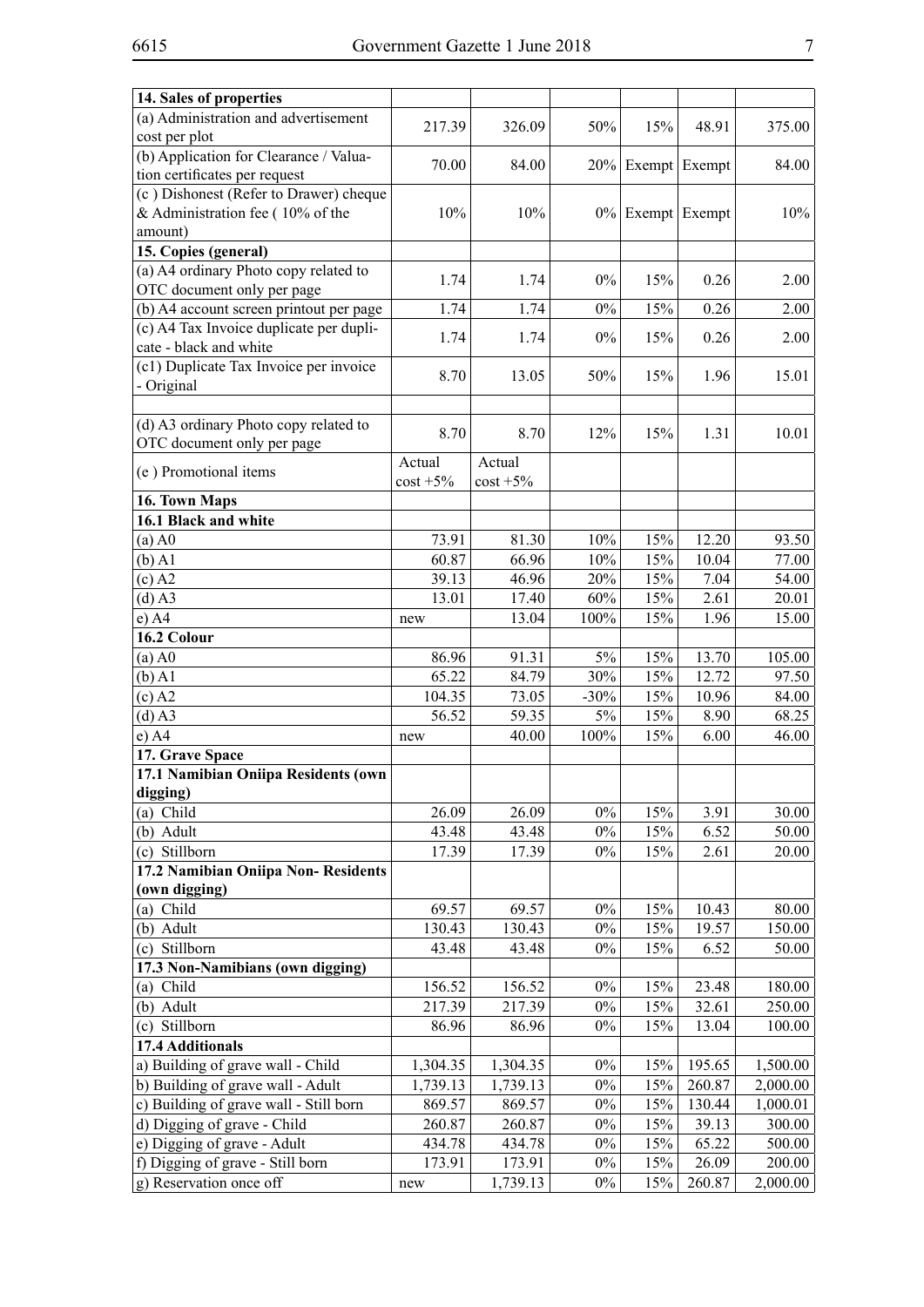| 18. Advertisement levies other than                       |          |          |       |              |                  |          |
|-----------------------------------------------------------|----------|----------|-------|--------------|------------------|----------|
| tendered advertisements                                   |          |          |       |              |                  |          |
| (a) Advertising Structures / Signs, Bill-                 |          |          |       |              |                  |          |
| boards: $\leq$ 24m <sup>2</sup> per application/billboard |          |          |       |              |                  |          |
| - Application fee                                         | 217.39   | 662.96   | 67%   | 15%          | 99.44            | 762.40   |
| - Approval fee (Including 1st year                        |          |          |       |              |                  |          |
| licence fee)                                              | 695.65   | 1,422.00 | 104%  | 15%          | 213.30           | 1,635.30 |
| (b) Advertising Structures / Signs, Bill-                 |          |          |       |              |                  |          |
| boards $>24m^2$ to $81m^2$ per application/               |          |          | $0\%$ |              |                  |          |
| billboard                                                 |          |          |       |              |                  |          |
| - Application fee                                         | 243.48   | 662.96   | 69%   | 15%          | 99.44            | 762.40   |
| - Approval fee (Including 1st year                        |          |          |       |              |                  |          |
| licence fee)                                              | 1,565.22 | 3,428.87 | 119%  | 15%          | 514.33           | 3,943.20 |
| (c) Advertising Structures / Signs, Bill-                 |          |          |       |              |                  |          |
| boards $>81$ m <sup>2</sup> per application/billboard     |          |          | $0\%$ |              |                  |          |
| - Application fee                                         | 260.87   | 1,422.00 | 445%  | 15%          | 213.30           | 1,635.30 |
| - Approval fee (Including 1st year                        |          |          |       |              |                  |          |
| licence fee)                                              | 3,478.26 | 4,776.43 | $0\%$ | 15%          | 716.46           | 5,492.89 |
| (d) Banners per event / banner                            | 130.43   | 130.43   | $0\%$ | 15%          | 19.57            | 150.00   |
| (d1) Temporary advertising board per                      |          |          |       |              |                  |          |
| annum                                                     | 1,565.22 | 1,565.22 | $0\%$ | 15%          | 234.78           | 1,800.00 |
| (e) Any other signs such as signs for                     |          |          |       |              |                  |          |
| sale of goods or livestock, projecting                    | 69.57    | 69.57    | $0\%$ | 15%          | 10.43            | 80.00    |
| signs, etc.-per sign/event                                |          |          |       |              |                  |          |
| (f) Estate Agent Registration fee / an-                   |          |          |       |              |                  |          |
| num for display of 'on show' boards per                   | 800.00   | 800.00   | $0\%$ | 15%          | 120.00           | 920.00   |
| annum                                                     |          |          |       |              |                  |          |
| (g) Auctioneer's Notice Registration fee                  |          |          |       |              |                  |          |
| / annum per annum                                         | 2,608.70 | 2,608.70 | $0\%$ | 15%          | 391.30           | 3,000.00 |
| (h) Admin to Seizing and Confisca-                        |          |          |       |              |                  |          |
| tion of signs (excluding removal/                         |          |          |       |              |                  |          |
| dismantling costs, excluding any other                    | 695.65   | 695.65   | $0\%$ | 15%          | 104.35           | 800.00   |
| excluding any other fines):                               |          |          |       |              |                  |          |
| (h)(i) - Any Billboard per event                          | 782.61   | 782.61   | $0\%$ | 15%          | 117.39           | 900.00   |
| $(h)(ii)$ - Any other signs such as estate                |          |          |       |              |                  |          |
| agent boards, posters, on-premises                        |          |          |       |              |                  |          |
| signs, etc.; cost per sign per event                      |          |          |       |              |                  |          |
|                                                           | 173.91   | 173.91   | $0\%$ | 15%          | 26.09            | 200.00   |
| (i) License fee/annum: Approved Bill-                     |          |          |       |              |                  |          |
| boards $\leq$ 24m <sup>2</sup> per annum                  | 260.87   | 260.87   | $0\%$ | 15%          | 39.13            | 300.00   |
| (j) License fee/annum: Approved Bill-                     |          |          |       |              |                  |          |
| boards $>24m^2$ per annum                                 | 739.13   | 739.13   | $0\%$ | 15%          | 110.87           | 850.00   |
| (k) Trailer Advertising per day or part                   |          |          |       |              |                  |          |
| thereof                                                   | 26.09    | 26.09    | $0\%$ | 15%          | 3.91             | 30.00    |
| (l) Vehicular Advertising per day or part                 |          |          |       |              |                  |          |
| thereof                                                   | 69.57    | 69.57    | $0\%$ | 15%          | 10.43            | 80.00    |
| (m) Political Party Adverts per day or                    |          |          |       |              |                  |          |
| part thereof                                              | 130.43   | 130.43   | $0\%$ | 15%          | 19.57            | 150.00   |
| <b>Lease of land</b><br>19.                               |          |          |       |              |                  |          |
| (a1) Single Residential -Developed on                     |          |          |       |              |                  |          |
| site per N\$ per year                                     | 0.045    | 0.045    |       | $0\%$ Exempt | $\boldsymbol{0}$ | 0.045    |
| (a1) Single Residential - Undeveloped                     |          |          |       |              |                  |          |
| on site per N\$ per year                                  | 0.045    | 0.045    |       | $0\%$ Exempt | $\boldsymbol{0}$ | 0.045    |
|                                                           |          |          |       |              |                  |          |
| (b1) General Residential - developed on                   |          |          |       |              |                  |          |
| site per N\$ per year                                     | 0.045    | 0.045    |       | $0\%$ Exempt | $\boldsymbol{0}$ | 0.045    |
| (b2) General Residential - Undeveloped                    |          |          |       |              |                  |          |
| on site per N\$ per year                                  | 0.045    | 0.045    |       | $0\%$ Exempt | $\boldsymbol{0}$ | 0.045    |
|                                                           |          |          |       |              |                  |          |
|                                                           |          |          |       |              |                  |          |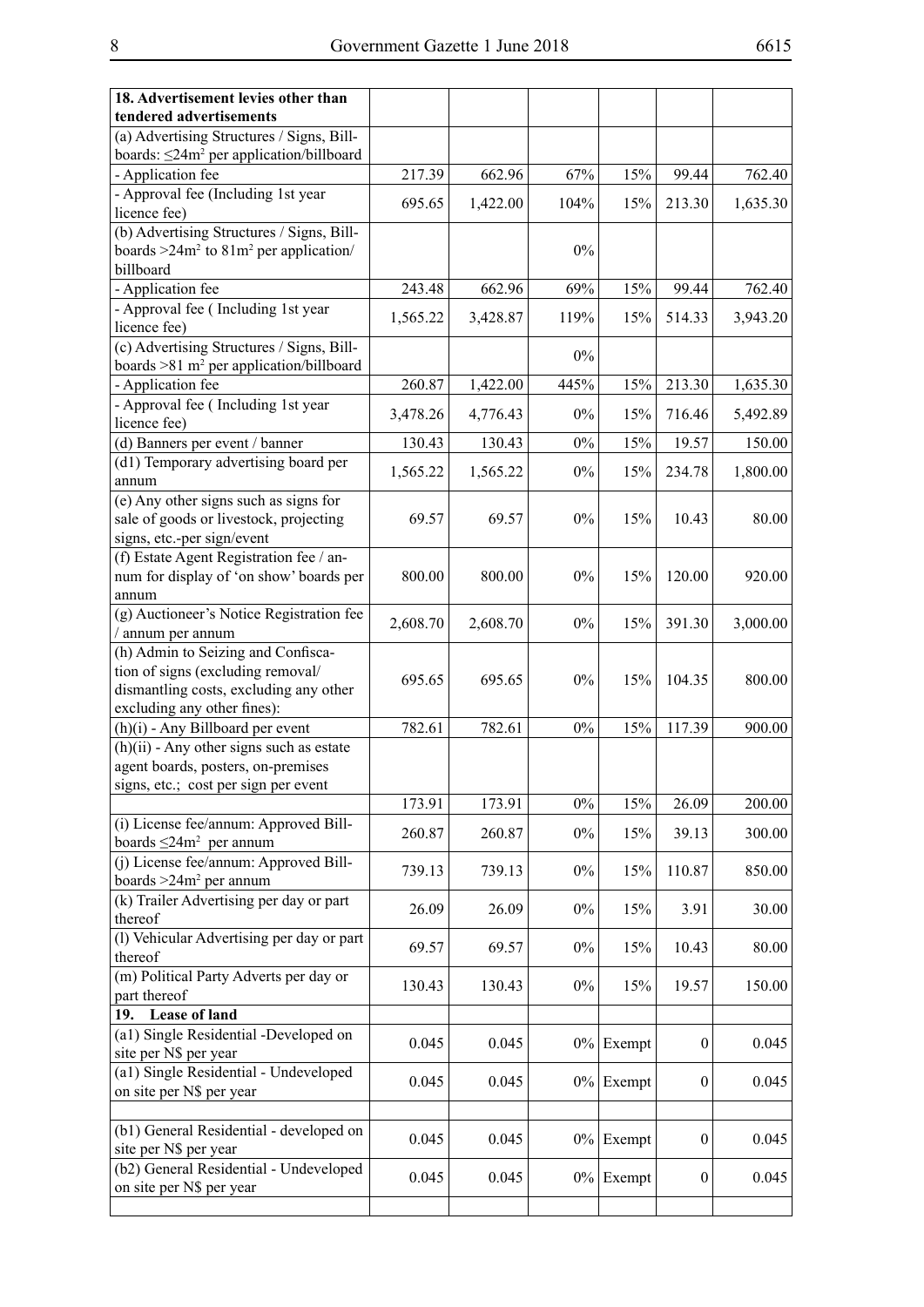| (c1)Business-Developed on site per N\$              | 0.045  | 0.045  |       | $0\%$ Exempt | $\theta$         | 0.045  |
|-----------------------------------------------------|--------|--------|-------|--------------|------------------|--------|
| per year                                            |        |        |       |              |                  |        |
| (c2) Business-Undeveloped on site per               | 0.045  | 0.045  |       | $0\%$ Exempt | $\boldsymbol{0}$ | 0.045  |
| N\$ per year                                        |        |        |       |              |                  |        |
| $\overline{(d1)}$ Institutional - Developed on site | 0.045  | 0.045  |       | $0\%$ Exempt | $\boldsymbol{0}$ | 0.045  |
| per N\$ per year                                    |        |        |       |              |                  |        |
| (d2) Institutional - Undeveloped on site            | 0.045  | 0.045  |       | $0\%$ Exempt | $\boldsymbol{0}$ | 0.045  |
| per N\$ per year                                    |        |        |       |              |                  |        |
| (e)Townlands Business per month                     | 60.00  | 60.00  |       | $0\%$ Exempt | $\boldsymbol{0}$ | 60.00  |
| (e1) Townlands Residential per month                | 40.00  | 40.00  | $0\%$ | Exempt       | $\boldsymbol{0}$ | 40.00  |
| (e2) Townlands Reception/shacks per                 | 100.00 | 100.00 |       | $0\%$ Exempt | $\boldsymbol{0}$ | 100.00 |
| unit per year                                       |        |        |       |              |                  |        |
| (e3) Townlands Institutionals per month             | 50.00  | 50.00  |       | $0\%$ Exempt | $\boldsymbol{0}$ | 50.00  |
| (f)Public Open Space per month                      | 0.020  | 0.020  | $0\%$ | Exempt       | $\mathbf{0}$     | 0.020  |
| (g) Agricultural per month                          | 0.020  | 0.020  | $0\%$ | Exempt       | $\boldsymbol{0}$ | 0.020  |
| (a) Residential – Developed- basic per              | 150.00 | 150.0  | $0\%$ | $0\%$        |                  | 150.00 |
| piece or unit per year                              |        |        |       |              |                  |        |
| (b) Residential - Undeveloped- basic                | 50.00  | 50.0   | $0\%$ | $0\%$        |                  | 50.00  |
| per piece or unit per year                          |        |        |       |              |                  |        |
| ${c}$ Business – Developed, basic per               | 217.40 | 217.4  | $0\%$ | 15%          | 32.609           | 250.00 |
| piece or unit per year                              |        |        |       |              |                  |        |
| (d) Business - Undeveloped- basic per               | 130.40 | 130.4  | $0\%$ | 15%          | 19.565           | 150.00 |
| piece or unit per year                              |        |        |       |              |                  |        |
| 20. Open Market fees (per month)                    |        |        |       |              |                  |        |
| (a) Renting of Food and Salon Stalls                | 130    | 130.43 | $0\%$ | 15%          | 19.57            | 150.00 |
| (b) Water usage at Food and Salon                   |        |        |       |              |                  |        |
| <b>Stalls</b>                                       | 35     | 34.78  | $0\%$ | 15%          | 5.22             | 40.00  |
| (c) Renting of Clothing and Electronic              |        |        | $0\%$ |              |                  |        |
| <b>Stalls</b>                                       | 157    | 156.52 |       | 15%          | 23.48            | 180.00 |
| (d) Water usage at Clothing and                     |        |        |       |              |                  |        |
| <b>Electronic Stalls</b>                            |        |        |       |              |                  |        |
| (e) Renting of Open Food Spaces                     | 26     | 26.09  | $0\%$ | 15%          | 3.91             | 30.00  |
| (f) Water usage at Open Food Spaces                 | 17     | 17.39  | $0\%$ | 15%          | 2.61             | 20.00  |
| (g) Renting of Other Open Spaces                    | 17     | 17.39  | $0\%$ | 15%          | 2.61             | 20.00  |
| (h) Water usage at Other Open Spaces                |        |        |       |              |                  |        |
| (i) Renting of Car wash                             | 434.78 | 434.78 | $0\%$ | 15%          | 65.22            | 500.00 |
| (j) Cooling Facility per month (Tenants)            | 26.09  | 26.09  | $0\%$ | 15%          | 3.91             | 30.00  |
| (k) Cooling Facility per day (Non-                  |        |        |       |              |                  |        |
| Tenants)                                            | 43.48  | 43.48  | $0\%$ | 15%          | 6.52             | 50.00  |
| 21. Renting Open Space                              |        |        |       |              |                  |        |
| (a) School and sport activities                     | 130.43 | 130.43 | $0\%$ | 15%          | 20               | 150    |
| (b) Rallies/Meetings/Religious activities           | 173.91 | 173.91 | $0\%$ | 15%          | 26               | 200    |
| Business/Fundraising activities<br>(c)              | 173.91 | 173.91 | $0\%$ | 15%          | 26               | 200    |
| (d) Others                                          | 130.43 | 130.43 | $0\%$ | 15%          | 20               | 150    |
| (e) Deposit (refundable, T& C apply)                | 130.43 | 130.43 | $0\%$ | $0\%$        |                  | 130    |
| 22. Advertising on Council's website                |        |        |       |              |                  |        |
| (a) Advertising on Council's website                |        |        |       |              |                  |        |
| per month                                           | 86.96  | 86.96  | $0\%$ | 15%          | 13.04            | 100.00 |
| 23. Plant Hire                                      |        |        |       |              |                  |        |
| (a) Bulldozer D6 per hour $+$ N\$9 .00              |        |        |       |              |                  |        |
| per km, if outside town                             | 783.00 | 782.61 | $0\%$ | 15%          | 117              | 900    |
| (b) Motor Grader per hour $+$ N\$ 9.00              |        |        |       |              |                  |        |
| per km, if outside town                             | 696.00 | 695.65 | $0\%$ | 15%          | 104              | 800    |
| (c) Front End Loader Per hour + N\$9                |        |        |       |              |                  |        |
| per km, if outside town                             | 609.00 | 608.70 | $0\%$ | 15%          | 91               | 700    |
| (d) tractor Loader Backhoe (TLB) per                |        |        |       |              |                  |        |
| hour $+$ N\$9 per km, if outside town               | 522.00 | 626.40 | 20%   | 15%          | 94               | 720    |
|                                                     |        |        |       |              |                  |        |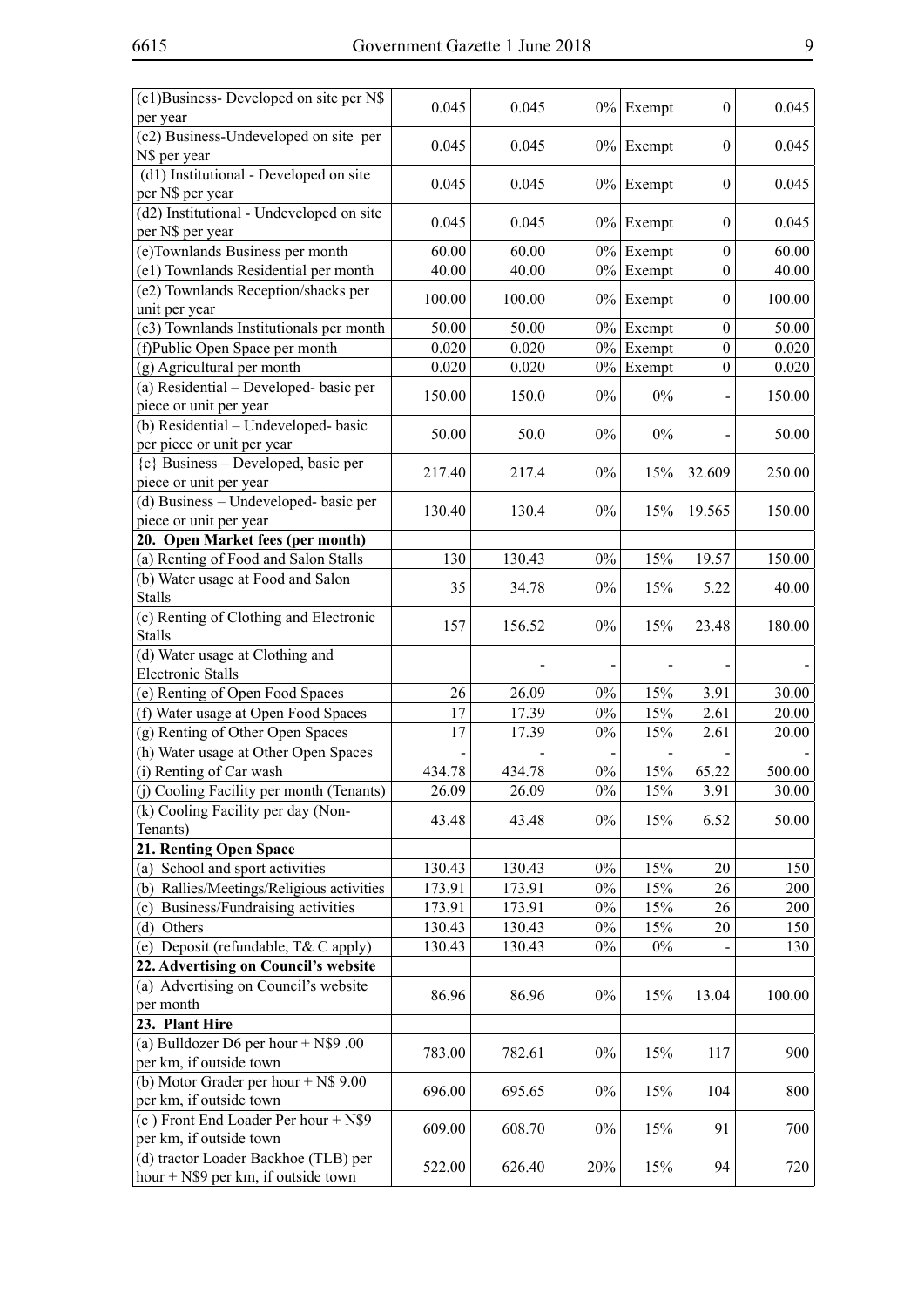| (e) Sewer Cleaner Hydro blast per hour<br>+ N\$ 9 per km, if outside town                                           | 522.00 | 521.74         | $0\%$   | 15% | 78   | 600   |
|---------------------------------------------------------------------------------------------------------------------|--------|----------------|---------|-----|------|-------|
| (f) Excavator Pock lain per hour + $N\$ 9<br>per km, if outside town                                                | 783.00 | 782.61         | $0\%$   | 15% | 117  | 900   |
| (g) Low bed truck per hour $+$ N\$ 9 per<br>km, if outside town                                                     | 609.00 | 608.70         | $0\%$   | 15% | 91   | 700   |
| (h) Gravel supply and delivery- per 10<br>$m3$ load + N\$ 9.00 per km, if outside<br>town                           | 826.00 | 869.57         | 5%      | 15% | 130  | 1,000 |
| (i) Sand supply and delivery- per $10 \text{ m}^3$<br>load $+$ N\$ 9.00 per km, if outside town                     | 652.00 | 739.13         | $0\%$   | 15% | 111  | 850   |
| (j) Gravel delivery only - per $10 \text{ m}^3$<br>load $+$ N\$ 9.00 per km, if outside town<br>(excluding loading) | 565.00 | 565.22         | $0\%$   | 15% | 85   | 650   |
| (k) Sand delivery only- per 10 m <sup>3</sup> load<br>+ N\$ 9.00 per km, if outside town (ex-<br>cluding loading)   | 565.00 | 565.22         | $0\%$   | 15% | 85   | 650   |
| (l) Mobile Crane Heavy Galleon per<br>hour+N\$9 per km, if outside town                                             | 739.00 | 739.13         | $0\%$   | 15% | 111  | 850   |
| (m) Water Tank per tank $+$ N\$ 9 per km,<br>if outside town                                                        | 783.00 | 782.61         | $0\%$   | 15% | 117  | 900   |
| (n)Tractor per hour $+$ N\$ 9.00 per km, if<br>outside town                                                         | 348.00 | 347.83         | $0\%$   | 15% | 52   | 400   |
| (o) Welder generator per hour $+$ N\$<br>9.00 per km, if outside town                                               | 130.00 | 130.43         | $0\%$   | 15% | 20   | 150   |
| (p) Compressor $3$ Ton $\&$ Smaller per<br>hour+N\$9 p/km, if outside town                                          | 261.00 | 260.87         | $0\%$   | 15% | 39   | 300   |
| (q) Compactor Roller per hour $+$ N\$<br>9.00 per km, if outside town                                               | 348.00 | 347.83         | $0\%$   | 15% | 52   | 400   |
| (s) Light Deliver Vehicle per event +<br>N\$ 9.00 per km, if outside town                                           | 70.00  | 69.57          | $0\%$   | 15% | 10   | 80    |
| (t) Truck 3 ton and above per trip + $N\$<br>9.00 per km, if outside town                                           | 565    | 565            | $0\%$   | 15% | 85   | 650   |
| (u) Refuse Truck per load $+ N(9.00)$<br>per km, if outside town                                                    | 261    | 435            | 67%     | 15% | 65   | 500   |
| (u1) Tipper Truck per load + $N(9.00)$<br>per km, if outside town                                                   | new    | 609            | 100%    | 15% | 91   | 700   |
| (v) Skip Truck + $N(9.00$ per km, if<br>outside town                                                                | 304    | 304            | $0\%$   | 15% | 46   | 350   |
| (w) Fire Engine $+$ N\$ 9.00 per km, if<br>outside town                                                             | 435    | 435            | $0\%$   | 15% | 65   | 500   |
| (x) Rental of mobile toilets per day                                                                                | New    | 139            | $100\%$ | 15% | 21   | 160   |
| (y) Mobile toilet cleaning fee refund-<br>able                                                                      | New    | 43             | 100%    | 15% | 7    | 50    |
| (z) Damage mobile toilets                                                                                           | new    | Actual<br>cost |         |     |      |       |
| 24. Fire Brigade                                                                                                    |        |                |         |     |      |       |
| (a) Fixed fire brigade fee per property<br>per month: Residential                                                   | 4.35   | 4.35           | $0\%$   | 15% | 0.65 | 5.00  |
| (b) Fixed fire brigade fee per property<br>per month: Business                                                      | 6.10   | 6.09           | $0\%$   | 15% | 0.91 | 7.00  |
| (c) Fixed fire brigade fee per property<br>per month: dwelling shack                                                | 1.74   | 1.74           | $0\%$   | 15% | 0.26 | 2.00  |
| (d) Fixed fire brigade fee per property<br>per month: Business shack                                                | 2.61   | 2.61           | $0\%$   | 15% | 0.39 | 3.00  |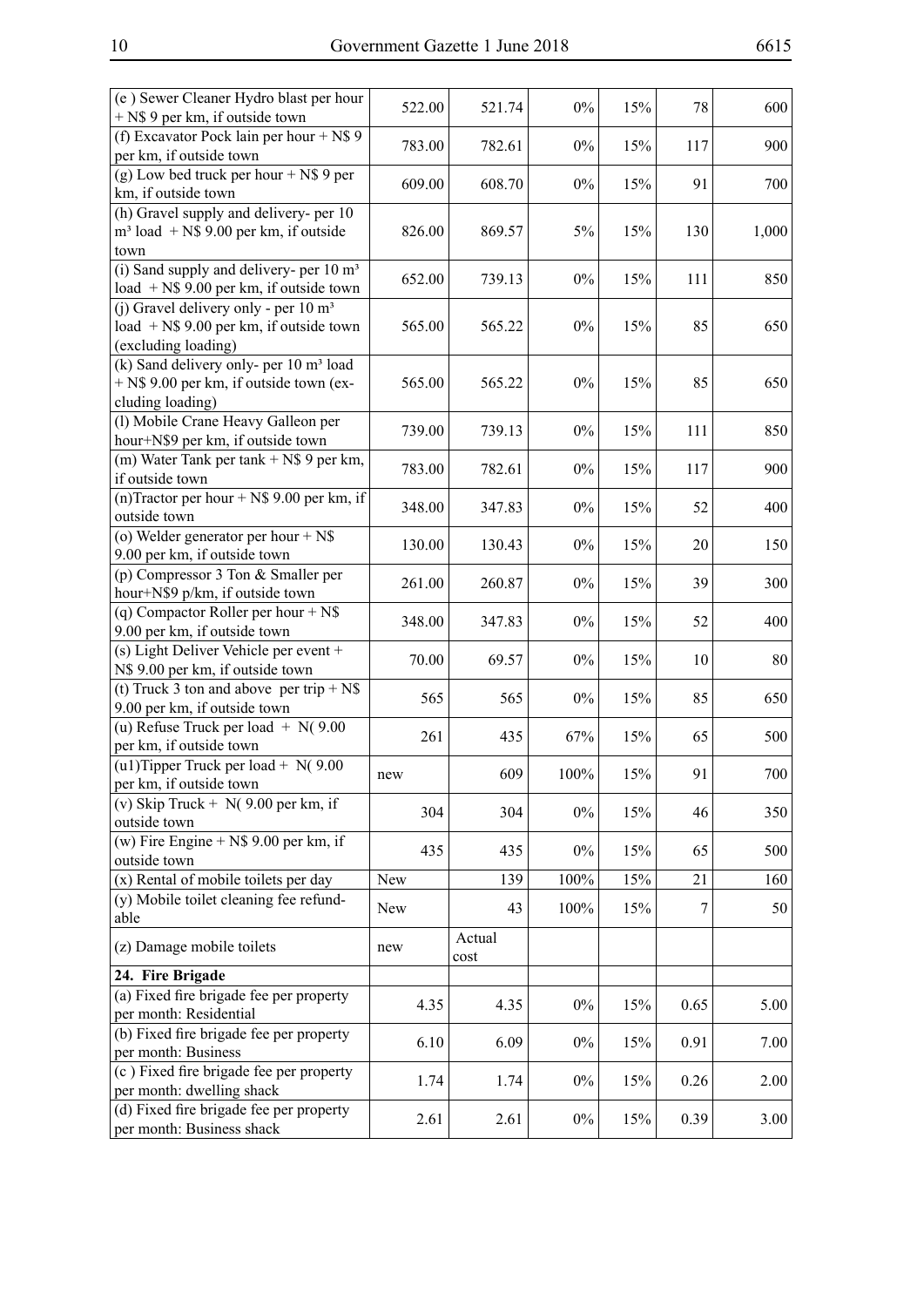#### **BY ORDER OF COUNCIL**

#### **N. KAMBONDE MAYOR AND CHAIRPERSON ONIIPA TOWN COUNCIL**

#### **Otjiwarongo Municipality**

 $\frac{1}{2}$ 

No. 204 2018

#### TARIFFS 2018/2019

In terms of Section 30(1)(u) of Local Authorities Act, 1992 (Act No. 23 of 1992) as amended Otjiwarongo Municipality determined the tariff structure for 2018/2019 financial year as per attached list with effect from 1 July 2018. Otjiwarongo Municipality has under section 30(i) and 73(i) of the Local Authorities Act, 1992 (Act No 23 of 1992) determined the charges, fees rates, and other money payable is respect of services rendered by the Council as set out in the Schedule below with effect from 1 July 2018. All tariffs in this schedule are excluding Value Added Tax (VAT). Tariffs flagged with a \* are exempt from VAT.

#### **RATES AND TAXES**

|                                                                                              | 2017/18 | 2018/19 | Increase/<br><b>Decrease</b> |
|----------------------------------------------------------------------------------------------|---------|---------|------------------------------|
| <b>ORWETOVENI LAND USE</b>                                                                   |         |         |                              |
| Site Value/Land value tariff                                                                 | 0.0458  | 0.0458  | $0\%$                        |
| Improvements value tariff                                                                    | 0.0070  | 0.0070  | $0\%$                        |
| <b>OTJIWARONGO LAND USE</b>                                                                  |         |         |                              |
| Site Value/Land value tariff                                                                 | 0.0458  | 0.0458  | 0%                           |
| Improvements value tariff                                                                    | 0.0092  | 0.0092  | $0\%$                        |
| BUSINESS/INDUSTRIAL/SPECIAL CONSENTS/RESI-<br>DENTIAL OCCUPATIONS/OTHER LAND USE             |         |         |                              |
| Site Value/Land value tariff                                                                 | 0.0515  | 0.0515  | 0%                           |
| Improvements value tariff                                                                    | 0.0068  | 0.0068  | $0\%$                        |
| Government Institution use tariff [20% reduction will ap-<br>ply as per LA $73(4)$ (a) (i) ] |         |         |                              |
| Site/Land value tariff                                                                       | 0.0618  | 0.0618  | $0\%$                        |
| Improvement value tariff                                                                     | 0.0082  | 0.0082  | 0%                           |
| <b>Residential Estate Tariff</b>                                                             |         |         |                              |
| Site/Land value tariff                                                                       |         | 0.0515  |                              |
| Improvement value tariff                                                                     |         | 0.0068  |                              |
| <b>Rural Residential tariff</b>                                                              |         |         |                              |
| Site/Land value tariff                                                                       |         | 0.0515  |                              |
| Improvement value tariff                                                                     |         | 0.0068  |                              |
| Agricultural/Rural use tariff [75% reduction will apply as<br>per LA 73(4)(a) (ii) ]         |         |         |                              |
| Site/Land value tariff                                                                       | 0.0515  | 0.0515  | 0%                           |
| Improvement value tariff                                                                     | 0.0068  | 0.0068  | 0%                           |
| Penalty Rate Fee - (LA Sect. 76A)                                                            |         |         |                              |
| Site/Land value tariff                                                                       | 0.0773  | 0.0773  | 0%                           |
| Improvement value tariff                                                                     | 0.0102  | 0.0102  | $0\%$                        |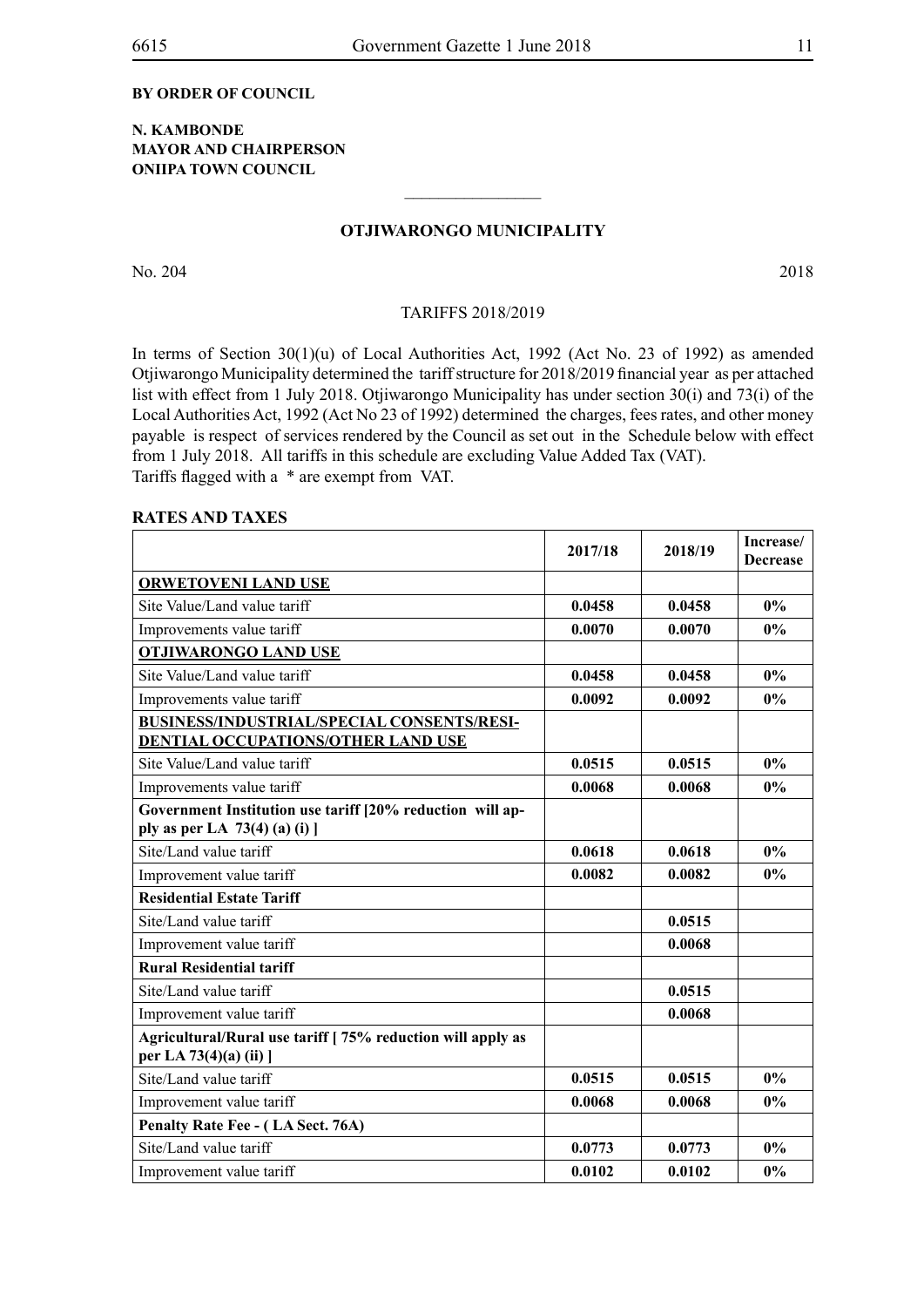#### **CEMETERY**

|                                                       |                                                                    | 2017/18 | 2018/19 | Increase/<br><b>Decrease</b> |
|-------------------------------------------------------|--------------------------------------------------------------------|---------|---------|------------------------------|
| <b>CEMETERY GRAVE SPACE (PER</b><br>GRAVE)            | Town                                                               | 1650.00 | 1650.00 | $0.00\%$                     |
| DIGGING/CLOSED OF GRAVES                              | Machine                                                            | 1950.00 | 1950.00 | $0.00\%$                     |
| <b>GRAVE RESERVATION FEE</b>                          |                                                                    | 200.00  | 200.00  | $0.00\%$                     |
| <b>GRAVE RESERVATION ANNUAL</b><br><b>RENEWAL FEE</b> |                                                                    | 100.00  | 100.00  | $0.00\%$                     |
| <b>GRAVES RESERVED</b>                                | Payable by applicant<br>as per tariff during the<br>year of burial | 1950.00 | 1950.00 | $0.00\%$                     |
| WALL OF REMEMBERANCE                                  |                                                                    | 340.00  | 340.00  | $0.00\%$                     |
| <b>RE-INTERING</b>                                    | per grave                                                          | 2600.00 | 2600.00 | $0.00\%$                     |
| <b>DIGEST FROM FUNERAL</b><br><b>REGISTER</b>         |                                                                    | 80.00   | 80.00   | $0.00\%$                     |
| <b>INVESTIGATION OF REGISTER</b>                      |                                                                    | 80.00   | 80.00   | $0.00\%$                     |
| NOTE:                                                 |                                                                    |         |         |                              |

# **DISINTERMENT OF A BODY**

1 FAMILY MUST MAKE AN ARRANGEMENT WITH THE UNDERTAKER AND POLICE

2 MUNICIPALITY MUST BE INFORMED

# **FIRE-BRIGADE TARIFFS**

|                                                         | VAT EXCL.<br>2018/19             | VAT INCL.<br>2018/19 | <b>Increase</b> |
|---------------------------------------------------------|----------------------------------|----------------------|-----------------|
| 1. FIRE FIGHTING                                        |                                  |                      |                 |
| 1.1. Fire Fighting within the boundaries of Otjiwarongo | Actual cost                      |                      |                 |
| 1.2 Fire Fighting outside the boundaries of Otjiwarongo | Actual $cost +$<br>KM fee        |                      |                 |
| <b>FIRE PREVENTION INSPECTION FEES</b><br>2.            |                                  |                      |                 |
| 2.1. Inspection outside Municipal boundary              | Actual cost<br>+KM fee           |                      |                 |
| 2.2. Inside Municipal boundary                          | 0.00                             | $\theta$             |                 |
| 3. FIRE TRAINING FOR THE PUBLIC                         |                                  |                      |                 |
| 3.1. Basic Fire Fighting Training per day               | 424.00                           | 487.6                | $6.00\%$        |
| 3.2. Advanced Fire Fighting Training per day            | 1060.00                          | 1219                 | $6.00\%$        |
| 3.3. Training consumables/material                      | <b>Actual Cost</b>               |                      |                 |
| 3.5. Training outside municipal boundaries              | Actual $\cos t +$<br>KM fee      |                      |                 |
| 3.6 Inside Municipal area                               | 96.63                            | 112.12               | $6.00\%$        |
| <b>4. SPECIAL SERVICES</b>                              |                                  |                      |                 |
| 4.1 Inside Municipal Boundary                           | <b>Actual Cost</b>               |                      |                 |
| 4.2 Outside Municipal Boundary                          | <b>Actual Cost</b><br>$+$ KM fee |                      |                 |
| 5. FIRE BRIGADE VEHICLES (PER HOUR)                     |                                  |                      |                 |
| 5.1 Walter Yankee                                       | 477.00                           | 548.55               | $6.00\%$        |
| 5.2 Unimog                                              | 281.00                           | 323.15               | 6.04%           |
| 5.3 Jeep                                                | 170.00                           | 195.50               | 6.25%           |
| 5.4 International                                       | 170.00                           | 195.50               | 6.25%           |
| 5.5 Mazada                                              | 170.00                           | 195.50               | 6.25%           |
| 5.6 Mercedes Sprinter                                   | 281.00                           | 323.15               | 6.04%           |
| 5.7 Land Cruiser                                        | 112.00                           | 128.80               | 5.66%           |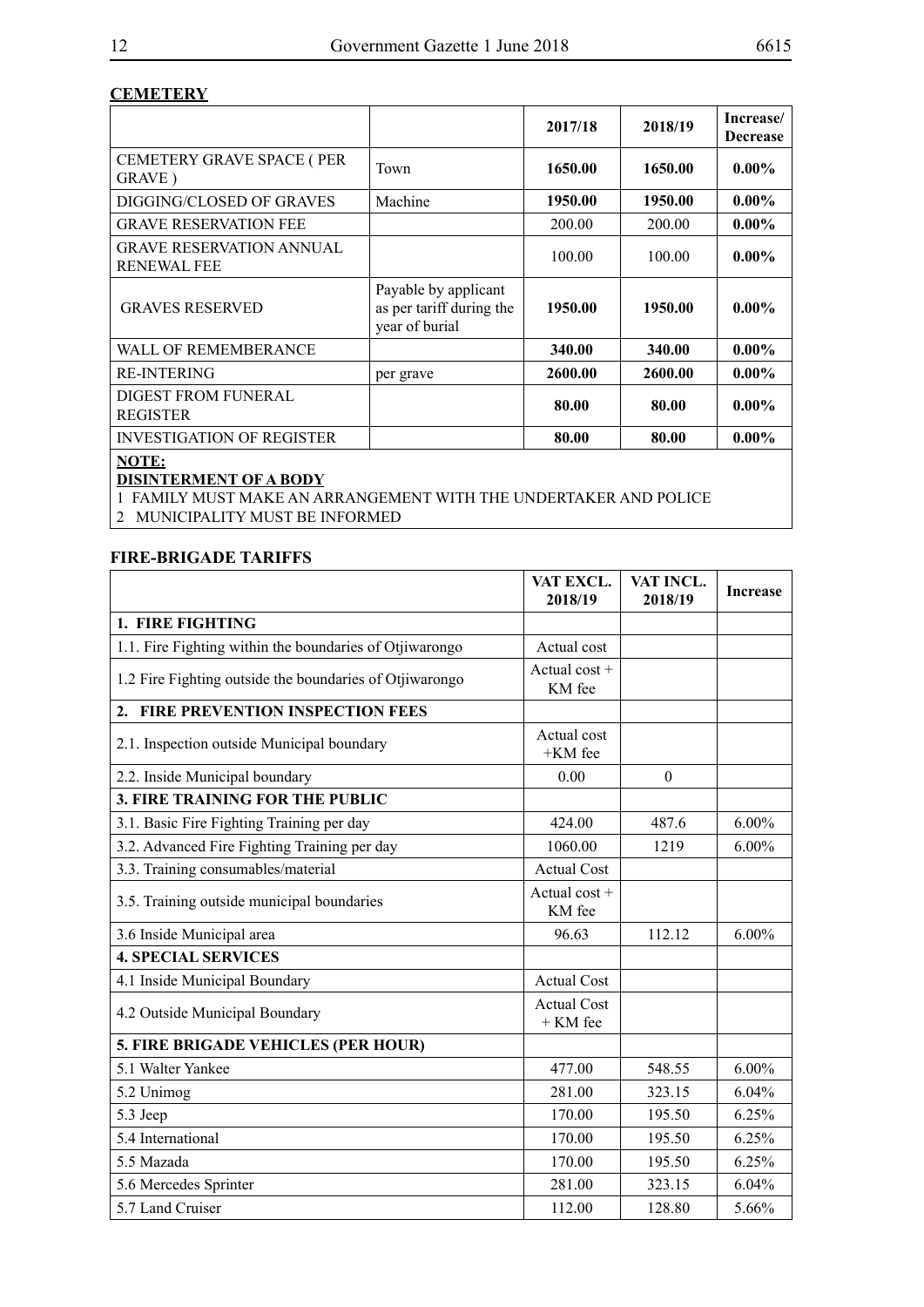| <b>6. SPECIAL EQUIPMENT (PER HOUR)</b> | 112.00 | 128.80 | 5.66%  |
|----------------------------------------|--------|--------|--------|
| 7. KILOMETER TARIFF (ALL VEHICLES)     | 13.00  | 1495   | 85.71% |
| 8. WATER TARIFF PER CUBIC METER        | 28.00  | 32.20  | 27.27% |

# **TRAFFIC CONTROL FEES**

| <b>ALLOWANCES PAYABLE:</b>           | 2017/18 | 2018/19 | <b>Increase</b> |
|--------------------------------------|---------|---------|-----------------|
| 1. ESCORT FEES:                      |         |         |                 |
| 1.1 Presidential Escorts             | 0.00    | 0.00    |                 |
| 1.2 Escorts for Military Convoys     | 0.00    | 0.00    |                 |
| 1.3 Street prosessions               |         |         |                 |
| During working hours/per hour        | 0.00    | 100.00  |                 |
| After Hours - Per Vehicle / per hour | 134.83  | 134.83  | $0.00\%$        |
| 1.4 Petitioners prosession           |         |         |                 |
| During working hours/per hour        | 0.00    | 200.00  |                 |
| After Hours - Per Vehicle / per hour | 134.83  | 250.00  | 85.42%          |
| Road Signs Deposit<br>1.4<br>A)      | 1123.00 | 1000.00 |                 |
| B) Road Signs Cost (non-refundable)  | 0.00    | 200.00  | $0.00\%$        |

#### **ENVIRONMENTAL HEALTH**

|                                                          | 2017/18                      | 2018/19                      | <b>Increase</b> |
|----------------------------------------------------------|------------------------------|------------------------------|-----------------|
| <b>REGISTRATION AND INSPECTION FEES</b>                  |                              |                              |                 |
| (BUSINESSES):                                            |                              |                              |                 |
| <b>LOW RISK</b>                                          | 259.70                       | 259.70                       | $0.00\%$        |
| <b>MEDIUM RISK</b>                                       | 670.00                       | 670.00                       | $0.00\%$        |
| <b>HIGH RISK</b>                                         | 1696.00                      | 1696.00                      | $0.00\%$        |
| LATE CHARGE ON RE-REGISTRATION [PER MONTH]               | $50\%$ of<br>tariff          | $50\%$ of<br>tariff          |                 |
| PENALTY - ILLEGAL OPERATION                              | 3392.00                      | 3392.00                      | $0.00\%$        |
| <b>FUMIGATION</b>                                        |                              |                              |                 |
| FOR EVERY 20 M <sup>2</sup> AIRSPACE OR PART THEREOF     | <b>Actual cost</b><br>$+20%$ | <b>Actual cost</b><br>$+20%$ |                 |
| <b>ABATTOIR INSPECTION FEES:</b>                         |                              |                              |                 |
| <b>CATTLE</b>                                            | 51.00                        | 51.00                        | $0.00\%$        |
| CALVES (UP TO 100 KG.)                                   | 30.33                        | 30.33                        | $0.00\%$        |
| <b>SHEEP</b>                                             | 20.22                        | 20.22                        | $0.00\%$        |
| <b>GOATS</b>                                             | 20.22                        | 20.22                        | $0.00\%$        |
| <b>PIGS</b>                                              | 40.45                        | 40.45                        | $0.00\%$        |
| PORKLINGS (UP TO 20 KG.)                                 | 20.22                        | 20.22                        | $0.00\%$        |
| <b>DOG TAX:</b>                                          |                              |                              |                 |
| FOR EVERY UNCASTRATED BITCH                              | 33.00                        | 33.00                        | $0.00\%$        |
| ANY OTHER DOG EXCEPT AN UNCASTRATED BITCH -              |                              |                              |                 |
| <b>ONE DOG</b>                                           | 11.24                        | 11.24                        | $0.00\%$        |
| <b>MORE THAN TWO DOGS - PER DOG</b>                      | 33.00                        | 33.00                        | $0.00\%$        |
| <b>PENALTIES:</b>                                        |                              |                              |                 |
| A FINE OF 10% PER MONTH OR PART THEREOF WILL             |                              |                              |                 |
| BE CHARGED WITH EFFECT FROM 1 MARCH EACH<br><b>YEAR</b>  |                              |                              |                 |
| <b>BEE KEEPING FEES</b>                                  |                              |                              |                 |
|                                                          | 449.44                       | 449.44                       |                 |
| Permit for the keeping of Bees inside Municipal Boundary |                              |                              | $0.00\%$        |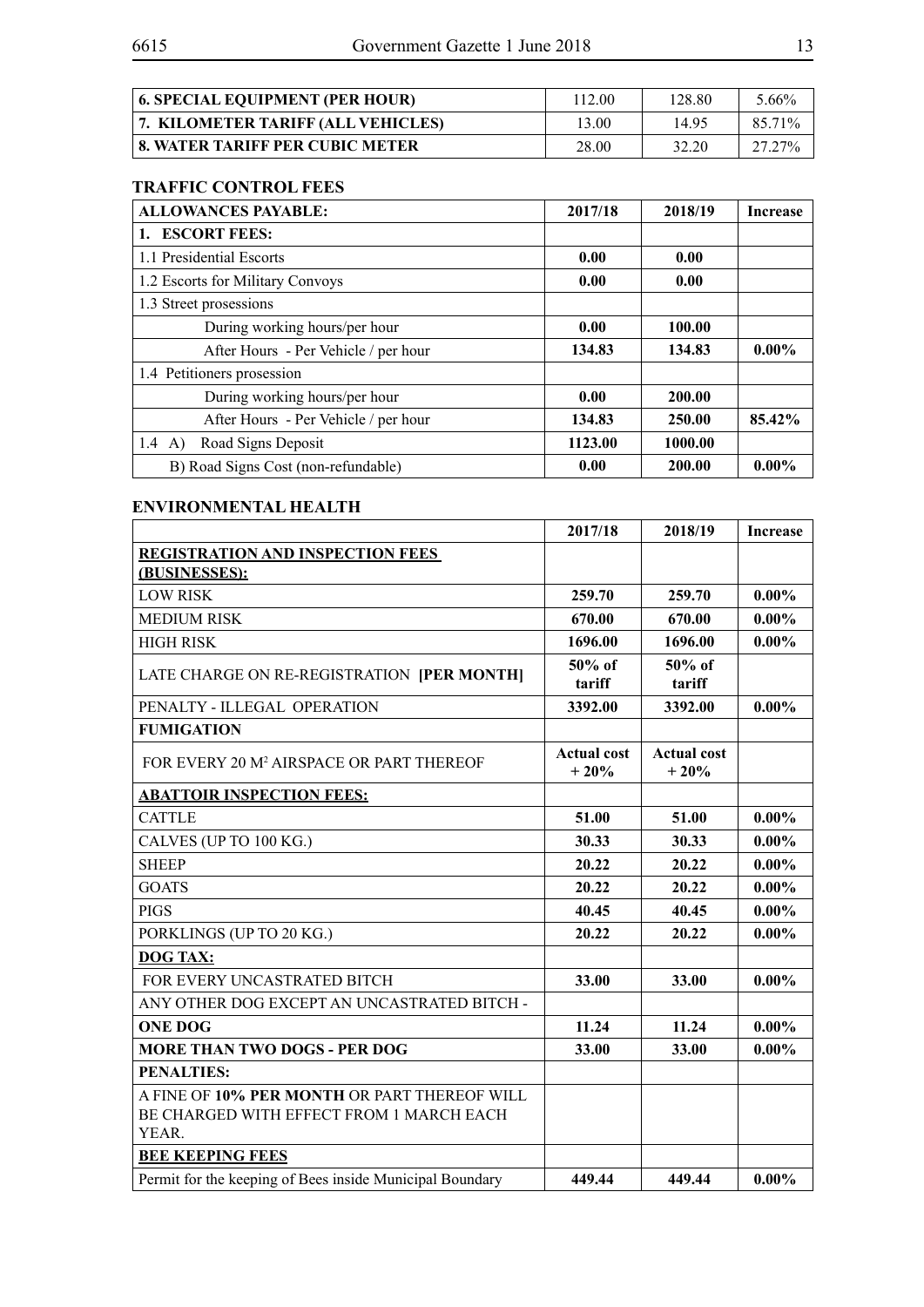|--|--|

| <b>REMOVAL AND DISPOSAL OF CARCASSES:</b> |        |        |          |
|-------------------------------------------|--------|--------|----------|
| <b>LARGE STOCK/OTHER</b>                  | 200.00 | 200.00 | $0.00\%$ |
| SMALL STOCK                               | 70.00  | 70.00  | $0.00\%$ |

# **ANIMAL POUNDING FEES**

| <b>ALLOWANCES PAYABLE:</b>                             |                | 2017/18 | 2018/19 | Increase |
|--------------------------------------------------------|----------------|---------|---------|----------|
| <b>POUND FEES</b>                                      | per animal     | 250.00  | 270.00  | $7.41\%$ |
| <b>FEES FOR GRAZING /FEEDING</b>                       | per day        | 95.00   | 100.00  | 5.00%    |
| Fees are doubled in respect of animals fed in<br>pound |                |         |         |          |
| <b>DRIVING FEES</b>                                    | per km         | 25.00   | 30.00   | 16.67%   |
| <b>DAMAGE ASSESSMENT FEES</b>                          | per assessment | 580.00  | 620.00  | 6.45%    |
| <b>MUNICIPAL BRAND FEE</b>                             | per animal     | 80.00   | 80.00   | $0.00\%$ |

#### **RENT: MUNICIPAL FACILITIES**

|                                                                  |              | 2017/18    | VAT EXCL<br>2018/19 | <b>Increase</b> |
|------------------------------------------------------------------|--------------|------------|---------------------|-----------------|
| <b>SHOW HALL</b>                                                 | per occasion | 2500       | 2500                | $0.00\%$        |
| <b>SHOW HALL - REFUNDABLE DEPOSIT</b><br><b>PAYABLE</b>          | per occasion | 3300       | 2000                | $-65.00\%$      |
| PARESIS & MOKATI KIOSKS                                          | per occasion | 400        | 400                 | $0.00\%$        |
| <b>LECTURE HALL</b>                                              | per occasion | 1500       | 1500                | $0.00\%$        |
| <b>LECTURE HALL - REFUNDABLE DEPOS-</b><br><b>IT PAYABLE</b>     | per occasion | 2000       | 2000                | $0.00\%$        |
| <b>CLUB HALL</b>                                                 | per occasion | 1500       | 1500                | $0.00\%$        |
| <b>CLUB HALL - REFUNDABLE DEPOSIT</b><br><b>PAYABLE</b>          | per occasion | 2000       | 2000                | $0.00\%$        |
| <b>SWANEVELDER HALL</b>                                          | per occasion | 1500       | 1500                | $0.00\%$        |
| <b>SWANEVELDER HALL - REFUNDABLE</b><br><b>DEPOSIT PAYABLE</b>   | per occasion | 3000       | 2000                | $-50.00\%$      |
| <b>SECONDARY SCHOOL</b>                                          | per year     | 4800       | 2500                | $-92.00\%$      |
| PRIMARY SCHOOL                                                   | per year     | 4800       | 2500                | $-92.00\%$      |
| <b>TARR FIELD</b>                                                | per occasion | 1500       | 1500                | $0.00\%$        |
| <b>TARR FIELD - CARS SPINNING</b>                                | per occasion | 5000       | 5000                | $0.00\%$        |
| <b>RENT STABLES FOR ONE LARGE</b><br><b>STOCK PER HEAD</b>       | per day      | 120        | <b>120</b>          | $0.00\%$        |
| <b>RENT STABLES FOR ONE SMALL</b><br><b>STOCK PER HEAD</b>       | per day      | 30         | 30                  | $0.00\%$        |
| <b>SPORT GROUND REFUNDABLE DEPOS-</b><br>IT PAYABLE (TOURNAMENT) |              | $\bf{0}$   | 1500                | 100.00%         |
| PARESIS SPORT GROUNDS PER FIELD<br>(TOURNAMENT)                  | per day      | 1500       | 1000                | $-50.00\%$      |
| <b>MOKATI SPORT GROUNDS PER FIELD</b><br>(TOURNAMENT)            | per day      | 1500       | 1000                | $-50.00\%$      |
| PARESIS SPORT GROUNDS PRACTICE<br><b>REGISTERED CLUB</b>         | per year     | $\bf{0}$   | 2500                | 100.00%         |
| <b>MOKATI SPORT GROUNDS PRACTICE</b><br><b>REGISTERED CLUB</b>   | per year     | $\bf{0}$   | <b>2500</b>         | 100.00%         |
| PARESIS SPORT GROUNDS PER<br><b>PRACTICE</b>                     | per day      | <b>100</b> | 200                 | 50.00%          |
| <b>MOKATI SPORT GROUNDS PER</b><br><b>PRACTICE</b>               | per day      | 100        | 200                 | 50.00%          |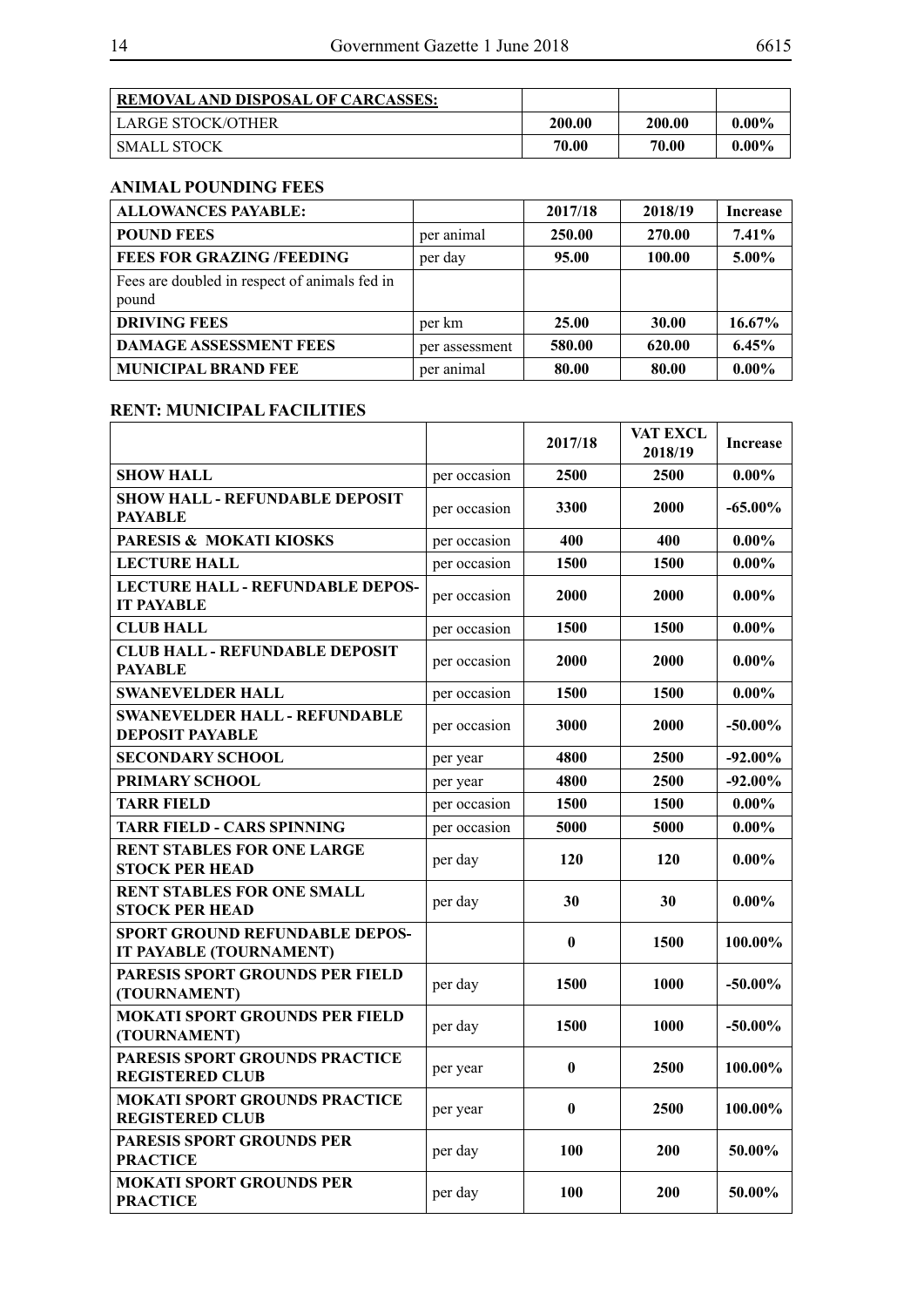| <b>TENNIS COURT REGISTERED CLUB</b>                              | per occasion           | <b>200</b> | 500  | 60.00%   |
|------------------------------------------------------------------|------------------------|------------|------|----------|
| <b>TENNIS COURT PER PRACTICE</b><br><b>REGISTERED</b>            | per day                | 30         | 50   | 40.00%   |
| NETBALL COURT REGISTERED CLUB                                    | per occasion           | <b>200</b> | 500  | 60.00%   |
| <b>NETBALL COURT PRACTICE</b>                                    | per occasion           | 50         | 50   | $0.00\%$ |
| <b>KEY / PAD LOCK DEPOSIT</b>                                    | per occasion           | 150        | 150  | $0.00\%$ |
| <b>POP-UP MARKETS</b>                                            | Per day                | 300        | 300  | $0.00\%$ |
| <b>BRAAI FACILITIES</b>                                          | Per Stand per<br>month | 100        | 100  | $0.00\%$ |
| <b>REGISTERED INDIVIDUAL</b>                                     | Per year               | <b>100</b> | 100  | $0.00\%$ |
| <b>OUTDOOR ADVERTISING APPLICATION</b><br>FEE                    | per occasion           |            | 500  |          |
| <b>REGISTRATION OF REAL ESTATE</b><br><b>AGENCIES ANNUAL FEE</b> |                        |            | 1000 |          |
| BANNER (N\$150.00 p/sqm per week)                                | per sqm/per<br>week    |            | 150  |          |

# **TOWN PLANNING**

|                                                            | 2017/18                      | 2018/19 | <b>Increase</b> |
|------------------------------------------------------------|------------------------------|---------|-----------------|
| 1. EXCEEDINGS:                                             |                              |         |                 |
| 1.1 STOEP AND CONCRETE ROOFS - PER YEAR                    | 80.00                        | 80.00   | $0.00\%$        |
| 1.2 FLATS WITH COMMON BALCONY - PER YEAR                   | 80.00                        | 80.00   | $0.00\%$        |
| 1.3 BALCONIES - PER YEAR                                   | 135.00                       | 135.00  | $0.00\%$        |
| 1.4 BALCONY ROOMS - PER YEAR                               | 230.00                       | 230.00  | $0.00\%$        |
| 2. APPROVAL OF BUILDING PLANS:                             |                              |         |                 |
| 2.1 Tariff per $m^2$ building (extension)                  | NS7/max<br><b>N\$ 2500</b>   |         |                 |
| 2.2 Submission of building plan - Non refundable Deposit   | 0.00                         | 0.00    | $0.00\%$        |
| 2.3 Re submisssion of building plans due to non compliance | 150.00                       | 150.00  | $0.00\%$        |
| 2.4 PENALTY - ILLEGAL OPERATION                            | 3500.00                      | 3500.00 | $0.00\%$        |
| 2.5 Admin fees for building plans lapse                    | 450.00                       | 450.00  | $0.00\%$        |
| 2.6 Renting of side walks                                  | 5.50                         | 5.50    | $0.00\%$        |
| 2. PHOTOCOPIES:                                            |                              |         |                 |
| 2.1 GENERAL COPIES - A4                                    | 27.00                        | 27.00   | $0.00\%$        |
| 2.2 LARGE COPIES<br>$-A3$                                  | 33.00                        | 33.00   | $0.00\%$        |
| 3. TOWN MAP:                                               |                              |         |                 |
| COPY OF TOWN MAP A1 COLOUR                                 | <b>Actual cost</b><br>$+10%$ | 350.00  |                 |
| COPY OF TOWN MAP AO COLOUR                                 | 0.00                         | 400.00  |                 |

# **SEWERAGE**

|                   |                          | 2017/18 | 2018/19 | <b>Increase</b> |
|-------------------|--------------------------|---------|---------|-----------------|
| LEVY:             |                          |         |         |                 |
| Residential 1     | per main connection      | 80.00   | 85.00   | u               |
| Residential 2     | per every living<br>unit | 80.00   | 85.00   | $6.25\%$        |
| Institutional     | per main connection      | 80.00   | 85.00   | 6.25%           |
| Schools / Hostels | per every 5 pupils       | 80.00   | 85.00   | 6.25%           |
| Hotels            | per every 4 rooms        | 157.00  | 167.00  | $6.37\%$        |
| Private Hospitals | per every 10 beds        | 157.00  | 167.00  | $6.37\%$        |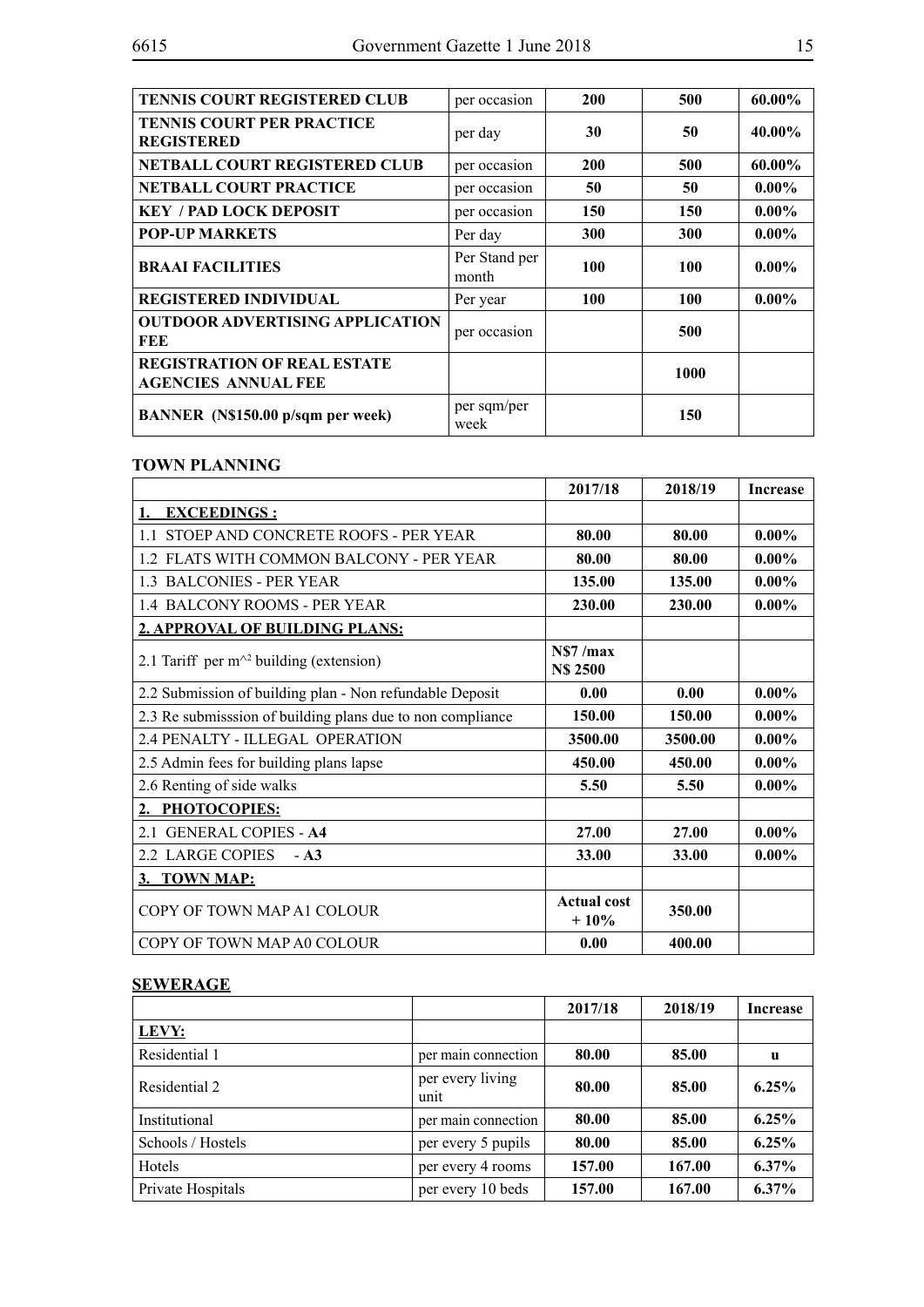| Business for every 200 sqm floor space | per every 200/m<br>floor space | 157.00 | 167.00 | $6.37\%$  |
|----------------------------------------|--------------------------------|--------|--------|-----------|
| Municipality                           | every urinal/basi              | 65.00  | 70.00  | 7.69%     |
| Dry Toilet System                      | every toilet                   | 36.00  | 40.00  | $11.11\%$ |
| <b>SEWERAGE BLOCKAGES:</b>             |                                |        |        |           |
| 4.1 OPENING AND CLEANING OF            |                                |        |        |           |
| <b>BLOCKAGES -</b>                     |                                |        |        |           |
| <b>WORKING HOURS</b>                   |                                | 420.00 | 450.00 | 7.14%     |
| <b>AFTER HOURS</b>                     |                                | 785.00 | 830.00 | 5.73%     |
| <b>4.2 IF ANY ADDISIONAL WORK IS</b>   |                                |        |        |           |
| RENDERED TO REMOVE THE CAUSE           |                                |        |        |           |
| OF THE BLOCKAGE, THE COST IS           |                                |        |        |           |
| CALCULATED ON A BASIS OF AC-           |                                |        |        |           |
| TUAL COST PLUS 15%                     |                                |        |        |           |
| <b>REMOVAL OF SEWERAGE WATER</b>       |                                |        |        |           |
| <b>PER LOAD OF</b>                     |                                |        |        |           |
| <b>4536 LITRES-</b>                    |                                |        |        |           |
| <b>TOWN</b>                            |                                | 550.00 | 580.00 | 5.45%     |
| PERI-URBAN (OUTSIDE TOWN               |                                |        |        |           |
| within 10km radius) PER CALL OUT       |                                | 550.00 | 580.00 | 5.45%     |
| <b>KILOMETER CHARGE</b>                |                                | 35.00  | 35.00  | $0.00\%$  |
| <b>NAMPOWER</b>                        |                                | 775    | 815    | 5.16%     |
| <b>NAMWATER</b>                        |                                | 960    | 1010   | 5.21%     |
| <b>OTJITAZU</b>                        |                                | 1080   | 1135   | 5.09%     |
| NDF SHOOTING RANGE                     |                                | 1200   | 1260   | $5.00\%$  |

# **SANITATION**

|                                                               |          | 2017/18            | 2018/19            | <b>Increase</b> |
|---------------------------------------------------------------|----------|--------------------|--------------------|-----------------|
| <b>BUSINESS/INDUSTRIAL</b>                                    |          |                    |                    |                 |
| Basic Charge of Vacant Erven after 2 years                    | per erf  | 160.00             | 180.00             |                 |
| <b>ONE REMOVALS PER WEEK FOR ONE BIN</b><br>PER MONTH         | per bin  | 160.00             | 180.00             | 13%             |
| <b>TWO REMOVALS PER WEEK FOR ONE BIN</b><br>PER MONTH         | per bin  | 270.40             | 300.00             | 11%             |
| <b>THREE REMOVALS PER WEEK FOR ONE BIN</b><br>PER MONTH       | per bin  | 363.00             | 400.00             | 10%             |
| <b>FIVE REMOVALS PER WEEK FOR ONE BIN</b><br>PER MONTH        | per bin  | 540.00             | 600.00             | 11%             |
| REFUSE BIN Replacement                                        | per bin  | <b>Actual cost</b> | <b>Actual cost</b> |                 |
| REFUSE BIN Hire per day                                       | per bin  | 90.00              | 35.00              | $-61%$          |
| SKIP CONTAINER Hire per day                                   | per skip | 900.00             | 200.00             | $-78%$          |
| <b>INSTITUTIONAL</b>                                          |          |                    |                    |                 |
| Basic Charge of Vacant Erven after 2 years                    | per erf  | 160.00             | 160.00             |                 |
| <b>ONE REMOVALS PER WEEK FOR ONE BIN</b><br><b>PER MONTH</b>  | per bin  | 160.00             | 160.00             | $0\%$           |
| <b>TWO REMOVALS PER WEEK FOR ONE BIN</b><br><b>PER MONTH</b>  | per bin  | 270.40             | 270.40             | $0\%$           |
| THREE REMOVALS PER WEEK FOR ONE<br><b>BIN PER MONTH</b>       | per bin  | 363.00             | 363.00             | $0\%$           |
| <b>FIVE REMOVALS PER WEEK FOR ONE BIN</b><br><b>PER MONTH</b> | per bin  | 540.00             | 540.00             | 0%              |
| REFUSE BIN Replacement                                        | per bin  | <b>Actual cost</b> | <b>Actual cost</b> |                 |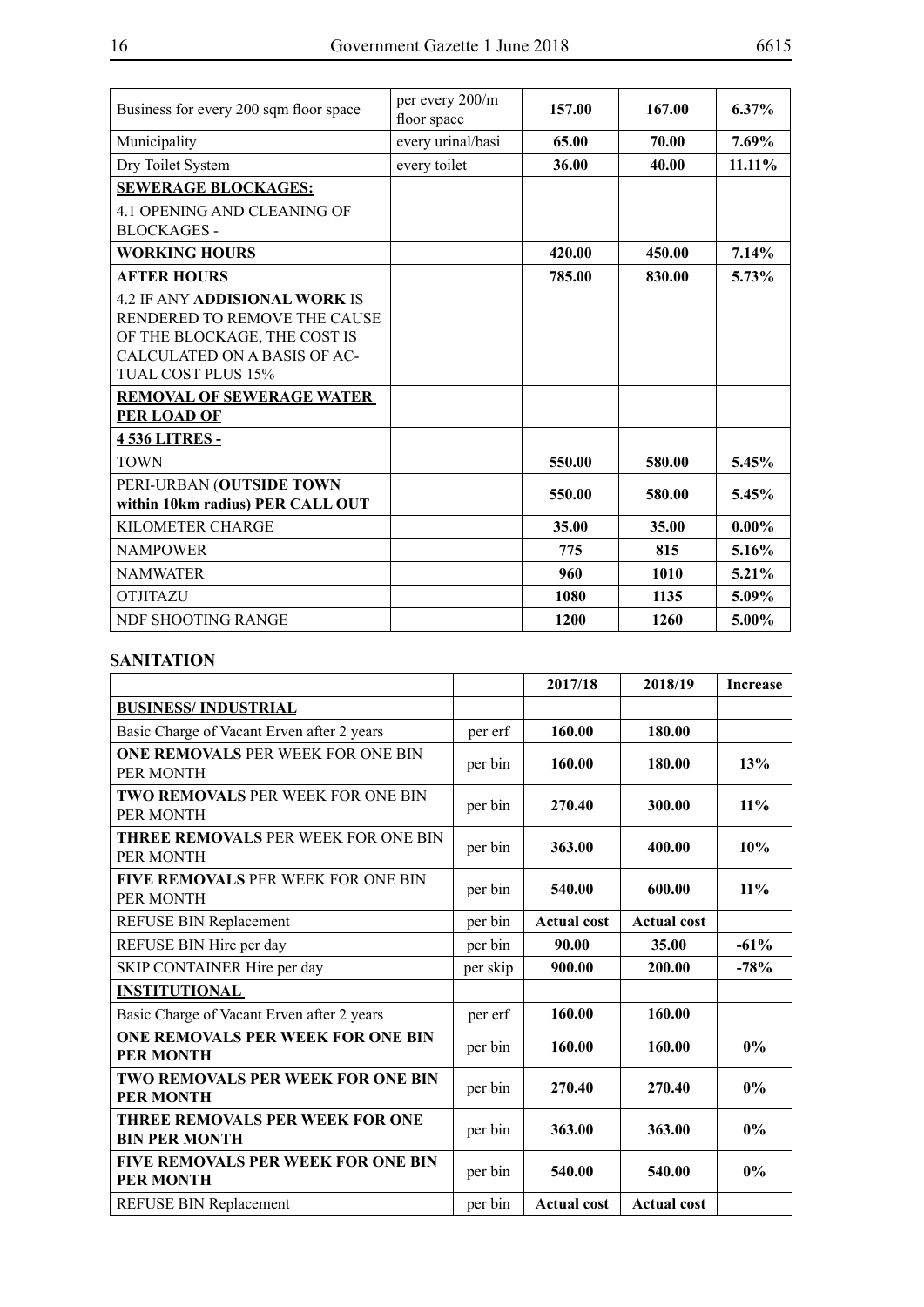| REFUSE BIN Hire per day                               | per bin  | 90.00   | 35.00   | $-61%$ |
|-------------------------------------------------------|----------|---------|---------|--------|
| SKIP CONTAINER Hire per day                           | per skip | 900.00  | 200.00  | $-78%$ |
| <b>RESIDENTIAL</b>                                    |          |         |         |        |
| <b>DOMESTIC</b>                                       |          |         |         |        |
| Basic Charge of Vacant Erven after 2 years            | per erf  | 121.00  | 80.00   |        |
| ONE REMOVALS PER WEEK FOR ONE BIN<br><b>PER MONTH</b> | per bin  | 121.00  | 121.00  | $0\%$  |
| <b>GARDEN</b>                                         |          |         |         |        |
| <b>ONE REMOVALS PER WEEK FOR ONE BIN</b><br>PER MONTH | per bin  | 121.00  | 121.00  | $0\%$  |
| <b>MEDICAL WASTE</b>                                  |          |         |         |        |
| MEDICAL REMOVAL PER BAG                               | per day  | 0.00    | 40.00   |        |
| <b>SAFETY BOX PER BOX</b>                             | per day  | 0.00    | 30.00   |        |
| <b>CLEANING OF VACANT PRIVATE ERVEN</b>               | p/sqm    | 6.50    | 6.80    | 5%     |
| <b>ILLEGAL DUMPING</b>                                | per load | 2000.00 | 2500.00 | 25%    |

# **WATER TARIFFS**

|                                                              |                           | 2017/18 | 2018/19 | <b>Increase</b> |
|--------------------------------------------------------------|---------------------------|---------|---------|-----------------|
| <b>CONVENTIONAL WATER -</b><br><b>RESIDENTIAL/OTHER USE</b>  | per cubic meter           | 27.00   | 27.00   | $0.00\%$        |
| <b>CONVENTIONAL WATER -</b><br><b>BUSINESS USE</b>           | per cubic meter           | 37.00   | 37.00   | $0.00\%$        |
| <b>CONVENTIONAL WATER -</b><br><b>INSTITUTIONAL</b>          |                           |         | 30.00   |                 |
| PRE PAID WATER - RESIDENTIAL<br><b>USE</b>                   |                           |         |         |                 |
| <b>Tariff 1 Residential Prepaid</b>                          |                           |         |         |                 |
| First 6000 liters per month                                  | per cubic meter           | 14.00   | 14.00   | $0.00\%$        |
| Above 6000 up to 15000 liters per month                      | per cubic meter           | 28.00   | 27.00   | $-3.57%$        |
| u                                                            | per cubic meter           | 38.00   | 28.00   | $-26.32%$       |
| 30 000 liters and above                                      | per cubic meter           | 0.00    | 30.00   |                 |
| <b>Tariff 2 Pensioners Prepaid</b>                           |                           |         |         |                 |
| First 3000 per month                                         |                           | Free    | Free    |                 |
| 3000 - 6000 liters per month                                 | per cubic meter           | 14.00   | 14.00   | $0.00\%$        |
| Above 6000 up to 15000 liters per month                      | per cubic meter           | 28.00   | 27.00   |                 |
| 15000 - 30 000 liters per month                              | per cubic meter           | 38.00   | 28.00   |                 |
| 30 000 liters and above                                      | per cubic meter           | 0.00    | 30.00   |                 |
| <b>Tariff 3 Informal Prepaid</b>                             |                           |         |         |                 |
| Prepaid water - Informal Area                                | per cubic meter           | 45.00   | 45.00   | $0.00\%$        |
| <b>Tariff 4 Business Prepaid</b>                             |                           |         |         |                 |
| <b>Business Prepaid Water</b>                                | per cubic meter           | 0.00    | 37.00   | $-100.00\%$     |
| <b>Tariff 5 Institutional Prepaid</b>                        |                           |         |         |                 |
| <b>Institutional Water</b>                                   | per cubic meter           | 0.00    | 30.00   | $-100.00\%$     |
| <b>BASIC CHARGES - ALL</b><br><b>CONVERTIONAL CONNECTION</b> | per month                 | 36.00   | 36.00   | $0.00\%$        |
| <b>SEWERAGE WATER</b>                                        | per cubic meter           | 13.50   | 15.00   | 11.11%          |
| PRICE OF TOKEN - Cost recovery                               |                           |         |         |                 |
| <b>OTHER</b>                                                 |                           |         |         |                 |
| 15 mm NEW CONNECTION                                         | per connection<br>(meter) | 4576    | 4000    | $-12.59%$       |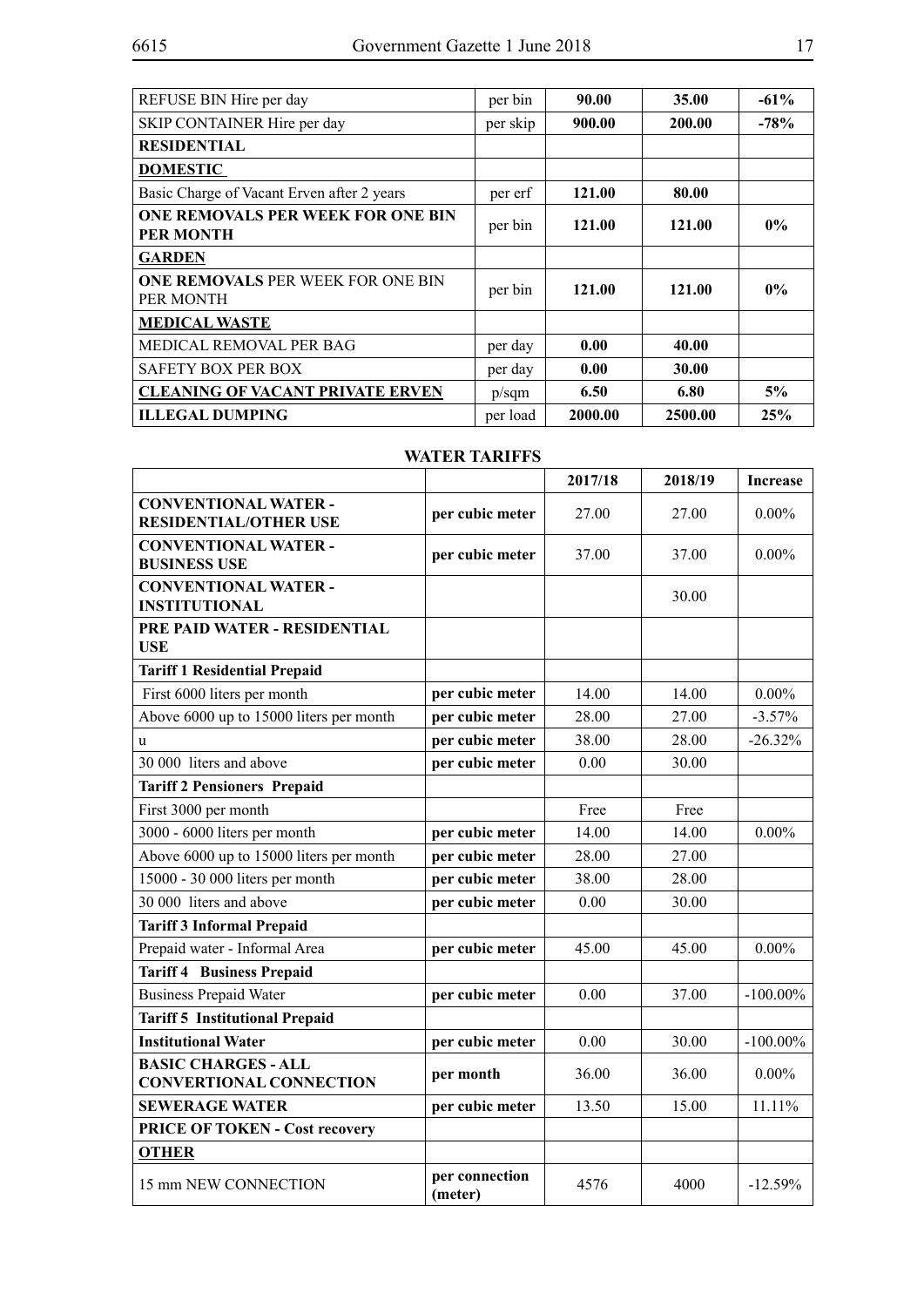| 20 mm NEW CONNECTION                                                     | per connection<br>(meter) | 5262 | 5000               | $-4.98\%$  |
|--------------------------------------------------------------------------|---------------------------|------|--------------------|------------|
| <b>FIRE CONNECTION</b>                                                   | per connection<br>(meter) |      |                    |            |
| PREPAID CONNECTION 15mm NEW<br><b>KENT METER</b>                         | per connection<br>(meter) | 3700 | 3480               | $-5.95\%$  |
| PREPAID CONNECTION 15mm Replace<br>Conventional Meter                    | per connection<br>(meter) | 3000 | 2500               | $-16.67\%$ |
| PREPAID Forced Replacement - add cost to<br>meter 50/50 ratio to recover | per connection<br>(meter) | 4200 | 4000               | $-476%$    |
| <b>ILLEGAL CONNECTION OF WATER</b><br><b>AND TAMPERING</b>               |                           | 7400 | 8000               | 8.11%      |
| DISCONNECTION OF WATER ON<br>REQUEST OF CUSTOMER                         |                           | 200  | 200                | $0.00\%$   |
| FOR RE-CONNECTION AFTER<br><b>CUSTOMER REQUEST</b>                       |                           | 200  | 200                | $0.00\%$   |
| RECONNECTION - METER REMOVED<br>DUE NON PAYMENT                          |                           | 1000 | 1000               | $0.00\%$   |
| <b>RECONNECTION - METER SEALED</b><br>DUE NON PAYMENT                    |                           | 265  | 265                | $0.00\%$   |
| <b>SPECIAL METER READING</b>                                             |                           | 90   | 100                | $11.11\%$  |
| <b>TEST OF METERS</b>                                                    |                           | 500  | 500                | $0.00\%$   |
| OTHER WORK DONE ON REQUEST OF<br><b>CUSTOMER</b>                         |                           |      | <b>Actual Cost</b> |            |

# **FINANCE TARIFFS**

|                                                                        |             | 2017/18 | 2018/19 | <b>Increase</b> |
|------------------------------------------------------------------------|-------------|---------|---------|-----------------|
| <b>DEPOSIT - OWNER/CONSUMER</b>                                        | per account | 2000    | 2000    | $0\%$           |
| <b>DEPOSIT - CONSUMER</b>                                              | per account | 3000    | 3000    | $0\%$           |
| <b>DEPOSIT - BUSINESS - SMALL</b>                                      | per account | 5000    | 5000    | $0\%$           |
| <b>DEPOSIT - BUSINESS - LARGE</b>                                      | per account | 10000   | 10000   | $0\%$           |
| <b>CLEARANCE CERTIFICATES</b>                                          | per account | 300     | 300     |                 |
| <b>RECON DUE TO NO PAYMENT</b><br><b>ADVICES FOR MULTIPLE ACCOUNTS</b> | per account | 10      | 10      | $0\%$           |
| PRINT OF DUPLICATE ACCOUNTS                                            | per page    | 10      | 10      | $0\%$           |
| <b>DEBT COLLECTION FEE</b>                                             | per letter  | 70      | 70      | $0\%$           |
| <b>ITC LISTING</b>                                                     | per account | 25      | 25      | $0\%$           |
| <b>ITC ENQUIRY</b>                                                     | per account | 50      | 50      | $0\%$           |
| <b>ITC TRACE ALERT</b>                                                 | per account | 100     | 100     | $0\%$           |
| PENALTY FOR LATE PAYMENTS -<br><b>INTEREST RATE</b>                    | per month   | 10      | 10      | $0\%$           |
| <b>RETURN MAIL ADDRESS</b>                                             | per account | 50      | 50      | $0\%$           |

#### **GENERAL**

|                               |          | 2017/18 | 2018/19 | Increase |
|-------------------------------|----------|---------|---------|----------|
| STANDBY ALLOWANCES:           |          |         |         |          |
| <b>SUPERVISOR /FOREMAN</b>    | per week | 133     | 250     | 88%      |
| ASSISTANT / ASSISTANT FOREMAN | per week | 54      | 150     | 178%     |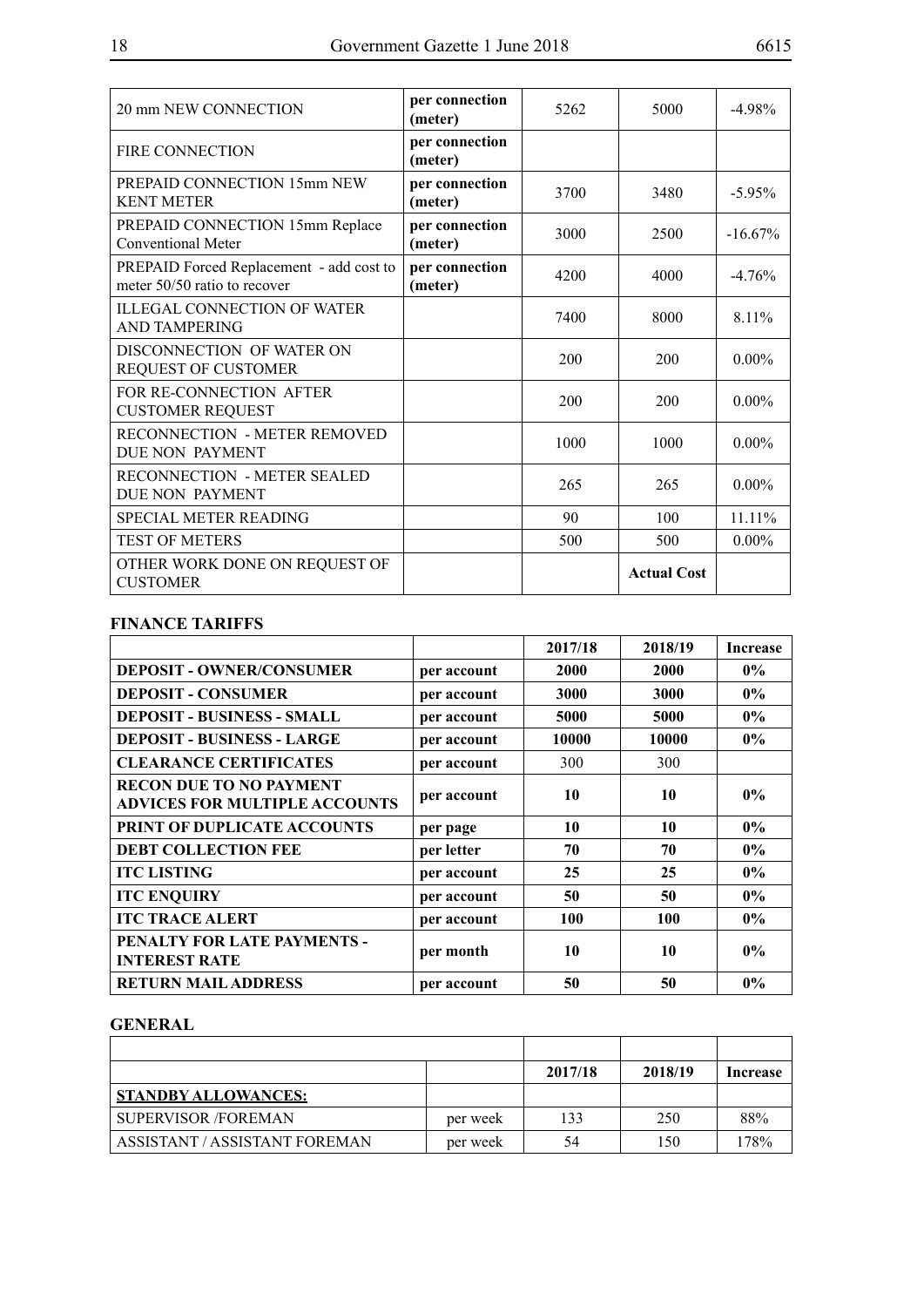# **B. Haimbondi Mayor Otjiwarongo Municipality**

#### **EENHANA TOWN COUNCIL**

 $\frac{1}{2}$ 

No. 205 2018

#### TARIFF 2018/2019

Eenhana Town Council has under Sections 30(1) and 73(1)(u) of the Local Authorities Act, 1992, (Act No. of 1992), as amended, amended the charges, fees, rates, and other moneys payables in respect of services Council will render during the 2018/2019 Fiscal Year. The Charges are set out in the schedule below, and are to be implemented with effect from 1 July 2018 to 30 June 2019.

| <b>CODE: 041 WATER SUPPLY</b>                                             | 2017/<br>2018 | Per-<br>cent | Cash<br>value | 2018/<br>2019 | <b>VAT</b><br>$\frac{0}{0}$ | <b>VAT</b> | <b>Total</b><br><b>VAT</b><br>incl. |
|---------------------------------------------------------------------------|---------------|--------------|---------------|---------------|-----------------------------|------------|-------------------------------------|
| 1. Water Basic Charges                                                    |               |              |               |               |                             |            |                                     |
| a) Residential Consumers per Month                                        | 60.00         | $0.0\%$      | 0.00          | 60.00         | $0.0\%$                     | 0.00       | 60.00                               |
| b) All other consumers per month                                          | 249.98        | $0.0\%$      | 0.00          | 249.98        | 15%                         | 37.50      | 287.50                              |
| c) Social Institutions, e.g. Churches,<br>Youth Hostels, etc.             | 119.99        | $0.0\%$      | 0.00          | 119.99        | 15.0%                       | 18.00      | 138.00                              |
| 2. Unit Charges                                                           |               |              |               |               |                             |            |                                     |
| a) Residential - Per Cubic Meter (m                                       | 15.25         | 10.0%        | 1.50          | 16.75         | $0.0\%$                     | 0.00       | 16.75                               |
| b) Non - Domestic - per Cubic Meter<br>$(m^3)$                            | 19.82         | 10.0%        | 2.00          | 21.83         | 15.0%                       | 3.27       | 25.10                               |
| 3. Service Fees                                                           |               |              |               |               |                             |            |                                     |
| a) Deposit-Residential                                                    | 400.00        | $0.0\%$      | 0.00          | 400.00        | $0.0\%$                     | 0.00       | 400.00                              |
| b) Deposit- all other Consumers                                           | 1,030.00      | $0.0\%$      | 0.00          | 1,030.00      | $0.0\%$                     | 0.00       | 1,030.00                            |
| c) Deposit- All Temporary consumers                                       | 5,000.00      | $0.0\%$      | 0.00          | 5,000.00      | $0.0\%$                     | 0.00       | 5,000.00                            |
| d) Connection Fee-water pipe of<br>15mm -25mm                             | 500.00        | $0.0\%$      | 0.00          | 500.00        | 15.0%                       | 75.00      | 575.00                              |
| e) Connection Fees-water pipe of<br>32mm - 40mm                           | 800.00        | $0.0\%$      | 0.00          | 800.00        | 15.0%                       | 120.00     | 920.00                              |
| f) Connection Fees - water pipe of<br>more than 40 to 100mm               | 2,500.00      | $0.0\%$      | 0.00          | 2,500.00      | $15.0\%$                    | 375.00     | 2,875.00                            |
| g) Connection Fees - water pipe of<br>more than 100mm & above             | 3,000.00      | $0.0\%$      | 0.00          | 3,000.00      | 15.0%                       | 450.00     | 3,450.00                            |
| h) Reconnection Fees -                                                    | 336.40        | $0.0\%$      | 0.00          | 336.40        | 15.0%                       | 50.45      | 386.85                              |
| i) Reconnection within 7 working days                                     | 100.00        | $0.0\%$      | 0.00          | 100.00        | 15.0%                       | 15.00      | 115.00                              |
| j) Re/Disconnection on request                                            | 200.00        | $0.0\%$      | 0.00          | 200.00        | 15.0%                       | 30.00      | 230.00                              |
| (NB: Late payments will attract a<br>1.25% interest rate pm)              |               |              |               |               |                             |            |                                     |
| 4. Illegal Connections through bypass, sabotage, or Tampering with meter: |               |              |               |               |                             |            |                                     |
| a) First Offence (Plus consumption)                                       | 2,000.00      | $0.0\%$      | 0.00          | 2,000.00      | $0.0\%$                     | 0.00       | 2,000.00                            |
| b) Second Offence (Plus Legal Action,<br>Costs and Consumption)           | 2,000.00      | $0.0\%$      |               | 2,000.00      | $0.0\%$                     | 0.00       | 2,000.00                            |

# **SCHEDULE**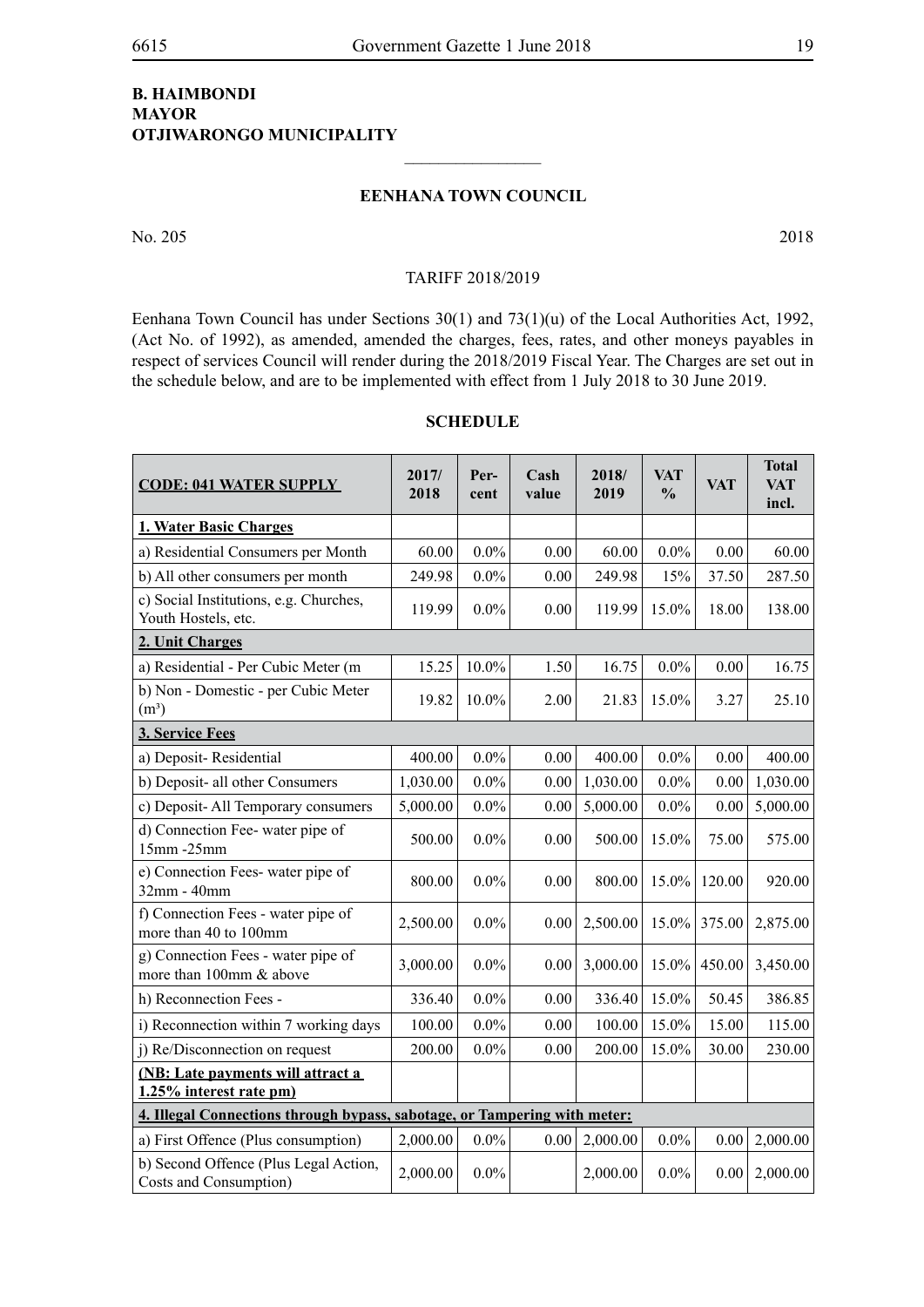| I<br>۰. | ۰. |
|---------|----|
|---------|----|

| 240.00                              | $0.0\%$ | 0.00                                     | 240.00                                                 | 15.0%   | 36.00            | 276.00       |
|-------------------------------------|---------|------------------------------------------|--------------------------------------------------------|---------|------------------|--------------|
| 304.40                              | $0.0\%$ | 0.00                                     | 304.40                                                 | 15.0%   | 45.60            | 350.00       |
| 600.00                              | $0.0\%$ | 0.00                                     | 600.00                                                 | 15.0%   | 90.00            | 690.00       |
| 105.00                              | $0.0\%$ | 0.00                                     | 105.00                                                 | 15.0%   | 15.75            | 120.75       |
| 105.00                              | $0.0\%$ | 0.00                                     | 105.00                                                 | 15.0%   | 15.75            | 120.75       |
|                                     |         |                                          |                                                        |         |                  |              |
|                                     |         |                                          |                                                        |         |                  |              |
| 4.00                                |         | 0.00                                     | 4.00                                                   |         |                  | 4.00         |
|                                     |         |                                          |                                                        |         |                  | 8.05         |
| 9.80                                |         | 0.00                                     | 9.80                                                   | 15.0%   | 1.45             | 11.25        |
| 400.00                              | $0.0\%$ | 0.00                                     | 400.00                                                 | 15.0%   | 60.00            | 460.00       |
| <b>CODE 031: CLEANSING SERVICES</b> |         |                                          |                                                        |         |                  |              |
|                                     |         |                                          |                                                        |         |                  |              |
| 34.00                               | 10.5%   | 3.55                                     | 37.55                                                  | $0.0\%$ | 0.00             | 37.55        |
| 115.00                              | $0.0\%$ | 0.00                                     | 115.00                                                 | 15.0%   | 17.25            | 132.25       |
| 300.00                              | $0.0\%$ | 0.00                                     | 300.00                                                 | 15.0%   | 45.00            | 345.00       |
| 750.00                              | $0.0\%$ | 0.00                                     | 750.00                                                 | 15.0%   | 112.50           | 862.50       |
| 354.95                              | $0.0\%$ | 0.00                                     | 354.95                                                 | 15.0%   | 53.25            | 408.20       |
| 350.00                              | $0.0\%$ | 0.00                                     | 350.00                                                 | 15.0%   | 52.50            | 402.50       |
| 9.00                                | $0.0\%$ | 0.00                                     | 9.00                                                   | $0.0\%$ | 0.00             | 9.00         |
| 180.00                              | $0.0\%$ | 0.00                                     | 180.00                                                 | 15.0%   | 27.00            | 207.00       |
| 0.00                                | $0.0\%$ | 0.00                                     | 0.00                                                   | 15.0%   | 0.00             | 0.00         |
| 25.00                               | $0.0\%$ | 0.00                                     | 25.00                                                  | $0.0\%$ | 0.00             | 25.00        |
| 40.00                               | $0.0\%$ | 0.00                                     | 40.00                                                  | 15.0%   | 6.00             | 46.00        |
| 350.00                              | $0.0\%$ | 0.00                                     | 350.00                                                 | 15.0%   | 52.50            | 402.50       |
|                                     |         |                                          |                                                        |         |                  |              |
| 200.00                              | $0.0\%$ | $0.00\,$                                 | 200.00                                                 | 15.0%   | 30.00            | 230.00       |
| 250.00                              |         | 0.00                                     | 250.00                                                 | 15.0%   | 37.50            | 287.50       |
| 500.00                              | $0.0\%$ | 0.00                                     | 500.00                                                 | 15.0%   | 75.00            | 575.00       |
|                                     |         |                                          |                                                        |         |                  |              |
| 40.00                               | $0.0\%$ | 0.00                                     | 40.00                                                  | $0.0\%$ | 0.00             | 40.00        |
| 95.00                               | $0.0\%$ | 0.00                                     | 95.00                                                  | 15.0%   | 14.25            | 109.25       |
| 390.00                              | $0.0\%$ | 0.00                                     | 390.00                                                 | 15.0%   | 58.50            | 448.50       |
| 22.00                               | $0.0\%$ | 0.00                                     | 22.00                                                  | $0.0\%$ | 0.00             | 22.00        |
|                                     | 7.00    | $0.0\%$<br>$0.0\%$<br>$0.0\%$<br>$0.0\%$ | <b>CODE: 016 EMERGENCY MANAGEMENT SERVICES</b><br>0.00 | 7.00    | $0.0\%$<br>15.0% | 0.00<br>1.05 |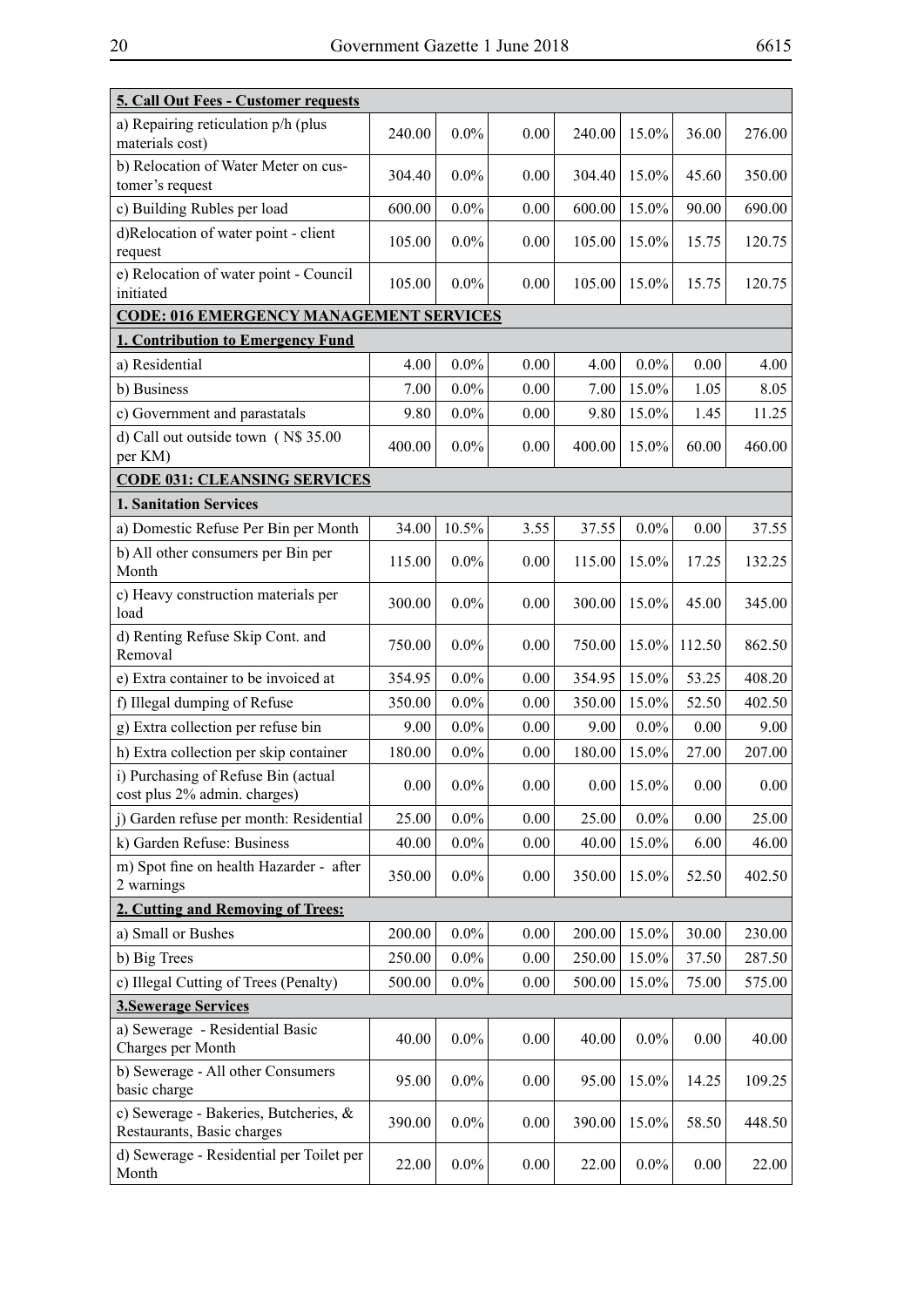| e) Sewerage - All other Consumers per<br>Toilet per Month          | 45.00    | $0.0\%$ | 0.00              | 45.00    | 15.0%    | 6.75   | 51.75    |
|--------------------------------------------------------------------|----------|---------|-------------------|----------|----------|--------|----------|
| f) Sewerage Connection - Residential                               | 469.98   | $0.0\%$ | 0.00              | 469.98   | 15.0%    | 70.52  | 540.50   |
| g) Sewerage Connection - All other<br>consumers                    | 577.54   | $0.0\%$ | 0.00              | 577.54   | 15.0%    | 86.63  | 664.20   |
| h) Fine for illegal connection                                     | 2,000.00 | $0.0\%$ | 0.00 <sub>1</sub> | 2,000.00 | 15.0%    | 300.00 | 2,300.00 |
| <b>4. Removal of Sewerage Water:</b>                               |          |         |                   |          |          |        |          |
| a) Eenhana Town and Town Lands per<br>load                         | 289.98   | $0.0\%$ | 0.00              | 289.98   | $15.0\%$ | 43.50  | 333.50   |
| b) Out of Town (plus N\$48.00 per<br>Km)                           | 400.00   | $0.0\%$ | 0.00              | 400.00   | 15.0%    | 60.00  | 460.00   |
| c) Sewer -Line Blockage (plus<br>N\$35.00 per Km)                  | 400.00   | $0.0\%$ | 0.00              | 400.00   | 15.0%    | 60.00  | 460.00   |
| d) Hiring of Portable Toilets per day                              | 275.00   | $0.0\%$ | 0.00              | 275.00   | 15.0%    | 41.25  | 316.25   |
| <b>CODE 006: ENVIRONMENTAL &amp; PUBLIC HEALTH</b>                 |          |         |                   |          |          |        |          |
| 1. Abattoir Inspection Fees:                                       |          |         |                   |          |          |        |          |
| a) Cattle, Horses, Donkeys or Mules<br>per head                    | 15.75    | $0.0\%$ | 0.00              | 15.75    | 15.0%    | 2.36   | 18.10    |
| b) Per Calf                                                        | 8.40     | $0.0\%$ | 0.00              | 8.40     | 15.0%    | 1.26   | 9.65     |
| c) Per Sheep                                                       | 5.78     | $0.0\%$ | 0.00              | 5.78     | 15.0%    | 0.87   | 6.65     |
| d) Per Goat                                                        | 5.78     | $0.0\%$ | 0.00              | 5.78     | 15.0%    | 0.87   | 6.65     |
| e) Per Pig                                                         | 3.15     | $0.0\%$ | 0.00              | 3.15     | 15.0%    | 0.45   | 3.60     |
| f) Slaughtering on undesignated Areas<br>- 1st Offence             | 315.00   | $0.0\%$ | 0.00              | 315.00   | 15.0%    | 47.25  | 362.25   |
| g) On 2nd Offence: Legal Action, Plus                              | 2,000.00 | $0.0\%$ | 0.00              | 2,000.00 | 15.0%    | 300.00 | 2,300.00 |
| costs & prosecution                                                |          |         |                   |          |          |        |          |
| 2. Fitness Certificate:                                            |          |         |                   |          |          |        |          |
| a) Inspection Fees                                                 | 70.00    | $0.0\%$ | 0.00              | 70.00    | 15.0%    | 10.50  | 80.50    |
| b) Driving Schools                                                 | 350.00   | $0.0\%$ | 0.00              | 350.00   | 15.0%    | 52.50  | 402.50   |
| c) Salons, Tailoring, Boutiques, and<br>barbershop                 | 350.00   | $0.0\%$ | 0.00              | 350.00   | 15.0%    | 52.50  | 402.50   |
| d) Hawkers per year                                                | 100.00   | $0.0\%$ | 0.00              | 100.00   | 15.0%    | 15.00  | 115.00   |
| e) General Dealer W/salver                                         | 720.00   | $0.0\%$ | 0.00              | 720.00   | 15.0%    | 108.00 | 828.00   |
| f) General Dealer Retailer                                         | 500.00   | $0.0\%$ | 0.00              | 500.00   | 15.0%    | 75.00  | 575.00   |
| g) Hotel/Lodge                                                     | 700.00   | $0.0\%$ | 0.00              | 700.00   | 15.0%    | 105.00 | 805.00   |
| h) Restaurants, Bakeries, Cafes                                    | 500.03   | $0.0\%$ | 0.00              | 500.03   | 15.0%    | 75.00  | 575.00   |
| I) Shebeens                                                        | 521.73   | $0.0\%$ | 0.00              | 521.73   | 15.0%    | 78.26  | 600.00   |
| j) Private Hospital/s                                              | 2,000.00 | $0.0\%$ | 0.00              | 2,000.00 | 15.0%    | 300.00 | 2,300.00 |
| k) Consulting rooms/Clinics                                        | 1,200.00 | $0.0\%$ | 0.00              | 1,200.00 | 15.0%    | 180.00 | 1,380.00 |
| l) Pharmacies/medicine dispensers                                  | 1,200.00 | $0.0\%$ | 0.00              | 1,200.00 | 15.0%    | 180.00 | 1,380.00 |
| m) Bed & Breakfast establishments                                  | 600.00   | $0.0\%$ | 0.00              | 600.00   | 15.0%    | 90.00  | 690.00   |
| n) Car washers                                                     | 500.04   | $0.0\%$ | 0.00              | 500.04   | 15.0%    | 75.01  | 575.05   |
| o) Garages                                                         | 900.00   | $0.0\%$ | 0.00              | 900.00   | 15.0%    | 135.00 | 1,035.00 |
| p) Chain shops                                                     | 889.95   | $0.0\%$ | 0.00              | 889.95   | 15.0%    | 133.50 | 1,023.45 |
| q) Hardware/s                                                      | 2,000.00 | $0.0\%$ | 0.00              | 2,000.00 | 15.0%    | 300.00 | 2,300.00 |
| r) Construction companies                                          | 1,400.00 | $0.0\%$ | 0.00              | 1,400.00 | 15.0%    | 210.00 | 1,610.00 |
| s) Penalty: Operation without fitness<br>certificate(plus current) | 660.00   | $0.0\%$ | 0.00              | 660.00   | 15.0%    | 99.00  | 759.00   |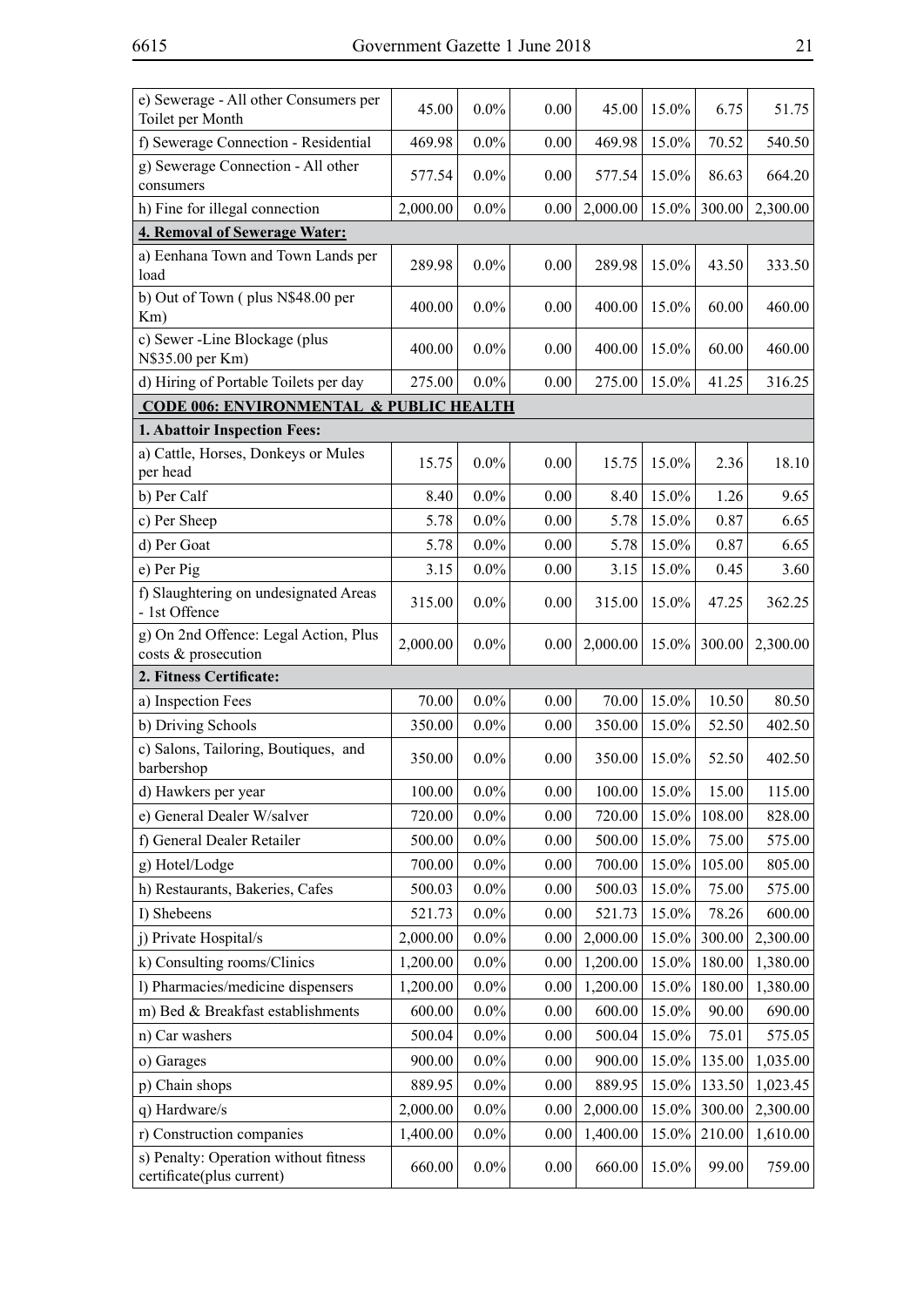| t) Late registration fees - N\$10.00 p/m<br>from the month of due   | 10.00               | $0.0\%$   | 0.00        | 10.00    | 15.0%   | 1.50   | 11.50    |
|---------------------------------------------------------------------|---------------------|-----------|-------------|----------|---------|--------|----------|
| <b>Financial Institutions:</b>                                      |                     |           |             |          |         |        |          |
| <b>Banks</b>                                                        | 1,000.00            | $0.0\%$   | 0.00        | 1,000.00 | 15.0%   | 150.00 | 1,150.00 |
| <b>Insurance Companies</b>                                          | 1,000.00            | $0.0\%$   | 0.00        | 1,000.00 | 15.0%   | 150.00 | 1,150.00 |
| Money Lenders/Cash Loan Entities                                    | 1,000.00            | $0.0\%$   | 0.00        | 1,000.00 | 15.0%   | 150.00 | 1,150.00 |
| <b>Public &amp; Private Educational Institutions</b>                |                     |           |             |          |         |        |          |
| Kinder Gardens                                                      | 650.00              | $0.0\%$   | 0.00        | 650.00   | 15.0%   | 97.50  | 747.50   |
| Schools                                                             | 650.00              | $0.0\%$   | 0.00        | 650.00   | 15.0%   | 97.50  | 747.50   |
| Churches                                                            | 650.00              | $0.0\%$   | 0.00        | 650.00   | 15.0%   | 97.50  | 747.50   |
| 3. INSPECTION                                                       |                     |           |             |          |         |        |          |
| Condemnation fee                                                    | 650.00              | $0.0\%$   | 0.00        | 650.00   | 15.0%   | 97.50  | 747.50   |
| 4. Malaria Control (Pest Control Services):                         |                     |           |             |          |         |        |          |
| For every 20 square meter airspace or part thereof                  |                     |           |             |          |         |        |          |
| a) Domestic                                                         | 27.00               | $0.0\%$   | 0.00        | 27.00    | $0.0\%$ | 0.00   | 27.00    |
| b) Business and other Institutions                                  | 37.00               | $0.0\%$   | 0.00        | 37.00    | 15.0%   | 5.55   | 42.55    |
| c) Surcharge towards Malaria Control                                | 2.00                | $0.0\%$   | 0.00        | 2.00     | 15.0%   | 0.30   | 2.30     |
| <b>5. Detention Fees</b>                                            |                     |           |             |          |         |        |          |
| a) per cattle, Donkey, Mule, camel per<br>day                       | 6.50                | $0.0\%$   | 0.00        | 6.50     | 15.0%   | 0.95   | 7.45     |
| b) Per Sheep/ Goat, Chicken per day                                 | 3.50                | $0.0\%$   | 0.00        | 3.50     | 15.0%   | 0.50   | 4.00     |
| c) Dogs                                                             | 43.50               | $0.0\%$   | 0.00        | 43.50    | 15.0%   | 6.50   | 50.00    |
| <b>6. Grazing Fees:</b>                                             |                     |           |             |          |         |        |          |
| a) Per cattle, Donkey, Mule, camel per<br>day                       | 30.00               | $0.0\%$   | 0.00        | 30.00    | 15.0%   | 4.50   | 34.50    |
| b) Per Sheep or Goat per day or part<br>thereof                     | 2.00                | $0.0\%$   | 0.00        | 2.00     | 15.0%   | 0.30   | 2.30     |
| 7. Feeding Fees:                                                    |                     |           |             |          |         |        |          |
| a) Per cattle, donkey, Mule, or Camel<br>per day                    | 3.60                | $0.0\%$   | 0.00        | 3.60     | 15.0%   | 0.55   | 4.15     |
| b) Per sheep/ Goat and/or Chicken per<br>day                        | 3.50                | $0.0\%$   | 0.00        | 3.50     | 15.0%   | 0.50   | 4.00     |
| 8. Driving Fees:                                                    |                     |           |             |          |         |        |          |
| a) Delivering of animal to the Pound<br>per animal (Ir.of distance) | 3.00                | $0.0\%$   | 0.00        | 3.00     | 15.0%   | 0.45   | 3.45     |
| <b>CODE 010: PROPERTIES ASSESSMENT:</b>                             |                     |           |             |          |         |        |          |
| Code 10.1. Rates and Taxes on residential properties                |                     |           |             |          |         |        |          |
| <b>Single Residential properties:</b>                               |                     |           |             |          |         |        |          |
| a) Site Value: Residential per N\$1.00<br>per year                  | 0.030000            | $0.0\%$   | 0.000000    | 0.030000 | $0.0\%$ | 0.00   | 0.030000 |
| b) Improvement Value: Residential per<br>N\$1.00 per year           | 0.002600            | $0.0\%$   | 0.000000    | 0.002600 | $0.0\%$ | 0.00   | 0.002600 |
| <b>General Resdintial Properties:</b>                               |                     |           |             |          |         |        |          |
| c) Site Value: per N\$1.00 per year                                 | 0.000000            | 100.0%    | 0.000000    | 0.030000 | $0.0\%$ | 0.00   | 0.030000 |
| d) Improvement Value: per N\$1.00 per<br>year                       | $0.000000$   100.0% |           | 0.000000    | 0.007000 | $0.0\%$ | 0.00   | 0.007000 |
| 2 Rates & Taxes on business properties:                             |                     |           |             |          |         |        |          |
| a) Site Value: Business per N\$ per year                            | 0.030000            | $0.0\%$   | 0.000000    | 0.030000 | $0.0\%$ | 0.00   | 0.030000 |
| b) Improvement value: Business per<br>N\$ per year                  | 0.020000            | $-65.0\%$ | $-0.013000$ | 0.007000 | $0.0\%$ | 0.00   | 0.007000 |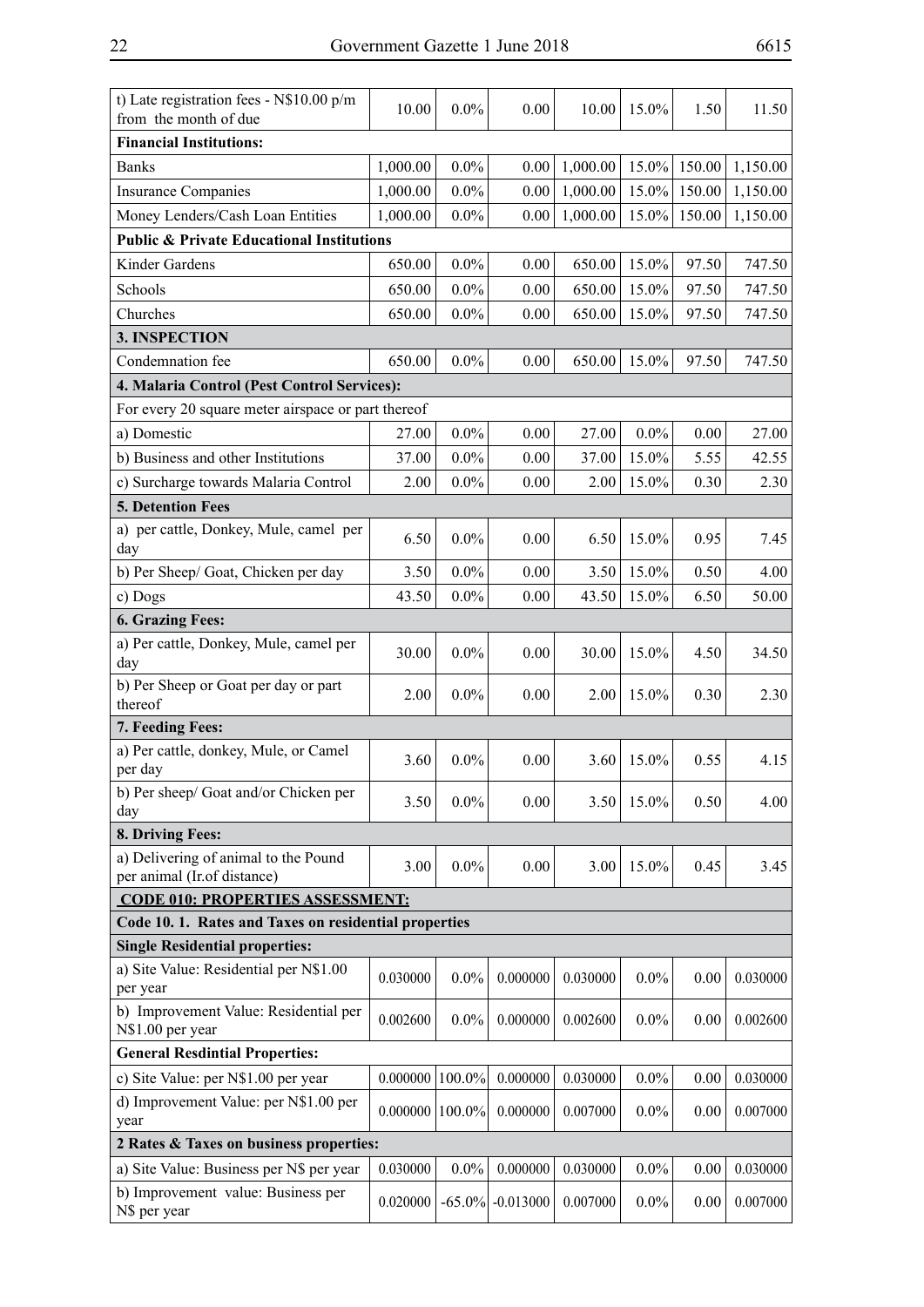| 3. Penalty Rates (Sec.76A (1) (a) and (b)                                |          |          |          |          |          |        |          |  |  |  |
|--------------------------------------------------------------------------|----------|----------|----------|----------|----------|--------|----------|--|--|--|
| a) Unimproved Land: Residential / N\$<br>pa for more than two yrs.       | 0.048009 | $10.0\%$ | 0.004801 | 0.052810 | 0.0%     | 0.00   | 0.052810 |  |  |  |
| b) Unimproved Land: Res./N\$ /pa for<br>more than five yrs.              | 0.048009 | 15.0%    | 0.007201 | 0.055210 | 0.0%     | 0.00   | 0.055210 |  |  |  |
| c) Unimproved Land: Business /N\$/pa<br>for more than two yrs.           | 0.048009 | 15.0%    | 0.007201 | 0.055210 | 0.0%     | 0.00   | 0.055210 |  |  |  |
| d) Unimproved Land: Business /N\$/pa<br>for more than five yrs.          | 0.048009 | 25.0%    | 0.012002 | 0.060011 | 0.0%     | 0.00   | 0.060011 |  |  |  |
| 4. Rates & Taxes on government properties:                               |          |          |          |          |          |        |          |  |  |  |
| a) Site Value                                                            | 0.048000 | 25.0%    | 0.012000 | 0.060000 | $0.0\%$  | 0.00   | 0.060000 |  |  |  |
| b) Improvement Value                                                     | 0.030000 | 15.0%    | 0.004500 | 0.034500 | $0.0\%$  | 0.00   | 0.034500 |  |  |  |
| (E.g. Site value x rate (tariff)/ by 12 months equal to monthly payment) |          |          |          |          |          |        |          |  |  |  |
| <b>CODE: 007 TOWN PLANNING &amp; DEV. CONTROL</b>                        |          |          |          |          |          |        |          |  |  |  |
| 1. Building Plans approval Fees:                                         |          |          |          |          |          |        |          |  |  |  |
| a) Submission of Building Plan: basic<br>charge - Domestic               | 70.00    | $0.0\%$  | 0.00     | 70.00    | 15.0%    | 10.50  | 80.50    |  |  |  |
| b) Approval of Building Plan per m                                       | 3.50     | $0.0\%$  | 0.00     | 3.50     | 15.0%    | 0.50   | 4.00     |  |  |  |
| c) Submission of Building Plan: Basic<br>charge Non domestic             | 90.00    | $0.0\%$  | 0.00     | 90.00    | 15.0%    | 13.50  | 103.50   |  |  |  |
| d) Approval Building plan per m <sup>2</sup> -<br>Non domestic           | 3.50     | $0.0\%$  | 0.00     | 3.50     | 15.0%    | 0.50   | 4.00     |  |  |  |
| e) Boundary wall per m                                                   | 2.75     | $0.0\%$  | 0.00     | 2.75     | 15.0%    | 0.40   | 3.15     |  |  |  |
| f) Boundary wall per m                                                   | 2.50     | $0.0\%$  | 0.00     | 2.50     | 15.0%    | 0.35   | 2.85     |  |  |  |
| g) Search for plot boundary pegs, p/peg<br>p/plot-Domestic               | 50.50    | $0.0\%$  | 0.00     | 50.50    | 15.0%    | 7.59   | 58.10    |  |  |  |
| h) Search for plot boundary pegs, p/peg<br>p/plot-non domestic           | 80.50    | $0.0\%$  | 0.00     | 80.50    | 15.0%    | 12.05  | 92.55    |  |  |  |
| i) Construction without an approved<br><b>Building Plan</b>              | 3,000.00 | $0.0\%$  | 0.00     | 3,000.00 | 15.0%    | 450.00 | 3,450.00 |  |  |  |
| j) Excavation on Land without permis-<br>sion                            | 3,000.00 | $0.0\%$  | 0.00     | 3,000.00 | $15.0\%$ | 450.00 | 3,450.00 |  |  |  |
| 2. Sales of Immovable and Other Properties:                              |          |          |          |          |          |        |          |  |  |  |
| a) Administration & Advertisement<br>cost                                | 1,000.00 | $0.0\%$  | 0.00     | 1,000.00 | 15.0%    | 150.00 | 1,150.00 |  |  |  |
| b) Clearance Certificate - On non-<br>Domestic plots                     | 120.00   | $0.0\%$  | 0.00     | 120.00   | 15.0%    | 18.00  | 138.00   |  |  |  |
| c) Clearance Certificate - on domestic<br>plots                          | 80.00    | $0.0\%$  | 0.00     | 80.00    | 15.0%    | 12.00  | 92.00    |  |  |  |
| d) Municipal Certificate of completion                                   | 150.00   | $0.0\%$  | 0.00     | 150.00   | 15.0%    | 22.50  | 172.50   |  |  |  |
| e) Municipal Certificate of Valuation                                    | 60.00    | $0.0\%$  | 0.00     | 60.00    | 15.0%    | 9.00   | 69.00    |  |  |  |
| f) Interest on plots Hire purchase<br>(PRIME Rate plus 1% p/a)           | 0.00     | $0.0\%$  | 0.00     | 0.00     | 15.0%    | 0.00   | 0.00     |  |  |  |
| g) Endowment fees $(a)$ 7% of the New<br>created erven                   | 0.00     | $0.0\%$  | 0.00     | 0.00     | 15.0%    | 0.00   | 0.00     |  |  |  |
| h) Betterment fees                                                       | 0.00     | $0.0\%$  | 0.00     | 0.00     | 15.0%    | 0.00   | 0.00     |  |  |  |
| 3. Other Administrative costs                                            |          |          |          |          |          |        |          |  |  |  |
| a) Copies: A4                                                            | 3.00     | $0.0\%$  | 0.00     | 3.00     | 15.0%    | 0.45   | 3.45     |  |  |  |
| b) Copies: A3                                                            | 6.00     | $0.0\%$  | 0.00     | 6.00     | 15.0%    | 0.90   | 6.90     |  |  |  |
| c) Dishonored cheques(RD) (Plus<br>actual bank charges)                  | 28.00    | $0.0\%$  | 0.00     | 28.00    | 15.0%    | 4.20   | 32.20    |  |  |  |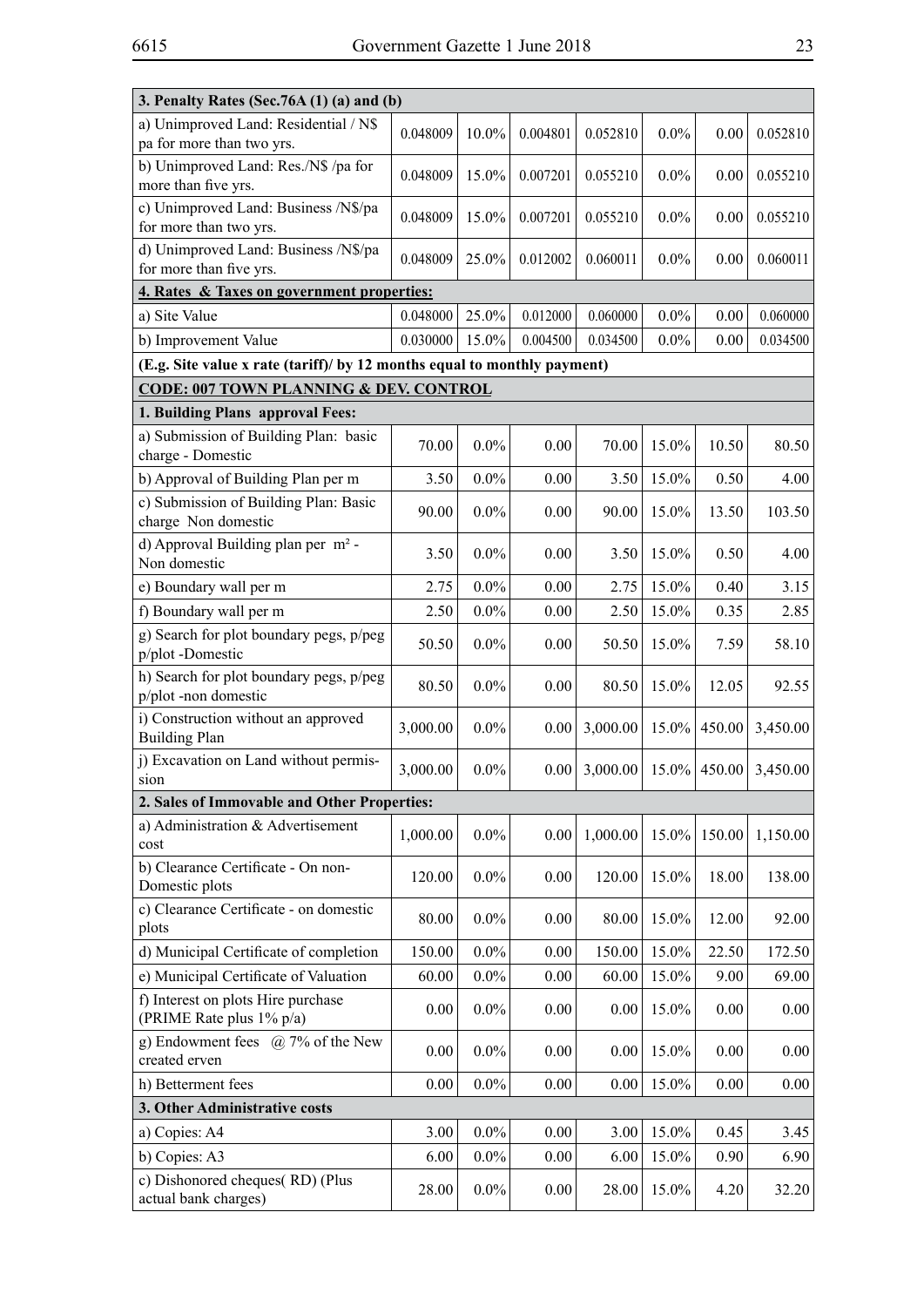| e) Duplicate: Tax invoices                                        | 6.00     | $0.0\%$       | 0.00   | 6.00     | 15.0% | 0.90   | 6.90     |
|-------------------------------------------------------------------|----------|---------------|--------|----------|-------|--------|----------|
| f) Rental of boardroom per day                                    | 34.20    | $0.0\%$       | 0.00   | 34.20    | 15.0% | 5.13   | 39.33    |
| g) Labour per hour                                                | 250.00   | $0.0\%$       | 0.00   | 250.00   | 15.0% | 37.50  | 287.50   |
| h) Electricity form approval and in-<br>spection                  | 20.00    | $0.0\%$       | 0.00   | 20.00    | 15.0% | 3.00   | 23.00    |
| i) Extracts of Council's Minutes per<br>page                      | 5.00     | $0.0\%$       | 0.00   | 5.00     | 15.0% | 0.75   | 5.75     |
| 4. Town Maps                                                      |          |               |        |          |       |        |          |
| a) Per large map A3 downward                                      | 66.00    | $0.0\%$       | 0.00   | 66.00    | 15.0% | 9.90   | 75.90    |
| b) Per small map A4 upward                                        | 33.00    | $0.0\%$       | 0.00   | 33.00    | 15.0% | 4.95   | 37.95    |
| c) Building Plans copies per Big one                              | 30.80    | $0.0\%$       | 0.00   | 30.80    | 15.0% | 4.62   | 35.42    |
| d) Building Plans copies per small one                            | 23.10    | $0.0\%$       | 0.00   | 23.10    | 15.0% | 3.47   | 26.57    |
| <b>CODE: 011 CEMETRIES:</b>                                       |          |               |        |          |       |        |          |
| 1. Eenhana Resident:                                              |          |               |        |          |       |        |          |
| a) Grave Space                                                    | 200.00   | $0.0\%$       | 0.00   | 200.00   | 15.0% | 30.00  | 230.00   |
| d) Grave site reservation fee                                     |          | 300.00 204.3% | 613.04 | 913.04   | 15.0% | 136.96 | 1,050.00 |
| c) Still Born                                                     | 120.00   | $0.0\%$       | 0.00   | 120.00   | 15.0% | 18.00  | 138.00   |
| 2. Non-residents of Eenhana                                       |          |               |        |          |       |        |          |
| a) Grave Space                                                    | 250.00   | $0.0\%$       | 0.00   | 250.00   | 15.0% | 37.50  | 287.50   |
| b) Grave site reservation fee per annum                           |          | 600.00 160.9% | 965.22 | 1,565.22 | 15.0% | 234.78 | 1,800.00 |
| <b>CODE: 020 LOCAL ECONOMIC DEV. &amp; TOURISM</b>                |          |               |        |          |       |        |          |
| 1. Business Registration                                          | 300.00   | $0.0\%$       | 0.00   | 300.00   | 15.0% | 45.00  | 345.00   |
| 2. Open Market& Trading Sites:                                    |          |               |        |          |       |        |          |
| a) Stall per month:                                               |          |               |        |          |       |        |          |
| > Meat                                                            | 231.00   | $0.0\%$       | 0.00   | 231.00   | 15.0% | 34.65  | 265.65   |
| > Kapana & Oshikundu                                              | 52.50    | $0.0\%$       | 0.00   | 52.50    | 15.0% | 7.85   | 60.35    |
| > Fruit & Vegetables                                              | 52.50    | $0.0\%$       | 0.00   | 52.50    | 15.0% | 7.85   | 60.35    |
| $\ge$ Tailoring                                                   | 52.50    | $0.0\%$       | 0.00   | 52.50    | 15.0% | 7.85   | 60.35    |
| > Second Hand Clothing                                            | 100.00   | $0.0\%$       | 0.00   | 100.00   | 15.0% | 15.00  | 115.00   |
| > Others home brews                                               | 130.44   | $0.0\%$       | 0.00   | 130.44   | 15.0% | 19.57  | 150.00   |
| b) Monthly Market Space per day.                                  | 50.00    | $0.0\%$       | 0.00   | 50.00    | 15.0% | 7.50   | 57.50    |
| c) Peddlers sale fee per day                                      | 58.80    | $0.0\%$       | 0.00   | 58.80    | 15.0% | 8.80   | 67.60    |
| 3. Special Trading space monthly                                  |          |               |        |          |       |        |          |
| > In front of shops/ Packs                                        | 315.00   | $0.0\%$       | 0.00   | 315.00   | 15.0% | 47.25  | 362.25   |
| > Schools                                                         | 105.00   | $0.0\%$       | 0.00   | 105.00   | 15.0% | 15.75  | 120.75   |
| > Offices                                                         | 105.00   | $0.0\%$       | 0.00   | 105.00   | 15.0% | 15.75  | 120.75   |
| e) Seasonal Brews - per day                                       | 13.04    | $0.0\%$       | 0.00   | 13.04    | 15.0% | 1.96   | 15.00    |
| 4. Illegal Street Trading: spot fine daily                        |          |               |        |          |       |        |          |
| > Any body dealing in Food Stuffs                                 | 525.00   | $0.0\%$       | 0.00   | 525.00   | 15.0% | 78.75  | 603.75   |
| > Any body dealing in other commodi-                              |          |               |        |          |       |        |          |
| ties other than Food Stuffs                                       | 472.50   | $0.0\%$       | 0.00   | 472.50   | 15.0% | 70.88  | 543.35   |
| 5. Business Advertisement Levies:                                 |          |               |        |          |       |        |          |
| a) Big Bill Board per year of (3x3m)<br>and more)                 | 4,400.00 | $0.0\%$       | 0.00   | 4,400.00 | 15.0% | 660.00 | 5,060.00 |
| b) Small Board per annum                                          | 2,860.00 | $0.0\%$       | 0.00   | 2,860.00 | 15.0% | 429.00 | 3,289.00 |
| c) Lamp pole advertisement p/m                                    | 300.00   | $0.0\%$       | 0.00   | 300.00   | 15.0% | 45.00  | 345.00   |
| d) Illegal advertisement regardless of<br>size of the bill boards | 550.00   | $0.0\%$       | 0.00   | 550.00   | 15.0% | 82.50  | 632.50   |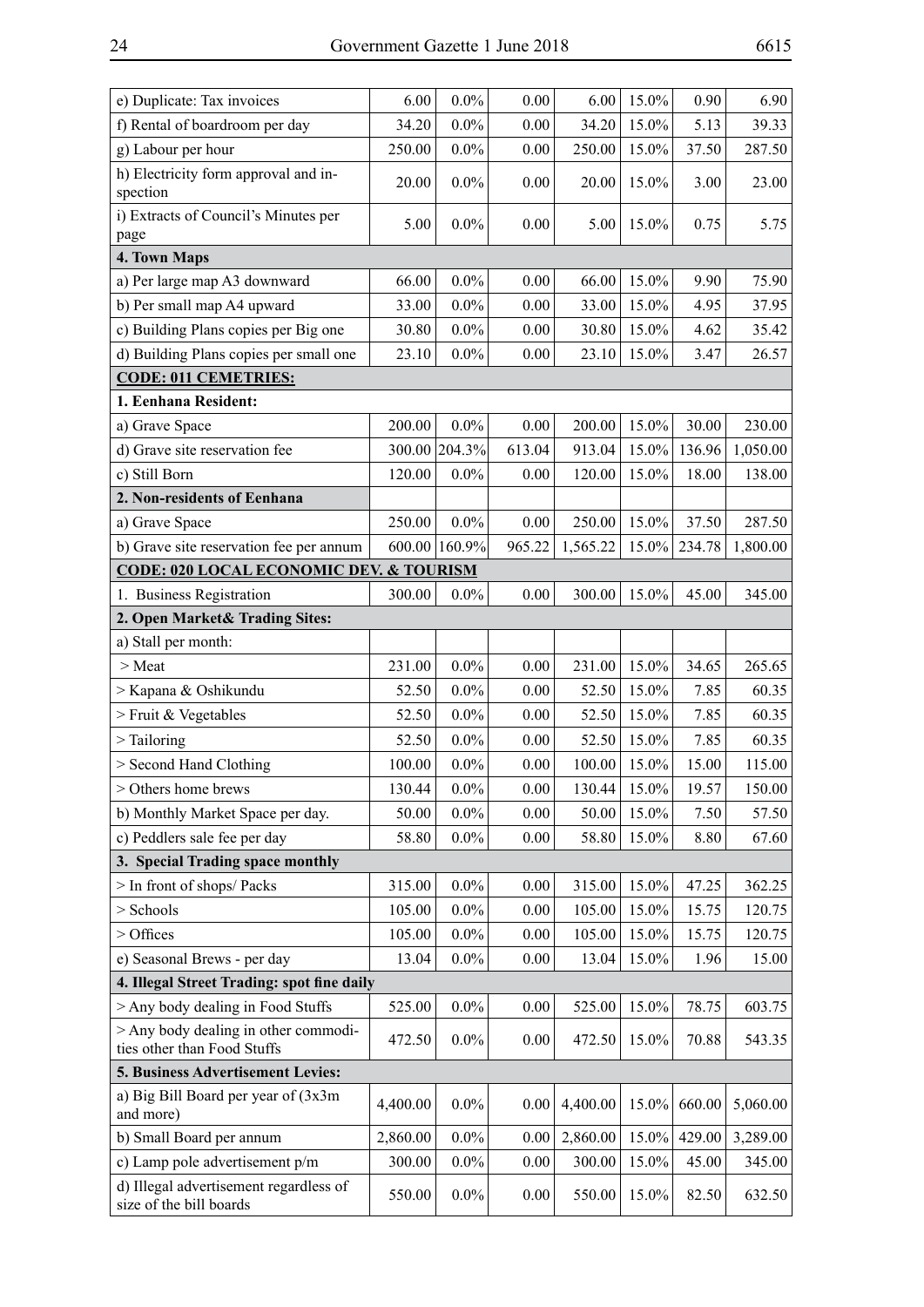| e) Admin to seizing and confiscation<br>of signs                           | 150.00   | $0.0\%$ | 0.00     | 150.00   | 15.0%   | 22.50    | 172.50    |  |  |
|----------------------------------------------------------------------------|----------|---------|----------|----------|---------|----------|-----------|--|--|
| f) Construction bill board per month                                       | 366.30   | $0.0\%$ | 0.00     | 366.30   | 15.0%   | 54.95    | 421.25    |  |  |
| <b>CODE: 013 CIVIC BUILDINGS &amp; HOUSING</b>                             |          |         |          |          |         |          |           |  |  |
| Renting of Council's immovable & movable Properties                        |          |         |          |          |         |          |           |  |  |
| a) Council houses per month                                                | 3,043.48 | $0.0\%$ | 0.00     | 3,043.48 | 15.0%   | 456.52   | 3,500.00  |  |  |
| b) Public Toilets per month                                                | 449.65   | $0.0\%$ | 0.00     | 449.65   | 15.0%   | 67.45    | 517.10    |  |  |
| c) Marquee Tent per day (Incl. labour<br>& Transport) Up to a Max of 100Km | 8,999.75 | $0.0\%$ | 0.00     | 8,999.75 | 15.0%   | 1,349.95 | 10,349.70 |  |  |
| d) Carpets: Each, per day                                                  | 150.00   | $0.0\%$ | 0.00     | 150.00   | 15.0%   | 22.50    | 172.50    |  |  |
| e) Hiring on Pagoda (incl labour &<br>Transport): Up to max. of 100Km      | 1,700.00 | $0.0\%$ | 0.00     | 1,700.00 | 15.0%   | 255.00   | 1,955.00  |  |  |
| f) Buses & taxi Terminal $p/m$ onth                                        | 1,750.00 | $0.0\%$ | 0.00     | 1,750.00 | 15.0%   | 262.50   | 2,012.50  |  |  |
| g) Car Wash per month                                                      | 300.00   | $0.0\%$ | 0.00     | 300.00   | 15.0%   | 45.00    | 345.00    |  |  |
| h) Rent of open space per month: Driv-<br>ing schools                      | 500.00   | $0.0\%$ | 0.00     | 500.00   | 15.0%   | 75.00    | 575.00    |  |  |
| 31. Urban Agricultural Land                                                |          |         |          |          |         |          |           |  |  |
| a) From Zero to 100m                                                       | 50.00    | $0.0\%$ | 0.00     | 50.00    | 15.0%   | 7.50     | 57.50     |  |  |
| $b)$ From $501m$                                                           | 0.00     | 100.0%  | 0.00     | 25.00    | 15.0%   | 3.75     | 28.75     |  |  |
| c) From 10,000m                                                            | 0.15     | $0.0\%$ | 0.00     | 0.15     | 15.0%   | 0.02     | 0.17      |  |  |
| 32. Renting at Informal Settlement                                         |          |         |          |          |         |          |           |  |  |
| a) Residential Consumers per plot per<br>month                             | 85.00    | $0.0\%$ | 0.00     | 85.00    | $0.0\%$ | 0.00     | 85.00     |  |  |
| b) All other Consumers basic charge<br>per Month                           | 500.00   | $0.0\%$ | 0.00     | 500.00   | 15.0%   | 75.00    | 575.00    |  |  |
| c) Institutions                                                            | 250.00   | $0.0\%$ | 0.00     | 250.00   | 15.0%   | 37.50    | 287.50    |  |  |
| d) Registration fee (a once off pmnt)                                      | 200.00   | $0.0\%$ | 0.00     | 200.00   | 15.0%   | 30.00    | 230.00    |  |  |
| e) Housing Self Help Projects                                              | 43.48    | $0.0\%$ | 0.00     | 43.48    | 15.0%   | 6.52     | 50.00     |  |  |
| 33. RENTAL OF RECREATIONAL FACILITIES                                      |          |         |          |          |         |          |           |  |  |
| a) Central park per day                                                    | 150.00   | $0.0\%$ | 0.00     | 150.00   | 15.0%   | 22.50    | 172.50    |  |  |
| b) Mobile Toilets per day                                                  | 250.00   | $0.0\%$ | $0.00\,$ | 250.00   | 15.0%   | 37.50    | 287.50    |  |  |
| c) Sport Field (League) per day                                            | 150.00   | $0.0\%$ | 0.00     | 150.00   | 15.0%   | 22.50    | 172.50    |  |  |
| d) Sport Field (Schools) per day                                           | 150.00   | $0.0\%$ | 0.00     | 150.00   | 15.0%   | 22.50    | 172.50    |  |  |
| e) Sport Field (Social Events) per day                                     | 200.00   | $0.0\%$ | 0.00     | 200.00   | 15.0%   | 30.00    | 230.00    |  |  |
| f) Commercial events                                                       | 500.00   | $0.0\%$ | 0.00     | 500.00   | 15.0%   | 75.00    | 575.00    |  |  |
| 34. Plant Hire                                                             |          |         |          |          |         |          |           |  |  |
| a) Hydro Blast per Hour                                                    | 400.00   | $0.0\%$ | 0.00     | 400.00   | 15.0%   | 60.00    | 460.00    |  |  |
| b) Septic Tank per Load                                                    | 400.00   | $0.0\%$ | 0.00     | 400.00   | 15.0%   | 60.00    | 460.00    |  |  |
| c) Excavator Pock Lain per Hour                                            | 600.00   | $0.0\%$ | 0.00     | 600.00   | 15.0%   | 89.97    | 689.97    |  |  |
| d) Tractor, Trailer per Trip                                               | 250.00   | $0.0\%$ | 0.00     | 250.00   | 15.0%   | 37.50    | 287.50    |  |  |
| e) Welding Plant per Hour                                                  | 150.00   | $0.0\%$ | 0.00     | 150.00   | 15.0%   | 22.50    | 172.50    |  |  |
| f) Water Pump per Hour                                                     | 140.00   | $0.0\%$ | 0.00     | 140.00   | 15.0%   | 21.00    | 161.00    |  |  |
| g) Manhole Mold p/unit p/day                                               | 70.00    | $0.0\%$ | 0.00     | 70.00    | 15.0%   | 10.50    | 80.50     |  |  |
| h) Skip - container Trailer & Tractor<br>per month                         | 700.00   | $0.0\%$ | 0.00     | 700.00   | 15.0%   | 105.00   | 805.00    |  |  |
| I) Tipper Truck per load                                                   | 300.00   | $0.0\%$ | 0.00     | 300.00   | 15.0%   | 45.00    | 345.00    |  |  |
| j) Paving Mold p/unit p/day up to a<br>week                                | 35.00    | $0.0\%$ | 0.00     | 35.00    | 15.0%   | 5.25     | 40.25     |  |  |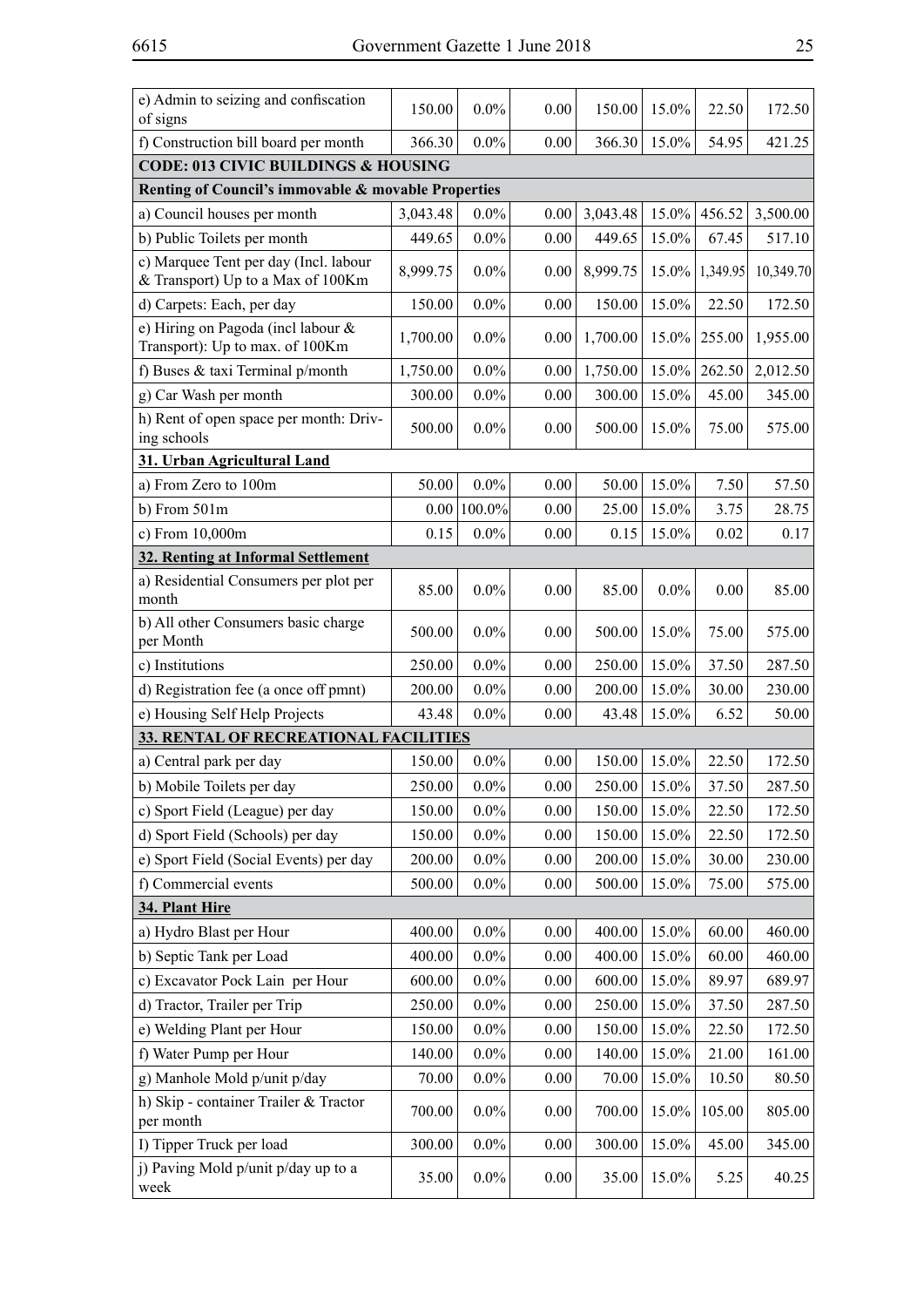| k) Paving Mold p/unit p/day up to a<br>month            | 20.00    | $0.0\%$ | 0.00 | 20.00    | 15.0%   | 3.00     | 23.00    |
|---------------------------------------------------------|----------|---------|------|----------|---------|----------|----------|
| l) Paving Mold p/unit p/day up to than<br>a month       | 8.00     | $0.0\%$ | 0.00 | 8.00     | 15.0%   | 1.20     | 9.20     |
| m) Empty Water tank per day                             | 300.10   | $0.0\%$ | 0.00 | 300.10   | 15.0%   | 45.01    | 345.10   |
| 35. Building Sand                                       |          |         |      |          |         |          |          |
| a) Manufacturers per Cubic (Bricks<br>makers)           | 50.00    | $0.0\%$ | 0.00 | 50.00    | 15.0%   | 7.50     | 57.50    |
| b) Building Sand to Contractor/ Build-<br>ers per Cubic | 80.00    | $0.0\%$ | 0.00 | 80.00    | 15.0%   | 12.00    | 92.00    |
| c) Gravel Sand m                                        | 50.00    | $0.0\%$ | 0.00 | 50.00    | 15.0%   | 7.50     | 57.50    |
| d) Gravel to Suppliers                                  | 40.00    | $0.0\%$ | 0.00 | 40.00    | 15.0%   | 6.00     | 46.00    |
| e) Project Contractors per Ten m                        | 40.00    | $0.0\%$ | 0.00 | 40.00    | 15.0%   | 6.00     | 46.00    |
| 36. Lease and Servitude                                 |          |         |      |          |         |          |          |
| a) From 0m                                              | 11.25    | $0.0\%$ | 0.00 | 11.25    | 15.0%   | 1.69     | 12.94    |
| $b)$ From $301m$                                        | 7.95     | $0.0\%$ | 0.00 | 7.95     | 15.0%   | 1.19     | 9.14     |
| c) From $401m$                                          | 4.65     | $0.0\%$ | 0.00 | 4.65     | 15.0%   | 0.70     | 5.35     |
| d) From 501m                                            | 3.55     | $0.0\%$ | 0.00 | 3.55     | 15.0%   | 0.53     | 4.09     |
| e) From 1,001m                                          | 2.45     | $0.0\%$ | 0.00 | 2.45     | 15.0%   | 0.37     | 2.82     |
| f) From 2,001m                                          | 1.24     | $0.0\%$ | 0.00 | 1.24     | 15.0%   | 0.19     | 1.43     |
| g) From 3,001m                                          | 1.10     | $0.0\%$ | 0.00 | 1.10     | 15.0%   | 0.16     | 1.26     |
| h) From 10,001 and above                                | 0.97     | $0.0\%$ | 0.00 | 0.97     | 15.0%   | 0.15     | 1.12     |
| <b>CODE: 006 PUBLIC HEALTH &amp; COMMUNITY SERVICES</b> |          |         |      |          |         |          |          |
| 1. Dog Tax/ Pets Tax                                    |          |         |      |          |         |          |          |
| a) Female per year                                      | 100.00   | $0.0\%$ | 0.00 | 100.00   | 15.0%   | 15.00    | 115.00   |
| b) Male Dog per year                                    | 100.00   | $0.0\%$ | 0.00 | 100.00   | 15.0%   | 15.00    | 115.00   |
| c) Cats                                                 | 50.00    | $0.0\%$ | 0.00 | 50.00    | 15.0%   | 7.50     | 57.50    |
| d) Permits to Keep Animal                               | 120.00   | $0.0\%$ | 0.00 | 120.00   | $0.0\%$ | 0.00     | 120.00   |
| e) Penalty fee                                          | 250.00   | $0.0\%$ | 0.00 | 250.00   | 15.0%   | 37.50    | 287.50   |
| 2. Community Centre & Expectant Mother Facility         |          |         |      |          |         |          |          |
| a) Hall rental:                                         |          |         |      |          |         |          |          |
| > General Meetings p/day                                | 319.57   | $0.0\%$ | 0.00 | 319.57   | 15.0%   | 47.94    | 367.51   |
| > Wedding Ceremonies p/day                              | 684.76   | $0.0\%$ | 0.00 | 684.76   | 15.0%   | 102.74   | 787.50   |
| > Church Services p/day                                 | 1,000.00 | $0.0\%$ | 0.00 | 1,000.00 | $0.0\%$ | 0.00     | 1,000.00 |
| > Fund Raising events p/day                             | 684.75   | $0.0\%$ | 0.00 | 684.75   | 15.0%   | 102.74   | 787.49   |
| $>$ Social gathering p/day                              | 787.50   | $0.0\%$ | 0.00 | 787.50   | 15.0%   | 118.10   | 905.60   |
| b) Hiring of chairs p/unit p/day                        | 3.68     | $0.0\%$ | 0.00 | 3.68     | 15.0%   | 0.52     | 4.20     |
| c) Accommodation p/night                                | 220.00   | $0.0\%$ | 0.00 | 220.00   | 15.0%   | 33.00    | 253.00   |
| d) Maternity Home (per head/per<br>semester))           | 3.15     | $0.0\%$ | 0.00 | 3.15     | $0.0\%$ | $0.00\,$ | 3.15     |

#### **BY ORDER OF THE COUNCIL**

# **A. NANGOLO**

**CHAIRPERSON OF THE COUNCIL** Eenhana, 3 May, 2018  $\frac{1}{2}$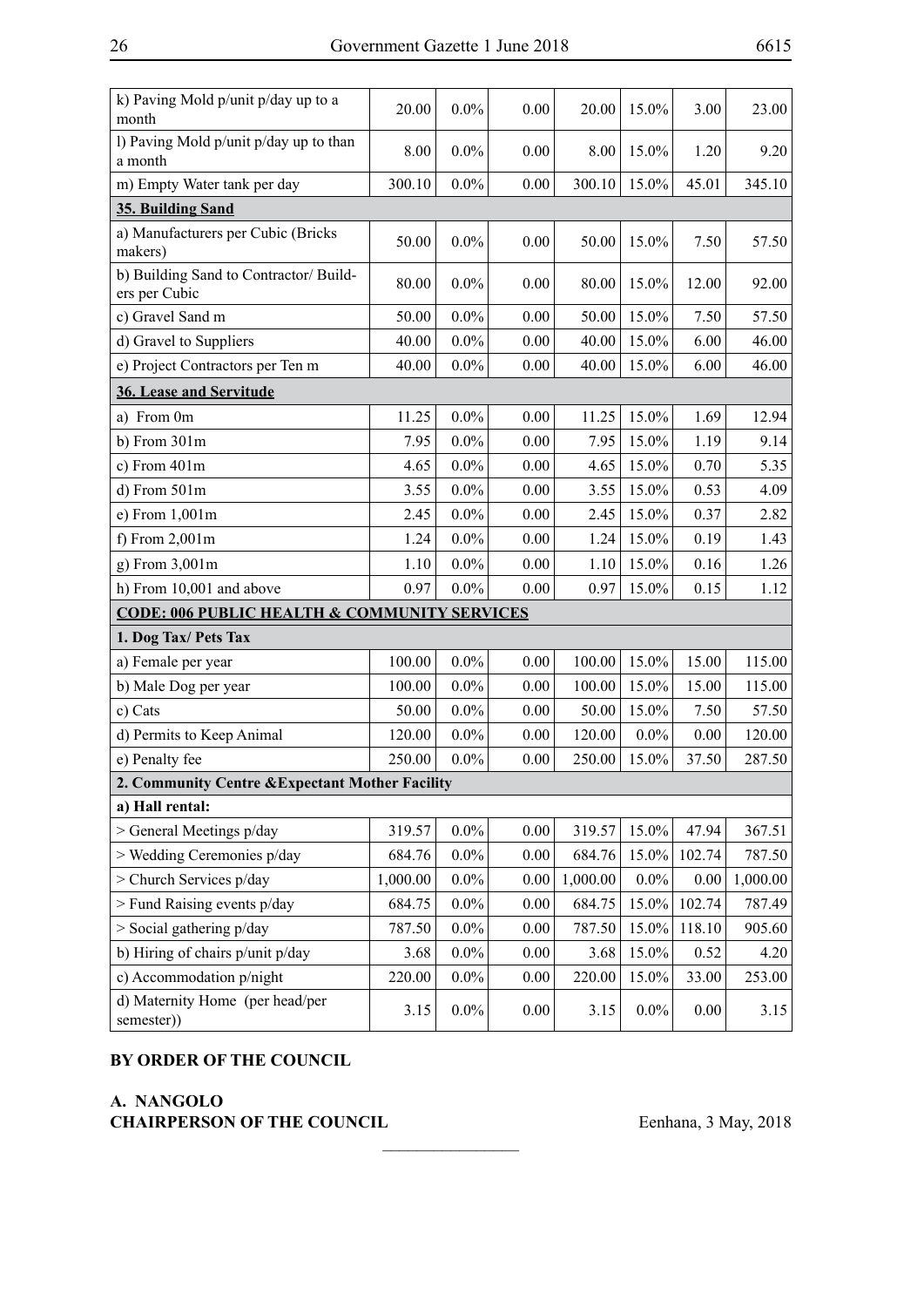# **Mariental Municipality**

No. 306 2018

#### TARIFF 2018/2019

Municipality of Mariental has under Section 30(1)(u) of Local Authorities Act, 1992 (Act No. 23 of 1992) amend the charges, fees, rates and other monies in respect of services rendered by the Council as set out in this schedule from 1 July 2018.

| <b>Description</b>                                                                                                                                              | Current<br><b>Tariffs</b><br>2017/2018<br>N\$ | <b>Prosed Tariffs</b><br>2018/2019 NS | <b>Increase</b><br>2018/2019<br>N\$ | <b>Increase</b><br>2018/2019<br>$\frac{0}{0}$ |
|-----------------------------------------------------------------------------------------------------------------------------------------------------------------|-----------------------------------------------|---------------------------------------|-------------------------------------|-----------------------------------------------|
| <b>Cemeteries:</b>                                                                                                                                              |                                               |                                       |                                     |                                               |
| Town Cemetery per grave                                                                                                                                         | 825                                           | 870                                   | 45.00                               | 5                                             |
| Aimablaagte Cemetery per grave                                                                                                                                  | 254.1                                         | 300                                   | 45.90                               | 18                                            |
| Empelheim Cemetery per grave                                                                                                                                    | 332.75                                        | 383                                   | 50.25                               | 15                                            |
| Digging with J.C.B: Optional per grave                                                                                                                          | 786.5                                         | 825                                   | 38.50                               | 5                                             |
| <b>Average Increase</b>                                                                                                                                         |                                               |                                       |                                     |                                               |
| <b>Assessment Rates:</b>                                                                                                                                        |                                               |                                       |                                     |                                               |
| General Land per month (Site Value)                                                                                                                             | 0.046122                                      | 0.048428                              | 0.00                                | 5                                             |
| Government Land per month                                                                                                                                       | 0.057653                                      | 0.060536                              | 0.00                                | 5                                             |
| Industrial Land per month                                                                                                                                       | 0.046122                                      | 0.048428                              | 0.00                                | 5                                             |
| General Improvements per month                                                                                                                                  | 0.007066                                      | 0.007419                              | 0.00                                | 5                                             |
| Government Improvements per month                                                                                                                               | 0.008833                                      | 0.009275                              | 0.00                                | 5                                             |
| Industrial Improvements per month                                                                                                                               | 0.007066                                      | 0.007419                              | 0.00                                | 5                                             |
| <b>Average Increase</b>                                                                                                                                         |                                               |                                       |                                     |                                               |
| <b>Penalty Rate-Unimproved Property</b>                                                                                                                         |                                               |                                       |                                     |                                               |
| 2 Year Penalty                                                                                                                                                  |                                               |                                       |                                     |                                               |
| General Land-Per Month                                                                                                                                          | <b>New</b>                                    | 0.096856                              |                                     |                                               |
| Government Land-Per Month                                                                                                                                       | New                                           | 0.121072                              |                                     |                                               |
| <b>Industrial Land -Per Month</b>                                                                                                                               | <b>New</b>                                    | 0.096856                              |                                     |                                               |
| <b>5 Year Penalty</b>                                                                                                                                           |                                               |                                       |                                     |                                               |
| General Land-Per Month                                                                                                                                          | New                                           | 0.193712                              |                                     |                                               |
| Government Land-Per Month                                                                                                                                       | <b>New</b>                                    | 0.242144                              |                                     |                                               |
| <b>Industrial Land -Per Month</b>                                                                                                                               | <b>New</b>                                    | 0.193712                              |                                     |                                               |
| <b>Environmental Health:</b>                                                                                                                                    |                                               |                                       |                                     |                                               |
| POUNDING FEES: PER HEAD PER<br><b>DAY</b>                                                                                                                       |                                               |                                       |                                     |                                               |
| Large stock (cattle, horses, donkeys, mule<br>and $pigs$ ) + actual cost                                                                                        | 165.00                                        | 200.00                                | 35.00                               | 21                                            |
| Small stock (sheep, goats and any other) +<br>actual cost                                                                                                       | 83.00                                         | 100.00                                | 17.00                               | 20                                            |
| Holding fees per day per head (Horses and<br>Donkeys) max 2 days                                                                                                | 30.00                                         | 35.00                                 | 5.00                                | 17                                            |
| <b>ILLEGAL FEE</b>                                                                                                                                              |                                               |                                       |                                     |                                               |
| N\$ 2000.00 fine or 6 months in prison or<br>both for illegal keeping of animals other<br>than authorized pets in approved townships<br>according to regulation | 2,000.00                                      | 2,000.00                              |                                     |                                               |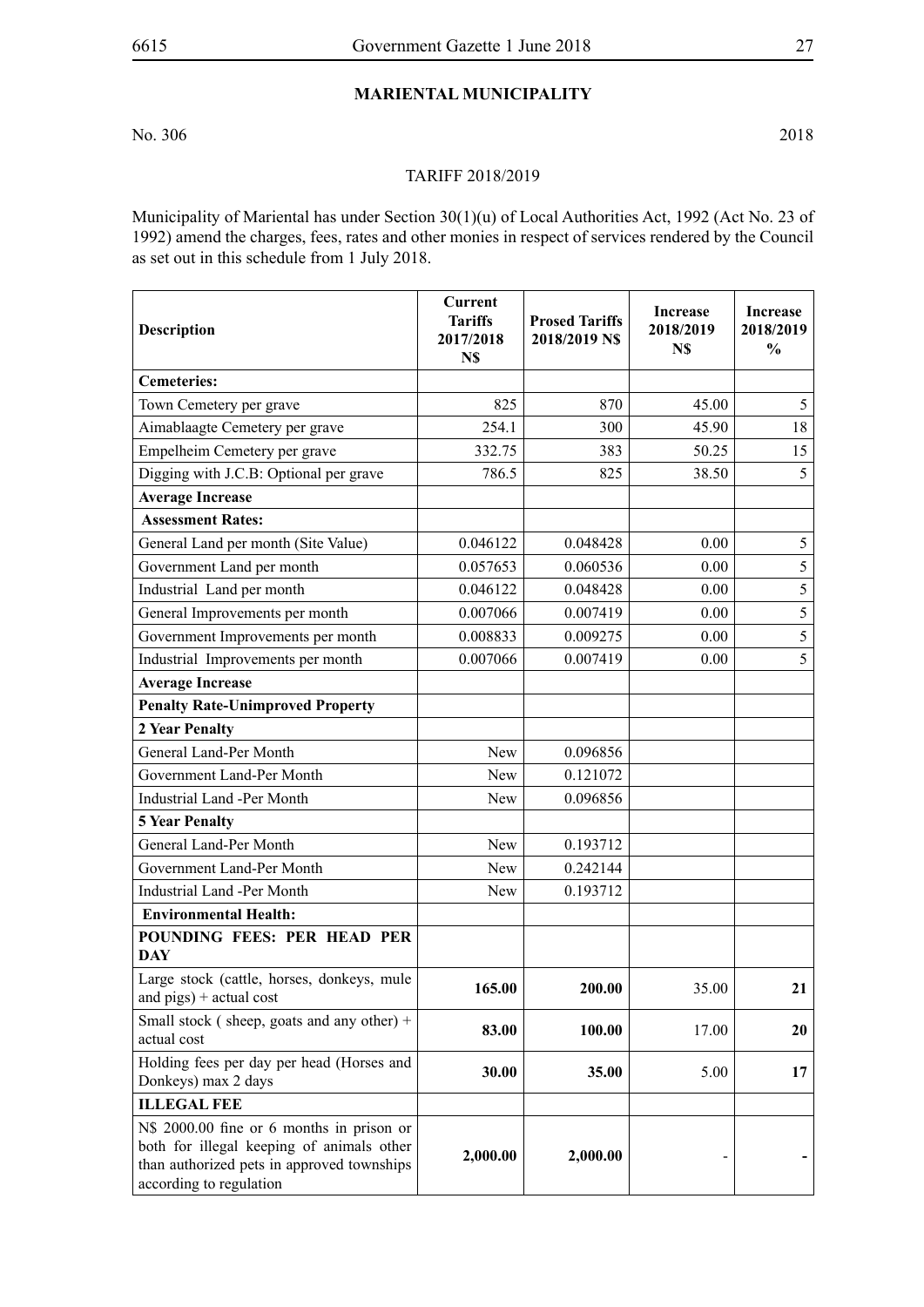| DOG LICENCES: per year per dog                                                                                                                                                                                                                                                                                                                                                                                                                                |            |          |        |                  |
|---------------------------------------------------------------------------------------------------------------------------------------------------------------------------------------------------------------------------------------------------------------------------------------------------------------------------------------------------------------------------------------------------------------------------------------------------------------|------------|----------|--------|------------------|
| (a) any dog other than a spayed dog                                                                                                                                                                                                                                                                                                                                                                                                                           | 0.00       |          |        | $\boldsymbol{0}$ |
| (b) spayed dog                                                                                                                                                                                                                                                                                                                                                                                                                                                | 0.00       |          |        | $\boldsymbol{0}$ |
| Average Increase                                                                                                                                                                                                                                                                                                                                                                                                                                              |            |          |        | 8                |
| <b>Business Licenses:</b>                                                                                                                                                                                                                                                                                                                                                                                                                                     |            |          |        | $\boldsymbol{0}$ |
| Applications for renewal of business regis-<br>trations shal be submitted to the Enviromen-<br>tal Health Officer on or before 31 March of<br>each year. The date on the official municipal<br>receipt to be accepted as the date of applica-<br>tion. A late fee of 10% per month shall be<br>charged in addition to the registration fee<br>retrospective from 1 January of the relev-<br>ent year for applications received after 31<br>March of that year |            |          |        |                  |
| <b>Fitness Certificate:</b>                                                                                                                                                                                                                                                                                                                                                                                                                                   |            |          |        |                  |
| Agricultural per year                                                                                                                                                                                                                                                                                                                                                                                                                                         | 605.00     | 800.00   | 195.00 | 32               |
| Industrial Business per year                                                                                                                                                                                                                                                                                                                                                                                                                                  | 495.00     | 1,200.00 | 705.00 | 142              |
| Formal Business Outlet/Large Business per<br>year                                                                                                                                                                                                                                                                                                                                                                                                             | 346.50     | 381.15   | 34.65  | 10               |
| SME per year                                                                                                                                                                                                                                                                                                                                                                                                                                                  | 297.00     | 326.70   | 29.70  | 10               |
| Residents Occupation per year                                                                                                                                                                                                                                                                                                                                                                                                                                 | 242.00     | 266.20   | 24.20  | 10               |
| Hawkers & Street Vendors per year                                                                                                                                                                                                                                                                                                                                                                                                                             | 236.50     | 261.00   | 24.50  | 10               |
| Shebeens Renewal per year                                                                                                                                                                                                                                                                                                                                                                                                                                     | 328.00     | 360.80   | 32.80  | 10               |
| <b>Registration Fee</b>                                                                                                                                                                                                                                                                                                                                                                                                                                       |            |          |        |                  |
| New Agricultural per year                                                                                                                                                                                                                                                                                                                                                                                                                                     | 605.00     | 1,200.00 | 595.00 | 98               |
| Agricultural Renewal Fee per year                                                                                                                                                                                                                                                                                                                                                                                                                             | <b>NEW</b> | 605.00   |        |                  |
| New Industrial Business per year                                                                                                                                                                                                                                                                                                                                                                                                                              | 495.00     | 1,200.00 | 705.00 | 142              |
| Industrial Business Renewal per year                                                                                                                                                                                                                                                                                                                                                                                                                          | <b>NEW</b> | 495.00   |        |                  |
| New Formal Business Outlet/Large Busi-<br>ness per year                                                                                                                                                                                                                                                                                                                                                                                                       | 346.50     | 415.00   | 68.50  | 20               |
| Formal Business Outlet/Large Business Re-<br>newal per year                                                                                                                                                                                                                                                                                                                                                                                                   | <b>NEW</b> | 347.00   |        |                  |
| New SME per year                                                                                                                                                                                                                                                                                                                                                                                                                                              | 297.00     | 356.00   | 59.00  | 20               |
| SME per Renewal per year                                                                                                                                                                                                                                                                                                                                                                                                                                      | <b>NEW</b> | 297.00   |        |                  |
| New Residents Occupation per year                                                                                                                                                                                                                                                                                                                                                                                                                             | 242.00     | 290.00   | 48.00  | 20               |
| Residents Occupation Renewal per year                                                                                                                                                                                                                                                                                                                                                                                                                         | <b>NEW</b> | 242.00   |        |                  |
| New Hawkers and street vendors per year                                                                                                                                                                                                                                                                                                                                                                                                                       |            | 261      |        |                  |
| Hawkers and street vendors Renewal per<br>year                                                                                                                                                                                                                                                                                                                                                                                                                |            | 237.00   |        |                  |
| Shebeens Renewal per year                                                                                                                                                                                                                                                                                                                                                                                                                                     | 328.00     | 361.00   | 33.00  | 10               |
| <b>Inspection Fees:</b>                                                                                                                                                                                                                                                                                                                                                                                                                                       |            |          |        |                  |
| Banking                                                                                                                                                                                                                                                                                                                                                                                                                                                       | <b>NEW</b> | 671.00   |        |                  |
| Hawkers: Street Vendor                                                                                                                                                                                                                                                                                                                                                                                                                                        | 145.20     | 145.20   |        |                  |
| Shebeens                                                                                                                                                                                                                                                                                                                                                                                                                                                      | 544.50     | 600.00   | 55.50  | 10               |
| Food Outlets: Take away /Restaurant/Bak-<br>ery/Supermarket,Butchery,fisheries,<br>Abat-<br>toirs                                                                                                                                                                                                                                                                                                                                                             | 484.00     | 533.00   | 49.00  | 10               |
| General Dealer, Retailers, Trading, Whole-<br>salers                                                                                                                                                                                                                                                                                                                                                                                                          | 629.20     | 693.00   | 63.80  | 10               |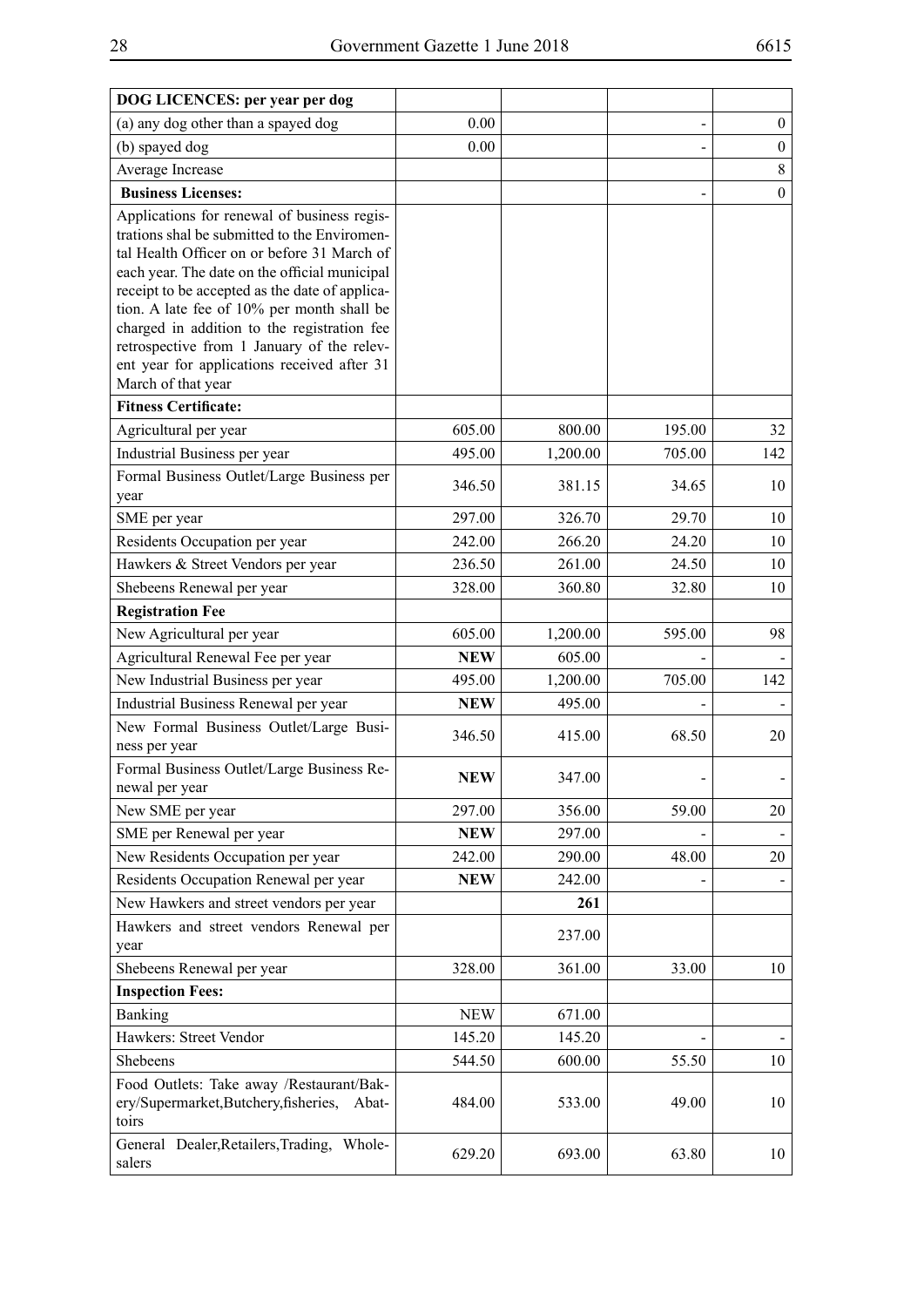| Occupation: Biokenetics, Doctors, Lawyers<br>, vetenarians, dentistry, Optometrist, Pharmac<br>yst etc                     | 484.00     | 572.00   | 88.00  | 18 |
|----------------------------------------------------------------------------------------------------------------------------|------------|----------|--------|----|
| Manufacturers: Joinery, Upholstory, clothi<br>ng, Furniture, Hides & Skins, Shoes, Dealers                                 | 484.00     | 533.00   | 49.00  | 10 |
| Kiosk                                                                                                                      | 266.20     | 293.00   | 26.80  | 10 |
| Motor Dealers: Garage, workshop, fueling<br>station, Welding, spay<br>paint, panel<br>beating,joinery                      | 919.60     | 1,015.00 | 95.40  | 10 |
| Bottle store, Bar/Club, Pub                                                                                                | 665.50     | 735.00   | 69.50  | 10 |
| Hotel, B&B, Rest camp, Accomodation, Gues<br>thouse, Hostel                                                                | 617.10     | 680.00   | 62.90  | 10 |
| <b>Entertainment Centers</b>                                                                                               | 617.10     | 680.00   | 62.90  | 10 |
| <b>Gambling Houses</b>                                                                                                     | 605.00     | 665.00   | 60.00  | 10 |
| Home Industry, Resident Occupation/ Cuca<br><b>Shops</b>                                                                   | 302.50     | 333.00   | 30.50  | 10 |
| <b>SME</b>                                                                                                                 | 275.00     | 303.00   | 28.00  | 10 |
| Agriculture and Industrial                                                                                                 | <b>NEW</b> | 561.00   |        |    |
| Storage,<br>Couriers, Transport/<br>Deliveries, Depot, Protection services/Secu-<br>rity/Alarms, Recycling, Bottle Dealers | 275.00     | 303.00   | 28.00  | 10 |
| Construction, Building, Property Develop-<br>ers, Operations Road                                                          | 561.00     | 618.00   | 57.00  | 10 |
| Insurance, Book keeping, Financial, Cash<br>Loans, Accountants, Microlending                                               | 440.00     | 485.00   | 45.00  | 10 |
| Satellite services, Electrical, Computers,<br>Cellphone, Printing, IT, Stationaries                                        | 440.00     | 485.00   | 45.00  | 10 |
| Pre-School, Creche                                                                                                         | 302.50     | 333.00   | 30.50  | 10 |
| Hair Dresser, Barber Shop, Cosmestic, Salon                                                                                | 302.50     | 333.00   | 30.50  | 10 |
| <b>Burial Services</b>                                                                                                     | 350.00     | 385.00   | 35.00  | 10 |
| Transfer of Business Registration                                                                                          | 302.50     | 333.00   | 30.50  | 10 |
| Duplicate Certificate                                                                                                      | 181.50     | 200.00   | 18.50  | 10 |
| <b>SME</b>                                                                                                                 | 250.00     | 275.00   | 25.00  | 10 |
| <b>Condemnation Fee plus J.C.B. or Dyna</b>                                                                                | <b>NEW</b> | 900.00   |        |    |
| Hawker / Vendor per day                                                                                                    | <b>NEW</b> | 60.00    |        |    |
| Late Registration & Fitness Fees Charges<br>10 % of amount x late months                                                   |            |          |        |    |
| N\$ 2000.00 Illegal: Street Vending /busi-<br>ness operation/non-compliance with rel-<br>evant regulations                 | 2,000.00   | 2500     | 500.00 | 25 |
| <b>Average Increase</b>                                                                                                    |            |          |        |    |
| <b>Municipal Buildings:</b>                                                                                                |            |          |        |    |
| <b>Tariff Description</b>                                                                                                  |            |          |        |    |
| Rent Community Hall per day                                                                                                | 384.78     | 550.00   | 165.22 | 43 |
| Rent Persianer Hall per day                                                                                                | 847.00     | 1,500.00 | 653.00 | 77 |
| Rent Show Hall per day                                                                                                     | 847.00     | 847.00   |        |    |
| Rent Rugby Club per day                                                                                                    | 1,000.00   | 1,000.00 |        |    |
| Rent Kiosk per day                                                                                                         | 312.00     | 500.00   | 188.00 | 60 |
| Rent Chair per day / per chair - Plastic                                                                                   | 15.00      | 25.00    | 10.00  | 67 |
| Rent Chair per day / per chair - Steel                                                                                     | 15.00      | 25.00    | 10.00  | 67 |
| Rent Kitchen per day                                                                                                       | 308.00     |          |        |    |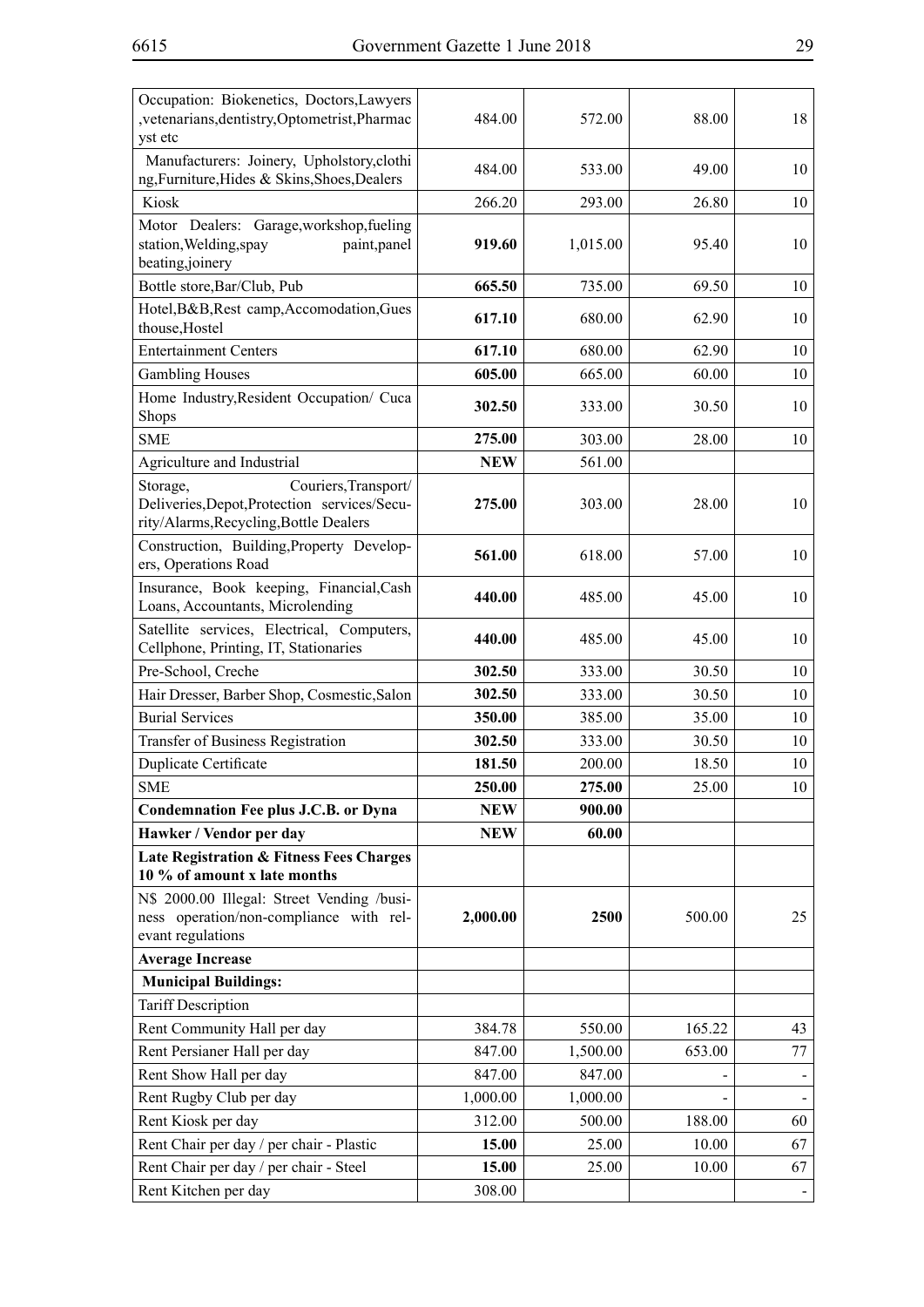| Rent Municipal Open space                                                                                                                                                                                         | <b>NEW</b>          | 27.50    |          |        |
|-------------------------------------------------------------------------------------------------------------------------------------------------------------------------------------------------------------------|---------------------|----------|----------|--------|
| Rent Table per day                                                                                                                                                                                                | 30.00               | 50.00    | 20.00    | 67     |
| Refundable Deposit For: Halls per event                                                                                                                                                                           | 770.00              | 770.00   |          |        |
| Refundable Deposit For: Chairs per event                                                                                                                                                                          | <b>NEW</b>          | 500.00   |          |        |
| Refundable Deposit For: Kiosk per event                                                                                                                                                                           |                     |          |          |        |
| <b>Average Increase</b>                                                                                                                                                                                           |                     |          |          |        |
| <b>Fire Brigade:</b>                                                                                                                                                                                              |                     |          |          |        |
| (a.) The tariffs applicable to fire fight-<br>ting services as below are applicable to<br>cases where the Fire Brigade is called<br>out to emergencies outside the Municipal<br>boundaries of Mariental.          |                     |          |          |        |
| (i) For the first 2 hours or portion thereof.                                                                                                                                                                     | 330.00              | 363.00   | 33.00    | 10     |
| (ii) For each subsequent hour or portion<br>thereof.                                                                                                                                                              | 120.00              | 132.00   | 12.00    | 10     |
| (iii) For the services of the Chief Fire Bri-<br>gade officer in respect of every fire.                                                                                                                           | 100.00              | 110.00   | 10.00    | 10     |
| (iv) For the services of registered firemen<br>including the Chief fire Brigade Officer per<br>hour or portion thereof in respect of each<br>and every such fireman.                                              | 90.00               | 99.00    | 9.00     | 10     |
| (v) For water used per m3, plus such other<br>expenses in regard to the supply of water as<br>may be incurred (Bulk Tariff plus distribu-<br>tion and losses)                                                     | 15.00               | 16.50    | 1.50     | 10     |
| (v) Any cost incurred due to damage of any<br>vehicle, plant or eguipment be added to<br>cases where the Fire Brigade is called out to<br>emergencies outside the Municipal bound-<br>aries of Mariental.         |                     |          |          |        |
| (vii) Such other actual expenses as may be<br>incurred by Council.                                                                                                                                                |                     |          |          |        |
| (viii) A kilometer tariff per vehicle mea-<br>sured from the Base Station and back                                                                                                                                | $20.00$ / per<br>Km |          |          |        |
| (ix) An hourly tariff per vehicle calculated<br>from the time of arrival on scene until de-<br>parture from scene                                                                                                 | 330.00              |          | (330.00) | (100)  |
| (b.) Inspection and Protection Services:                                                                                                                                                                          |                     |          |          |        |
| (i) For protection services at public function<br>portion thereof for each fireman per hour                                                                                                                       | 90.00               | 99.00    | 9.00     | 10     |
| (c.) Monthly Fire Service Levy:                                                                                                                                                                                   |                     |          |          |        |
| A monthly Fire Service Levy is to be<br>levied for the provision of fire fighting<br>services within Municipal boundries of<br>Mariental is to be added to Municipal<br>service accounts of consumers as follows: |                     |          |          |        |
| (i) For every water or electricity meter per<br>account holder: Residential                                                                                                                                       | 3.50                | 3.75     | 0.25     | 7      |
| (ii) For every water or electricity meter per<br>account holder: Business                                                                                                                                         | 6.00                | 6.42     | 0.42     | 7      |
| Average Increase                                                                                                                                                                                                  |                     |          |          | 16     |
| <b>Sport Fields:</b>                                                                                                                                                                                              |                     |          |          |        |
| Rugby & Soccer Field rent per day                                                                                                                                                                                 | 1,500.00            | 1,605.00 | 105.00   | $\tau$ |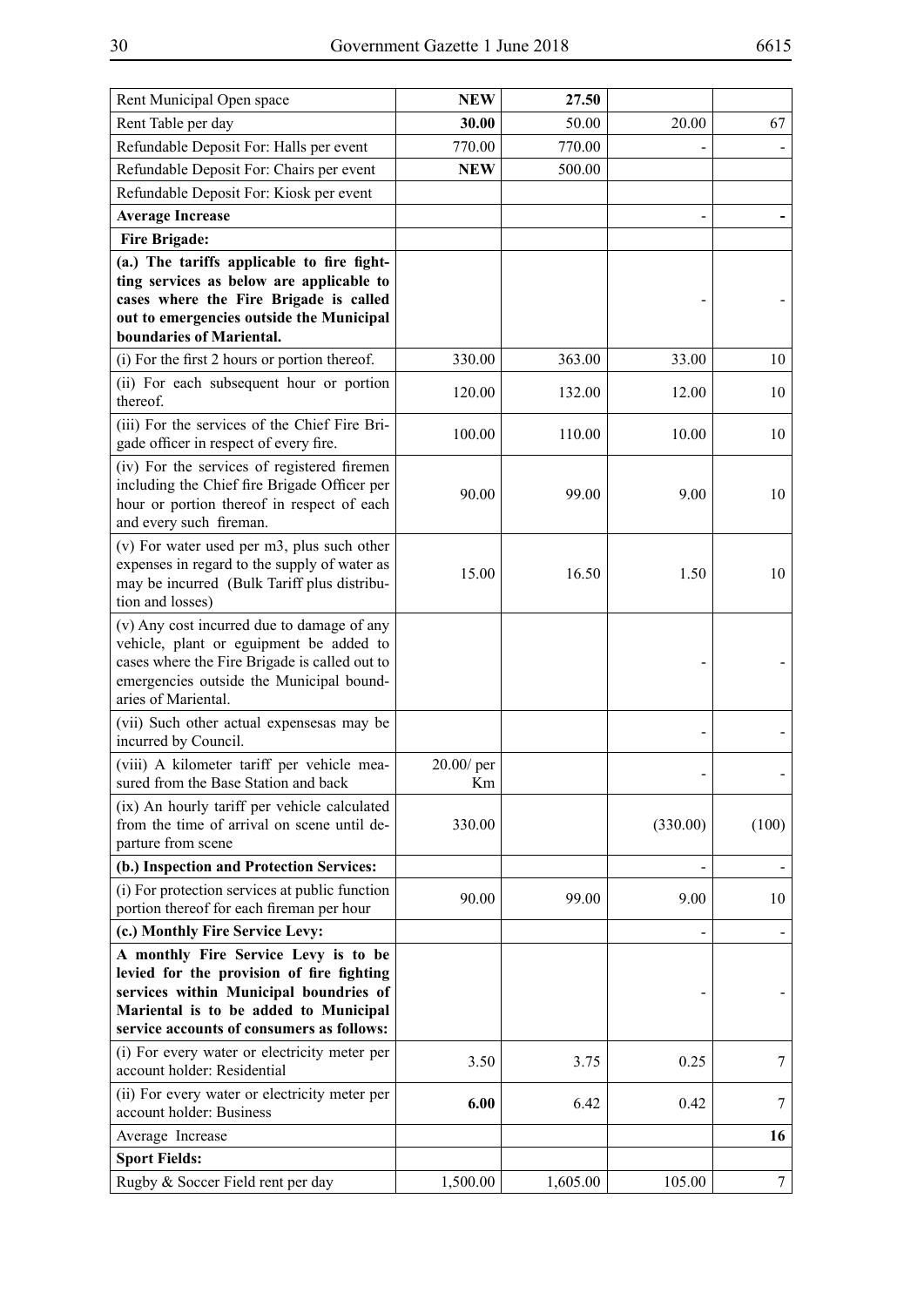| Rugby & Soccer Field rent per day (Practice<br>Field)                             | 150.00     | 150.00    |        |              |
|-----------------------------------------------------------------------------------|------------|-----------|--------|--------------|
| Netball Field per day                                                             | 154.00     | 200.00    | 46.00  | 30           |
| <b>Netball Field rent per day (Practice Field)</b>                                | 30.00      | 35.00     | 5.00   | 17           |
| Sport Fields Deposit per event                                                    | 824.84     | 825.00    | 0.16   | $\mathbf{0}$ |
| <b>Average Increase</b>                                                           |            |           |        |              |
| <b>Economic &amp; Community Development</b>                                       |            |           |        |              |
| Advertising Boards per square meter per                                           |            |           |        |              |
| month up to 6 square meter                                                        | 275.00     |           |        |              |
| <b>Outdoor Advertising:</b>                                                       |            |           |        |              |
| Standard board < $-2,5m^2$                                                        | 100.00     | 110.00    | 10.00  | 10           |
| Standard board > - $2,5m^2$                                                       | 40.00      | 44.00     | 4.00   | 10           |
| Back Light Billboard - all sizes per month                                        | 1,000.00   | 1,100.00  | 100.00 | 10           |
| Banners/Flag - all sizes per day                                                  | 50.00      | 200.00    | 150.00 | 300          |
| <b>Average Increase</b>                                                           |            |           |        |              |
| <b>Finance: Consumer Deposits</b>                                                 |            |           |        |              |
| <b>Instituitional Deposit</b>                                                     | 10,000.00  | 10,000.00 |        |              |
| Consumer Deposit: Town Electricity or Wa-<br>ter - Minimum or average Account     | 3,000.00   | 3,000.00  |        |              |
| Consumer Deposit: Town Electricity or Wa-<br>ter - Minimum or average Account     | 800.00     | 800.00    |        |              |
| Consumer Deposit: Empelheim Electricity<br>or Water - Minimum or average Account  | 1,000.00   | 1,000.00  |        |              |
| Consumer Deposit: Empelheim Electricity<br>and Water - Minimum or average Account | 800.00     | 800.00    |        |              |
| Consumer Deposit: Hardap<br>Electricity -<br>Minimum or average Account           | 3,000.00   | 3,000.00  |        |              |
| Consumer Deposit: Aimablaagte - Mini-<br>mum or average Account                   | 580.00     | 580.00    |        |              |
| Consumer Deposit: Informal Settlements -<br>Minimum or average Account            | 490.00     | 490.00    |        |              |
| Late Fees - % per month                                                           | 20%        |           |        |              |
| Clearance Certificate                                                             | 200.00     | 200.00    |        |              |
| Photocopies A4 per copy                                                           | 4.00       | 4.00      |        |              |
| Photocopies A3 per copy                                                           | 6.00       | 6.00      |        |              |
| Fax Send per copy                                                                 | 8.00       | 8.00      |        |              |
| Fax Received per copy                                                             | 4.00       | 4.00      |        |              |
| <b>Average Increase</b>                                                           |            |           |        |              |
| <b>Technical:</b>                                                                 |            |           |        |              |
| Rent Machines: Dozer - per hour                                                   | 1,050.00   | 1,050.00  |        |              |
| Rent Machines: Road Grader - per hour                                             | 1,050.00   | 1,050.00  |        |              |
| Rent Machines: Front End Loader - per hour                                        | 750.00     | 750.00    |        |              |
| Rent Machines: Water Truck - per hour                                             | 750.00     | 750.00    |        |              |
| Rent Machines: J.C.B. - per hour                                                  | 661.50     | 661.50    |        |              |
| Rent Machines: Plate Compacter - per day                                          | 500.00     | 500.00    |        |              |
| Rent Machines: Cherry Picker (Genie)- per<br>hour                                 | <b>NEW</b> | 500.00    |        |              |
| Rent Machines: Tipper Truck 6 cubic meters<br>per hour                            | <b>NEW</b> |           |        |              |
| Rent Machines: Tipper Truck 10 cubic<br>meters per hour                           | <b>NEW</b> |           |        |              |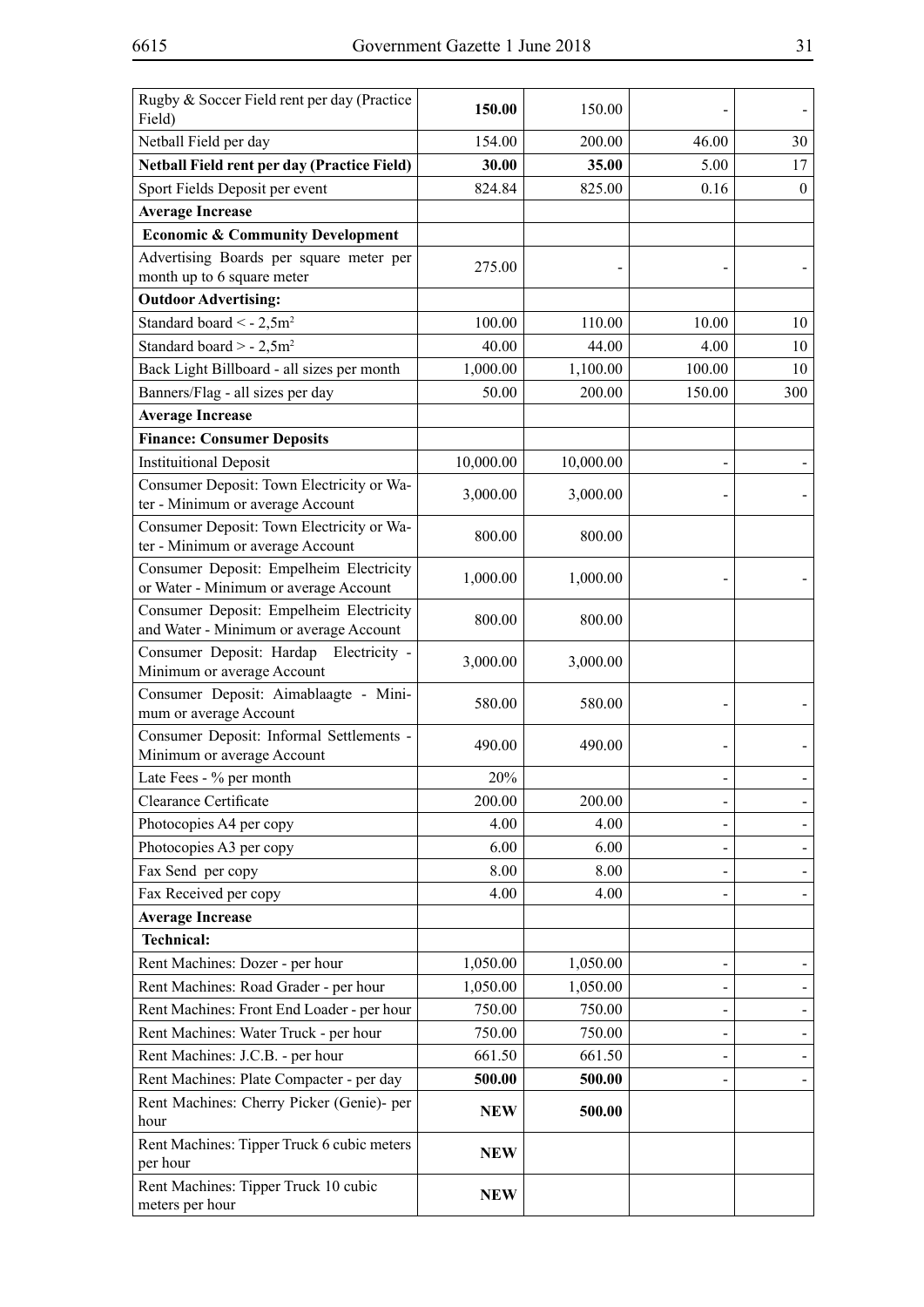| Rent Machines: Dyna Truck                                                               | <b>NEW</b>             | 500.00                  |        |       |
|-----------------------------------------------------------------------------------------|------------------------|-------------------------|--------|-------|
| Garden Soil per load 10m <sup>3</sup>                                                   | 1,000.00               | 1,200.00                | 200.00 | 20    |
| Garden Soil per cubic meter                                                             | 100.00                 | 120.00                  | 20.00  | 20    |
| Aub Sand per cubic meter                                                                | 120.00                 | 120.00                  |        |       |
| Cost / Rent of Lorries per km                                                           | 20.00                  | 25.00                   | 5.00   | 25    |
| <b>Average Increase</b>                                                                 |                        |                         |        |       |
| Sewerage:                                                                               |                        |                         |        |       |
| Sewerage per toilet per month - General<br>Residential                                  | 37.39                  | 37.39                   |        |       |
| Sewerage number of toilets per month -<br>Business etc.                                 | 59.39                  | 59.39                   |        |       |
| Sewerage: Basic for Car Wash                                                            | 178.17                 | 187.08                  | 8.91   | 5     |
| Sewerage basic per 1500 square meter per<br>month per each 500 square meter             | 20.31                  | 20.31                   |        |       |
| New Sewerage Connection                                                                 | <b>New</b>             | Actual cost<br>Plus 15% |        |       |
| Sewerage per Child for Hostels per month                                                | 7.95                   | 8.75                    | 0.80   | 10    |
| Sewerage Blockages per hour - Town                                                      | 390.00                 | 430.00                  | 40.00  | 10    |
| Sewerage Blockages per hour - Out of town<br>$+ km$                                     | 493.00                 | 493.00                  |        |       |
| Sewerage Pump in town per 5000lt After<br>hour                                          | tariff +Actual<br>cost | tariff +Actual<br>cost  |        |       |
| Sewerage Pump out of town per 5000lt +<br>km: After Hours                               | tariff +Actual<br>cost | tariff +Actual<br>cost  |        |       |
| Sewerage Pump out of town per 5000 lt +<br>km                                           | 385.88                 | 385.88                  |        |       |
| Sewerage Pump in town 5000lt per load                                                   | 213.68                 | 213.68                  |        |       |
| Cost / Rent of Tracktor per km                                                          | 20.00                  | 25.00                   | 5.00   | 25    |
| <b>Sanitation:</b>                                                                      |                        |                         |        |       |
| Basic: Residential Sanitation 240L Wheelie<br>Bin per month                             | 80.00                  | 88.00                   | 8.00   | 10    |
| Business: Business Sanitation per<br>240L<br>Wheelie Bin per month                      | 94.50                  | 104.00                  | 9.50   | 10    |
| Business Sanitation per 660ltr wheelie Bins<br>per month                                | 250.00                 | 275.00                  | 25.00  | 10    |
| Sanitation<br>Informal<br>Settlements<br>per<br>month:90L                               | 55.00                  | 65.00                   | 10.00  | 18    |
| <b>Refuse Cages Business</b>                                                            | 2,252.00               | 2,252.00                |        |       |
| Refuse Removal for GRN<br>Instituition<br>660ltr wheelie Bins per month                 | <b>New</b>             |                         |        |       |
| <b>Bulk Refuse Container</b>                                                            |                        |                         |        |       |
| Minimum charges levied on unoccupied<br>houses including undeveloped erven per<br>month | 80.00                  | 88.00                   | 8.00   | 10    |
| Public Open Space: Residential                                                          | 2.00                   | 2.20                    | 0.20   | 10.00 |
| : Business                                                                              | 5.00                   | 5.50                    | 0.50   | 10.00 |
| Refuse Bags Per Pack                                                                    | 30.00                  | 30.00                   |        |       |
| Garden Refuse Removal per load                                                          | 262.50                 | 289.00                  | 26.50  | 10    |
| Garden Refuse Removal per Scoop                                                         | 63.00                  | 69.00                   | 6.00   | 10    |
| Building Refuse removal per Load                                                        | 420.00                 | 462.00                  | 42.00  | 10    |
| Building Refuse removal per Scoop                                                       | 105.00                 | 116.00                  | 11.00  | 10    |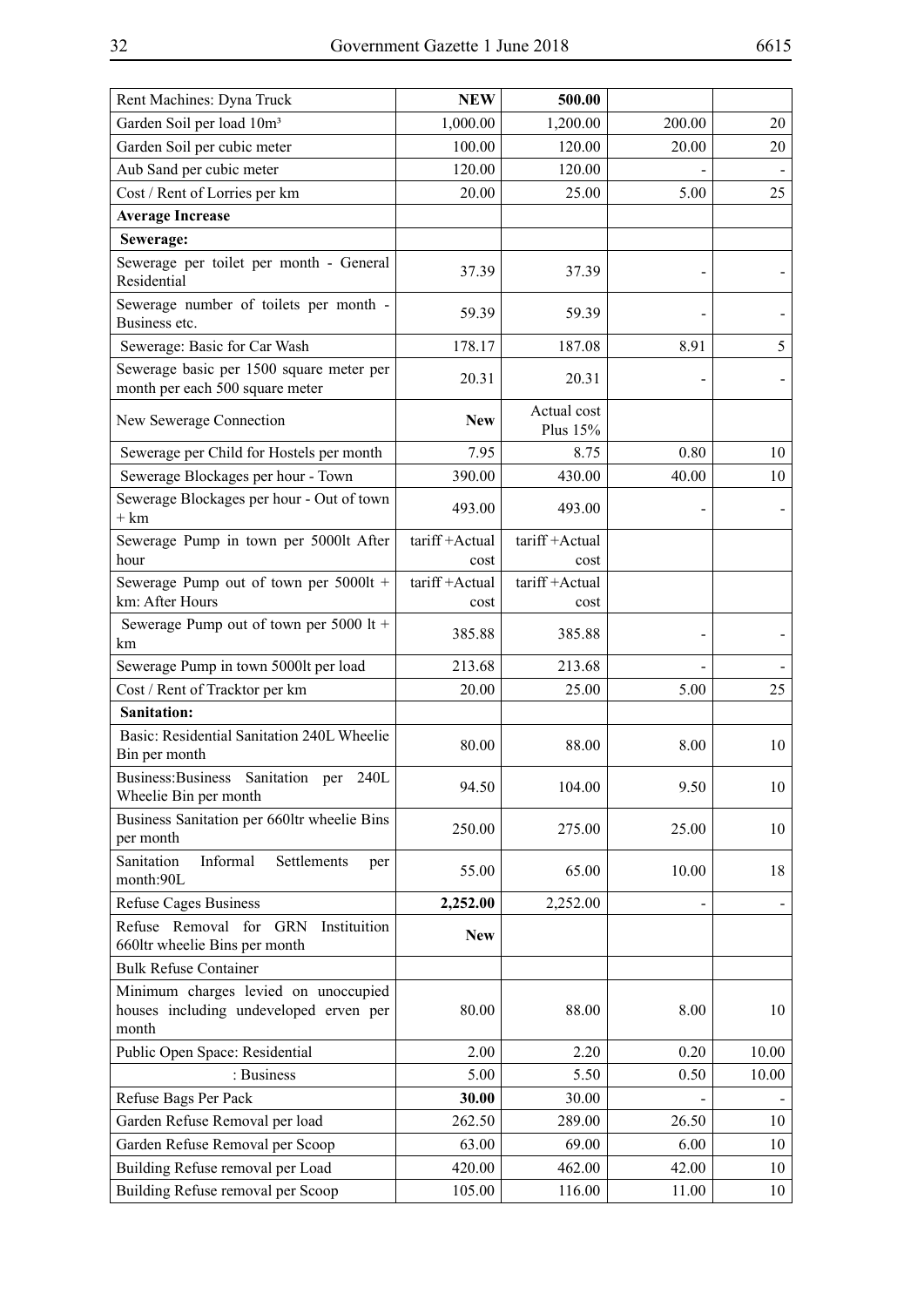| Rent of skip Container per day                                                                            | 120.00           | 132.00           | 12.00    | 10    |
|-----------------------------------------------------------------------------------------------------------|------------------|------------------|----------|-------|
| <b>Removal of skip Container</b>                                                                          | 200.00           | 220.00           | 20.00    | 10    |
| Removal of condemned products (food etc)<br>per truck or part thereoff + rental of J.C.B                  | 800.00           | 880.00           | 80.00    | 10    |
| Special events daily rent per bin                                                                         | 25.00            | 27.50            | 2.50     | 10    |
| N\$ 2000.00 fine or 6 months in prison or<br>both for illegal dumping of Refuse or Build-<br>ing Material | 2,000.00         | 3,500.00         | 1,500.00 | 75    |
| <b>Average Increase</b>                                                                                   |                  |                  |          |       |
| Abattoir:                                                                                                 |                  |                  |          |       |
| Slaughter Fees: Cattle                                                                                    |                  |                  |          |       |
| Slaughter Fees: Calf                                                                                      |                  |                  |          |       |
| Slaughter Fees: Sheep / Goat                                                                              |                  |                  |          |       |
| Slaughter Fees: Pigs > 20kg                                                                               |                  |                  |          |       |
| Slaughter Fees: Pigs < 20kg                                                                               |                  |                  |          |       |
| Slaughter Fees: Game Big                                                                                  |                  |                  |          |       |
| Slaughter Fees: Game Small                                                                                |                  |                  |          |       |
| Cooling fees per day per head after 24 hours                                                              |                  |                  |          |       |
| <b>Water Supply:</b>                                                                                      |                  |                  |          |       |
| Water Community Hall per day                                                                              | 99.00            |                  | (99.00)  | (100) |
| Water for Persianer Hall, Show Hall, Rugby<br>Club and Rugby Field per day                                | 125.00           | 138.00           | 13.00    | 10    |
| Water meter Test                                                                                          | 250.00           | 275.00           | 25.00    | 10    |
| Water re-connection fees: Residential                                                                     | 237.60           | 262.00           | 24.40    | 10    |
| Water re-connection fees: Business                                                                        | <b>NEW</b>       | 600.00           |          |       |
| Water re-connection Fees: GRN Institution                                                                 | 600.00           | 800.00           | 200.00   | 33    |
| Water meter Connection                                                                                    | Cost plus<br>15% | Cost plus<br>15% |          |       |
| Unpurified - water Connection                                                                             | Cost plus<br>15% | Cost plus<br>15% |          |       |
| Residential Water Basic per month 20mm<br>(excluding Pensioners)                                          | 54.25            | 59.00            | 4.75     | 9     |
| Water Basic per month 50mm                                                                                | 108.50           | 119.00           | 10.50    | 10    |
| Water Basic per month 80mm                                                                                | 217.01           | 239.00           | 21.99    | 10    |
| Water Basic Unpurified per month                                                                          | 54.25            | 59.00            | 4.75     | 9     |
| Water Basic per month 50mm: Unprified                                                                     | 108.50           | 119.00           | 10.50    | 10    |
| Water Basic per month 80mm: Unprified                                                                     | 217.01           | 239.00           | 21.99    | 10    |
| Availibility Fee - Water Basic Undeveloped<br>per month - After 2 years                                   |                  |                  |          |       |
| Availibility Fee - Water Basic Undeveloped<br>per month 2nd Service - After 2 years                       |                  |                  |          |       |
| Availibility Fee - Water Basic Undeveloped<br>per month - New First 2 years                               |                  |                  |          |       |
| Availibility Fee - Water Basic Undeveloped<br>per month 2nd Service - New First 2 years                   |                  |                  |          |       |
| Re-location of connection + actual cost                                                                   | 528.00           | 580.00           | 52.00    | 10    |
| Disconnection of Service on request                                                                       | 200.00           | 276.00           | 76.00    | 38    |
| Water units - Unpirified water                                                                            | 1.94             | 2.17             | 0.23     | 12    |
| First 1500 water: Farmers                                                                                 | 16.67            | 18.34            | 1.67     | 10    |
| Meter Units Gliding Scale above 1500m <sup>3</sup> :<br>Farmes                                            | 16.90            | 18.59            | 1.69     | 10    |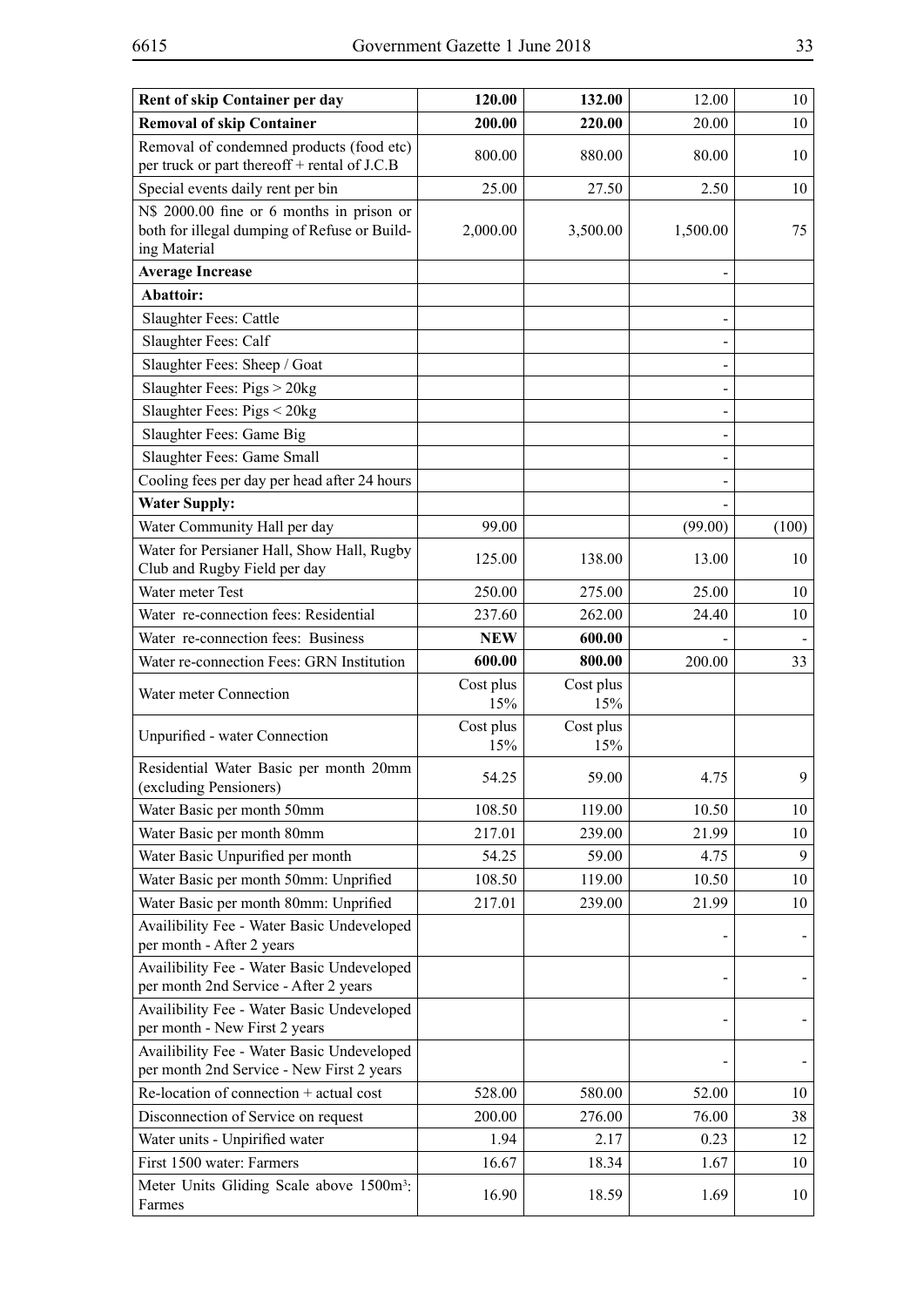| Water units: residential 0-6m <sup>3</sup> per month                                                                                                                                                                                                            | 16.74                                                     | 18.41                                                            | 1.67     | 10 |
|-----------------------------------------------------------------------------------------------------------------------------------------------------------------------------------------------------------------------------------------------------------------|-----------------------------------------------------------|------------------------------------------------------------------|----------|----|
| Water units: residential $>6m3$ per month                                                                                                                                                                                                                       | 17.14                                                     | 18.85                                                            | 1.71     | 10 |
| Water units non residential plus VAT:<br>(Business & Factories)                                                                                                                                                                                                 | 17.14                                                     | 18.85                                                            | 1.71     | 10 |
| Pre-paid Water Unit                                                                                                                                                                                                                                             | 16.74                                                     | 18.41                                                            | 1.67     | 10 |
| Water Token                                                                                                                                                                                                                                                     | 385.00                                                    | 385.00                                                           |          |    |
| Meter Tampering plus replacement cost for<br>first offence                                                                                                                                                                                                      | $2000.00 + cost$<br>plus 15% VAT<br>Plus average<br>usage | $2000.00 + cost$<br>plus 15% VAT<br>Plus average<br>usage        |          |    |
| Meter Tampering plus replacement cost sec-<br>ond offence                                                                                                                                                                                                       | <b>NEW</b>                                                | $5000.00 +$<br>cost plus 15%<br><b>VAT Plus</b><br>average usage |          |    |
| Call out                                                                                                                                                                                                                                                        | 429.00                                                    | 471.90                                                           | 42.90    | 10 |
| Call out after hours                                                                                                                                                                                                                                            | 643.50                                                    | 707.85                                                           | 64.35    | 10 |
| <b>URBAN PLANING AND PROPERTY</b><br><b>MANAGEMENT:</b>                                                                                                                                                                                                         |                                                           |                                                                  |          |    |
| Basic Fee for submission                                                                                                                                                                                                                                        | 250.00                                                    | 275.00                                                           | 25.00    | 10 |
| <b>Single Residential additional to basic</b><br>charge of submission:                                                                                                                                                                                          |                                                           |                                                                  |          |    |
| not exceeding 30m <sup>2</sup>                                                                                                                                                                                                                                  | 125.00                                                    | 144.00                                                           | 19.00    | 15 |
| $31m^2 - 70m^2$                                                                                                                                                                                                                                                 | 480.00                                                    | 552.00                                                           | 72.00    | 15 |
| $71m^2 - 130m^2$                                                                                                                                                                                                                                                | 760.00                                                    | 874.00                                                           | 114.00   | 15 |
| $131m^2 - 400m^2$                                                                                                                                                                                                                                               | 900.00                                                    | 1,035.00                                                         | 135.00   | 15 |
| $401m^2 - 500m^2$                                                                                                                                                                                                                                               | 1,500.00                                                  | 1,725.00                                                         | 225.00   | 15 |
| exceeding 500m <sup>2</sup>                                                                                                                                                                                                                                     | 2,500.00                                                  | 2,875.00                                                         | 375.00   | 15 |
| <b>Other Land Uses additional to basic</b><br>charge of submission:                                                                                                                                                                                             |                                                           |                                                                  |          |    |
| not exceeding 70m <sup>2</sup>                                                                                                                                                                                                                                  | 740.00                                                    | 814.00                                                           | 74.00    | 10 |
| $71m^2 - 130m^2$                                                                                                                                                                                                                                                | 1,300.00                                                  | 1,430.00                                                         | 130.00   | 10 |
| $131m^2 - 160m^2$                                                                                                                                                                                                                                               | 1,600.00                                                  | 1,760.00                                                         | 160.00   | 10 |
| $161m^2 - 190m^2$                                                                                                                                                                                                                                               | 2,200.00                                                  | 2,420.00                                                         | 220.00   | 10 |
| $191m^2 - 220m^2$                                                                                                                                                                                                                                               | 2,900.00                                                  | 3,190.00                                                         | 290.00   | 10 |
| $221m^2 - 300m^2$                                                                                                                                                                                                                                               | 4,000.00                                                  | 4,400.00                                                         | 400.00   | 10 |
| $301m^2 - 400m^2$                                                                                                                                                                                                                                               | 9,500.00                                                  | 10,450.00                                                        | 950.00   | 10 |
| $401m^2 - 500m^2$                                                                                                                                                                                                                                               | 10,500.00                                                 | 11,550.00                                                        | 1,050.00 | 10 |
| $501m^2 - 1000m^2$                                                                                                                                                                                                                                              | 12,000.00                                                 | 13,200.00                                                        | 1,200.00 | 10 |
| $1001m^2 - 2000m^2$                                                                                                                                                                                                                                             | 15,000.00                                                 | 16,500.00                                                        | 1,500.00 | 10 |
| $2001m^2 - 3000m^2$                                                                                                                                                                                                                                             | 18,000.00                                                 | 19,800.00                                                        | 1,800.00 | 10 |
| exceeding 3000m <sup>2</sup>                                                                                                                                                                                                                                    | 37,000.00                                                 | 40,700.00                                                        | 3,700.00 | 10 |
| Boundary wall and or swimming pool                                                                                                                                                                                                                              | 360.00                                                    | 396.00                                                           | 36.00    | 10 |
| Re-inspection after final inspection<br>for purpose of rectifying anomalies<br>regarding: Deviation from conditions con-<br>tained in the building permit or deviation<br>from approved building plan with a limit of<br>N\$ 5 000.00 for multi-story buildings | 350.00                                                    | 385.00                                                           | 35.00    | 10 |
| Valuation Ceritificate                                                                                                                                                                                                                                          | 88.00                                                     | 97.00                                                            | 9.00     | 10 |
| Zoning Certificate                                                                                                                                                                                                                                              |                                                           |                                                                  |          |    |
| Re-identification of pegs                                                                                                                                                                                                                                       |                                                           | 250.00                                                           |          |    |